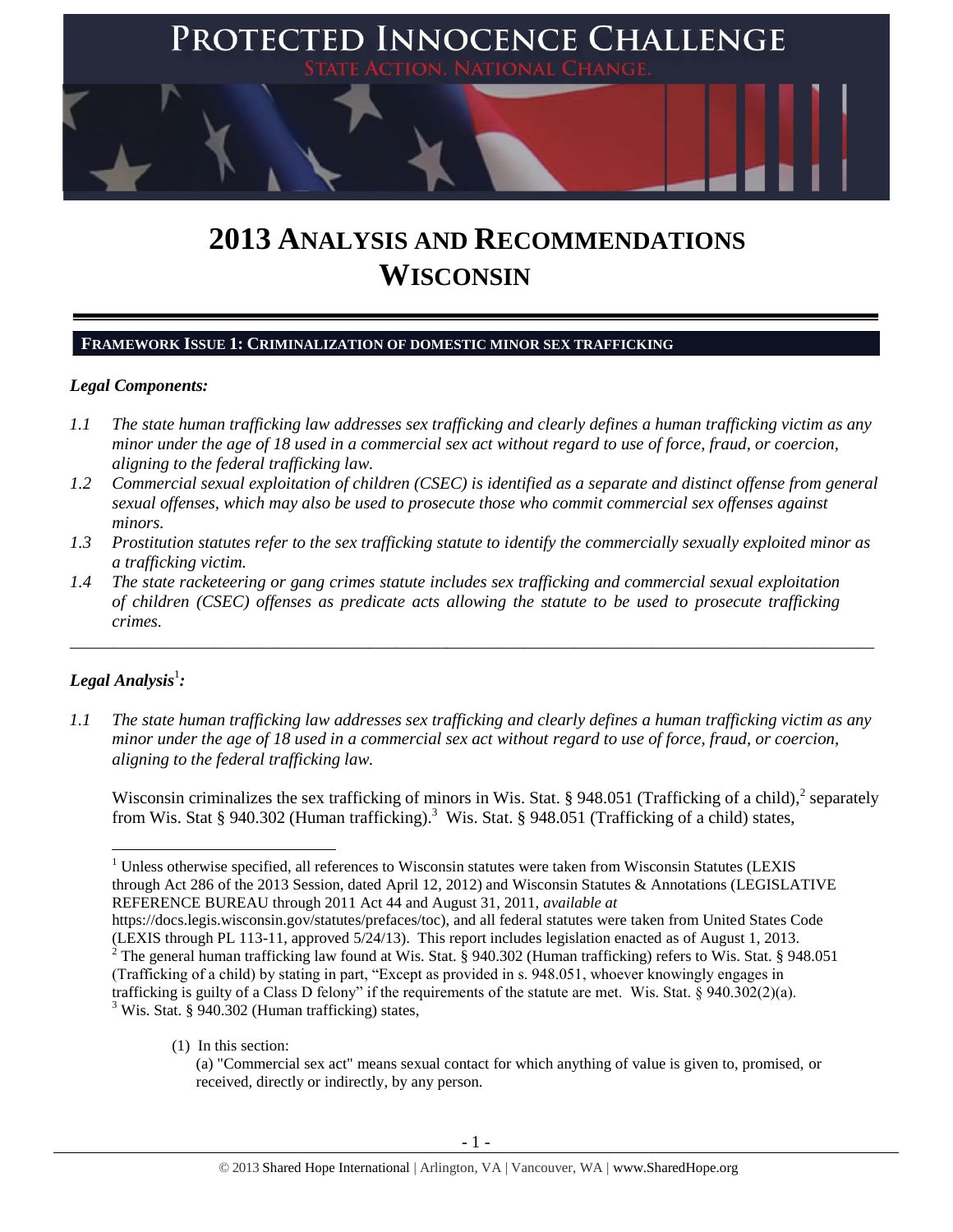<span id="page-1-0"></span>(1) Whoever knowingly recruits, entices, provides, obtains, or harbors, or knowingly attempts to recruit, entice, provide, obtain, or harbor, any child<sup>4</sup> for the purpose of commercial sex acts, as defined in s. 940.302 (1) (a),<sup>5</sup> or sexually explicit performance is guilty of a Class C felony.

<span id="page-1-1"></span>(2) Whoever benefits in any manner from a violation of sub. (1) is guilty of a Class C felony if the person knows that the benefits come from an act described in sub. (1).

(3) Any person who incurs an injury or death as a result of a violation of sub. (1) or (2) may bring a civil action against the person who committed the violation. In addition to actual damages, the court may award punitive damages to the injured party, not to exceed treble the amount of actual damages incurred, and reasonable attorney fees.

Pursuant to Wis. Stat. § 939.50(3)(c) (Classification of felonies), a Class C felony is punishable by imprisonment up to 40 years, a fine not to exceed \$100,000, or both.

*1.2 Commercial sexual exploitation of children (CSEC) is identified as a separate and distinct offense from general sexual offenses, which may also be used to prosecute those who commit commercial sex offenses against minors.*

In addition to Wis. Stat. § 948.051 (Trafficking of a child), the following laws criminalize CSEC in Wisconsin:

1. Wis. Stat. § 948.08 (Soliciting a child for prostitution) states, "Whoever intentionally solicits or causes any child to engage in an act of prostitution<sup>6</sup> or establishes any child in a place of prostitution is guilty of a Class

(c) "Services" means activities performed by one individual at the request, under the supervision, or for the benefit of another person.

(2)

. . . .

 $\overline{a}$ 

(a) Except as provided in s. 948.051 [Trafficking of a child], whoever knowingly engages in trafficking is guilty of a Class D felony if all of the following apply:

- 1. One of the following applies:
	- a. The trafficking is for the purposes of labor or services.
	- b. The trafficking is for the purposes of a commercial sex act.

(b) Whoever benefits in any manner from a violation of par. (a) is guilty of a Class D felony if the person knows that the benefits come from an act described in par. (a).

<sup>4</sup> Wis. Stat. § 948.01(1) (Definitions) defines a "child" as "a person who has not attained the age of 18 years, except that for purposes of prosecuting a person who is alleged to have violated a state or federal criminal law, 'child' does not include a person who has attained the age of 17 years," "unless the context of a specific section manifestly requires a different construction."

<sup>5</sup> Wis. Stat. § 940.302(1)(a) defines "commercial sex act" as "sexual contact for which anything of value is given to, promised, or received, directly or indirectly, by any person."

 $\delta$  Although it does not specifically define "act of prostitution," Wis. Stat. § 944.30 (Prostitution) states,

Any person who intentionally does any of the following is guilty of a Class A misdemeanor:

- (1) Has or offers to have or requests to have nonmarital sexual intercourse for anything of value.
- (2) Commits or offers to commit or requests to commit an act of sexual gratification, in public or in

private, involving the sex organ of one person and the mouth or anus of another for anything of value.

(3) Is an inmate of a place of prostitution.

(4) Masturbates a person or offers to masturbate a person or requests to be masturbated by a person for anything of value.

<sup>(</sup>b) "Debt bondage" means the condition of a debtor arising from the debtor's pledge of services as a security for debt if the reasonable value of those services is not applied toward repaying the debt or if the length and nature of the services are not defined.

<sup>(</sup>d) "Trafficking" means recruiting, enticing, harboring, transporting, providing, or obtaining, or attempting to recruit, entice, harbor, transport, provide, or obtain, an individual without consent of the individual.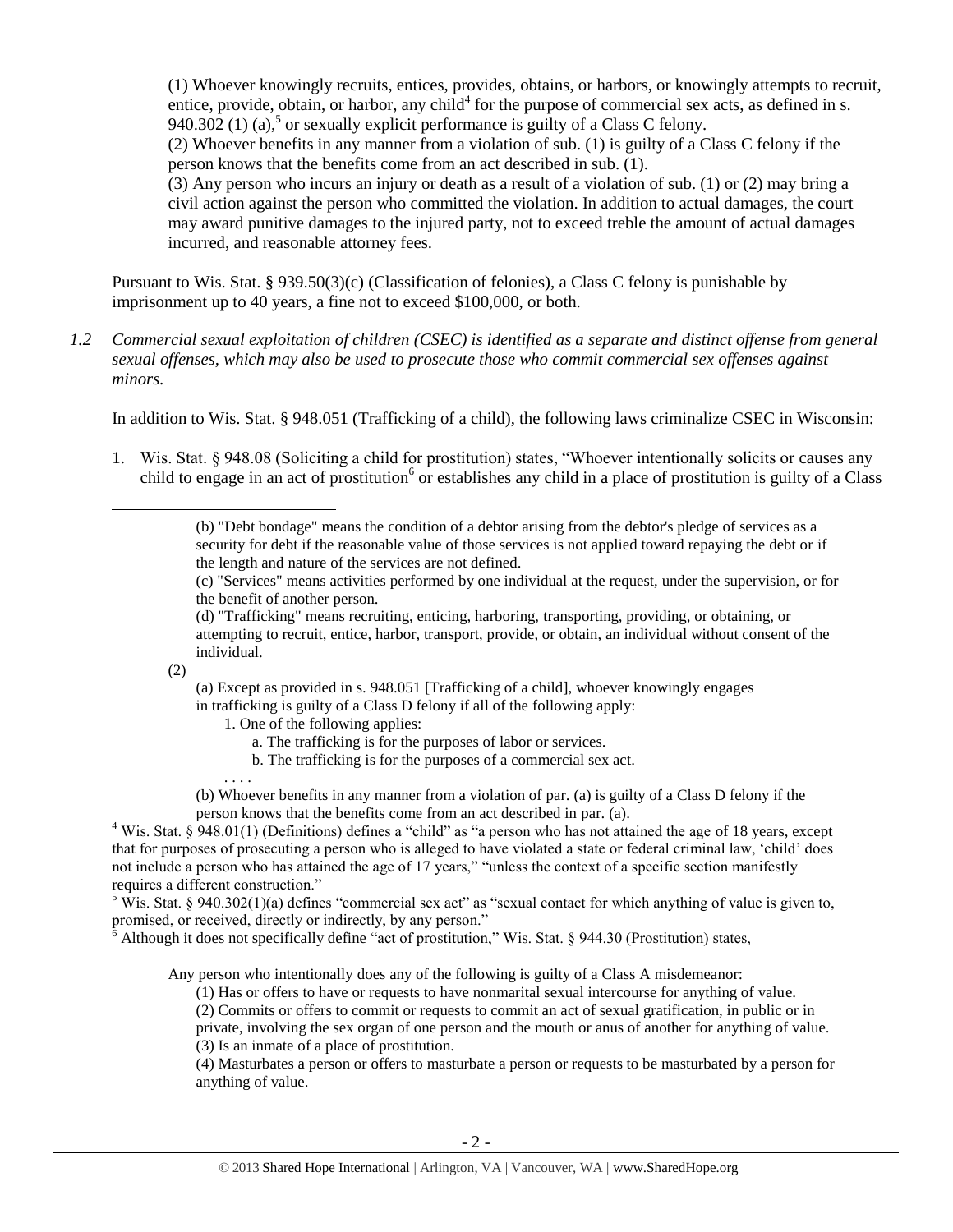D felony." A Class D felony is punishable by imprisonment up to 25 years, a fine not to exceed \$100,000, or both. Wis. Stat. § 939.50(3)(d).

2. Wis. Stat. § 948.05 (Sexual exploitation of a child) states in part,

(1) Whoever does any of the following with knowledge of the character and content of the sexually explicit conduct involving the child may be penalized under sub. (2p):

(a) Employs, uses, persuades, induces, entices, or coerces any child to engage in sexually explicit conduct for the purpose of recording or displaying in any way the conduct.

(b) Records or displays in any way a child engaged in sexually explicit conduct.

(1m) Whoever produces, performs in, profits from, promotes, imports into the state, reproduces, advertises, sells, distributes, or possesses with intent to sell or distribute, any recording of a child engaging in sexually explicit conduct may be penalized under sub. (2p) if the person knows the character and content of the sexually explicit conduct involving the child and if the person knows or reasonably should know that the child engaging in the sexually explicit conduct has not attained the age of 18 years.

. . . .

A conviction is punishable as a Class C felony by imprisonment up to 40 years, a fine not to exceed \$100,000, or both. Wis. Stat. §§ 948.05(2p)(a), 939.50(3)(c). However, if the offender is under 18, it is a Class F felony punishable by imprisonment up to 12 ½ years, a fine not to exceed \$25,000, or both. Wis. Stat. §§ 948.05(2p)(b), 939.50(3)(f).<sup>7</sup> Also, if the offender is 18 or older, "the court shall impose a bifurcated sentence" with a prison portion of no less than 5 years. However, if "the court finds that the best interests of the community will be served and the public will not be harmed," and "the person is no more than 48 months older than the child who is the victim of violation" a lesser sentence may be imposed. Wis. Stat. § 939.617(1),(2).

3. Wis. Stat. § 948.07 (Child enticement) states,

Whoever, with intent to commit any of the following acts, causes or attempts to cause any child who has not attained the age of 18 years to go into any vehicle, building, room or secluded place is guilty of a Class D felony:

(1) Having sexual contact or sexual intercourse with the child in violation of s. 948.02 [Sexual assault of a child], 948.085 [Sexual assault of a child placed in substitute care], or 948.095 [Sexual assault of a child by a school staff person or a person who works or volunteers with children].

(2) Causing the child to engage in prostitution.

(3) Exposing a sex organ to the child or causing the child to expose a sex organ in violation of s. 948.10.

(4) Recording the child engaging in sexually explicit conduct.

. . . .

A Class D felony is punishable by imprisonment up to 25 years, a fine not to exceed \$100,000, or both. Wis. Stat. § 939.50(3)(d).

Certain sexual offense laws may apply in CSEC cases although they do not specifically refer to commercial sex acts.

 $\overline{a}$ (5) Commits or offers to commit or requests to commit an act of sexual contact for anything of value. <sup>7</sup> Under Wis. Stat. § 948.05(3), "It is an affirmative defense to prosecution for violation of sub. (1) (a) or (b) or (2) if the defendant had reasonable cause to believe that the child had attained the age of 18 years. A defendant who raises this affirmative defense has the burden of proving this defense by a preponderance of the evidence."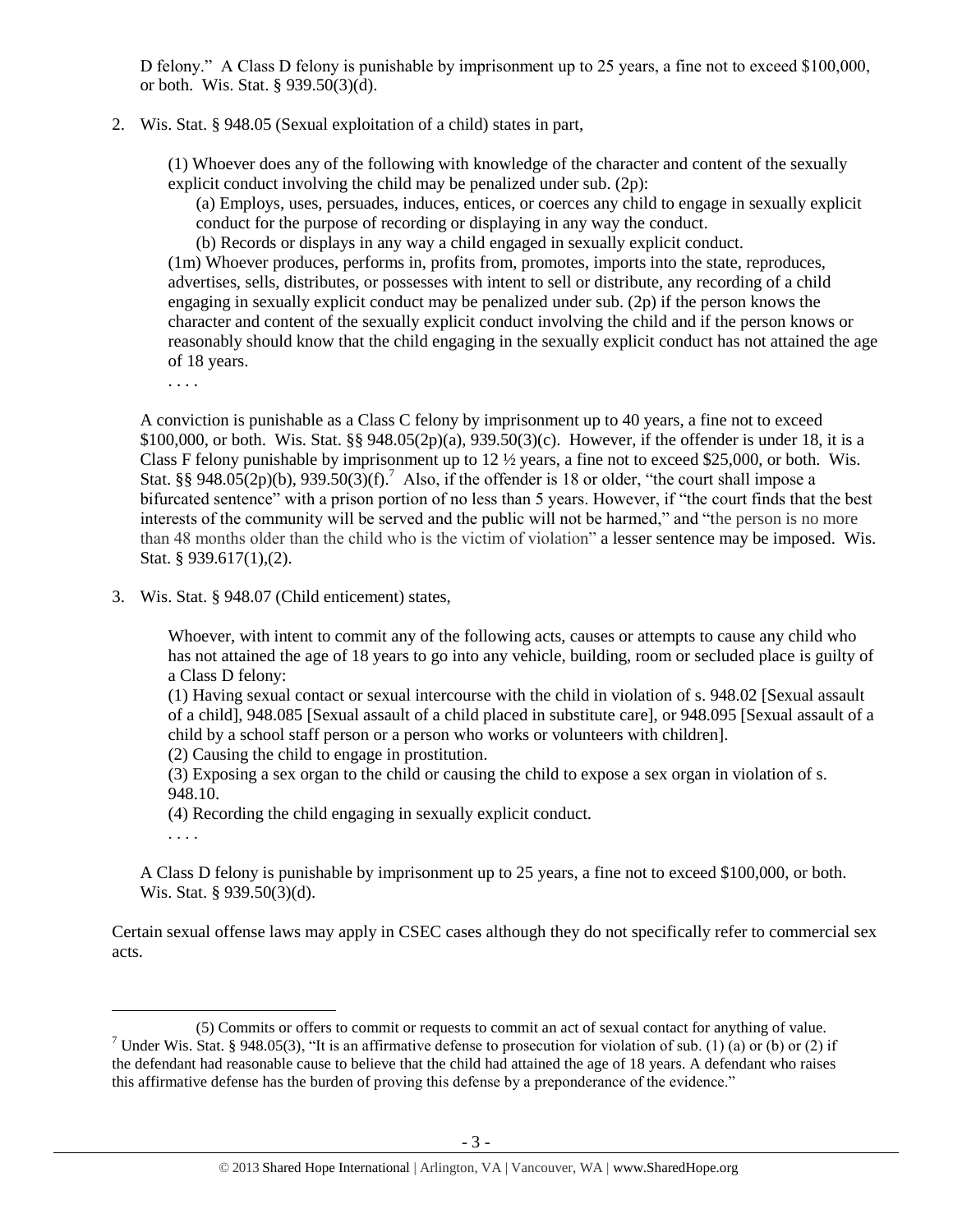1. Wis. Stat. § 948.02 (Sexual assault of a child) consists of two degrees of sexual assault. Wis. Stat. § 948.02(1) establishes the offense of first degree sexual assault as including the following:

(b) Whoever has sexual intercourse with a person who has not attained the age of 12 years is guilty of a Class B felony.

(c) Whoever has sexual intercourse with a person who has not attained the age of 16 years by use or threat of force or violence is guilty of a Class B felony.

(d) Whoever has sexual contact with a person who has not attained the age of 16 years by use or threat of force or violence is guilty of a Class B felony if the actor is at least 18 years of age when the sexual contact occurs.

(e) Whoever has sexual contact with a person who has not attained the age of 13 years is guilty of a Class B felony.

If the victim is less than 12 years of age, a conviction under this statute is punishable as a Class B felony by imprisonment up to 60 years. A court "shall impose a bifurcated sentence under s. 973.01," and "[t]he term of confinement in prison portion of the bifurcated sentence shall be at least 25 years." Wis. Stat. §§ 939.616(1r), 939.50(3)(b), 948.02(1)(b), (c).

Second degree sexual assault is prohibited under Wis. Stat. § 948.02(2), which states, "Whoever has sexual contact or sexual intercourse with a person who has not attained the age of 16 years" is guilty of a Class C felony punishable by imprisonment up to 40 years, a fine not to exceed \$100,000, or both. Wis. Stat. §§ 948.02(2), 939.50(3)(c).

- 2. Wis. Stat. § 948.09 (Sexual intercourse with a child age 16 or older) states, "Whoever has sexual intercourse with a child who is not the defendants spouse and who has attained the age of 16 years is guilty of a Class A misdemeanor." A Class A misdemeanor is punishable by imprisonment up to 9 months, a fine not to exceed \$10,000, or both. Wis. Stat. § 939.51(3)(a).
- *1.3 Prostitution statutes refer to the sex trafficking statute to identify the commercially sexually exploited minor as a trafficking victim.*

Wis. Stat. § 944.30 (Prostitution) does not refer to trafficking of a child when the person charged is a minor.

- 1.3.1 Recommendation: Amend Wis. Stat. § 944.30 (Prostitution) to refer cases of commercial sexual exploitation of minors to Wis. Stat. § 948.051 (Trafficking of a child) to ensure that minors engaged in prostitution are identified as trafficking victims.
- *1.4 The state racketeering or gang crimes statute includes sex trafficking and commercial sexual exploitation of children (CSEC) offenses as predicate acts allowing the statute to be used to prosecute trafficking crimes.*

Wisconsin Organized Crime Control Act, Wis. Stat. § 946.83 provides,

(1)No person who has received any proceeds with knowledge that they were derived, directly or indirectly, from a pattern of racketeering activity may use or invest, whether directly or indirectly, any part of the proceeds or the proceeds derived from the investment or use thereof in the acquisition of any title to, or any right, interest, or equity in, real property or in the establishment or operation of any enterprise.

(2) No person, through a pattern of racketeering activity, may acquire or maintain, directly or indirectly, any interest in or control of any enterprise or real property.

(3) No person employed by, or associated with, any enterprise may conduct or participate, directly or indirectly, in the enterprise through a pattern of racketeering activity.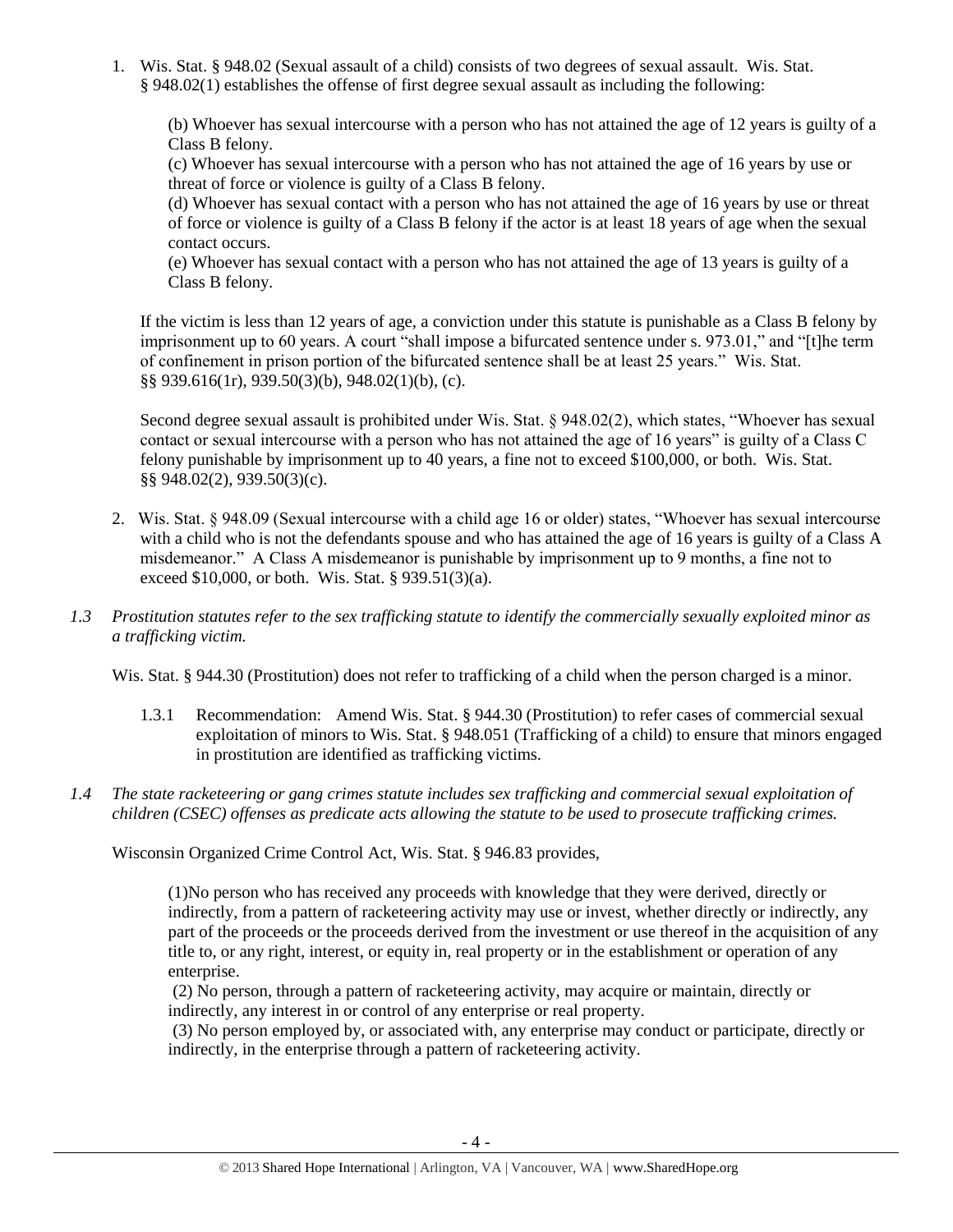Wis. Stat. § 946.82(3) defines a "pattern of racketeering activity" as

engaging in at least 3 incidents of racketeering activity that have the same or similar intents, results, accomplices, victims or methods of commission or otherwise are interrelated by distinguishing characteristics, provided at least one of the incidents occurred after April 27, 1982 and that the last of the incidents occurred within 7 years after the first incident of racketeering activity. Acts occurring at the same time and place which may form the basis for crimes punishable under more than one statutory provision may count for only one incident of racketeering activity.

"Racketeering activity" is defined in Wis. Stat. § 946.82(4) as including "the attempt, conspiracy to commit, or commission of, any of the felonies specified in," among other things, Wis. Stat. § 948.05 (Sexual exploitation of a child), § 948.051 (Trafficking of a child), § 948.08 (Soliciting a child for prostitution), or § 948.12 (Possession of child pornography). Based on this definition of racketeering, acts of commercial sexual exploitation constitute predicate crimes under the racketeering law, making it available for combatting criminal enterprises that engage in domestic minor sex trafficking.

Conviction under this section is punishable as a Class E felony by imprisonment up to 15 years, a fine not to exceed \$50,000, or both. Wis. Stat. §§ 946.84(1), 939.50(3)(e). Instead of the fine listed in Wis. Stat. §  $939.50(3)(e)$ , "any person convicted of engaging in conduct in violation of s. 946.83, through which he or she derived pecuniary value,<sup>8</sup> or by which he or she caused personal injury or property damage or other loss, may be fined not to exceed 2 times the gross value gained or 2 times the gross loss caused, whichever is the greater, plus court costs and the costs of investigation and prosecution, reasonably incurred." Wis. Stat. § 946.84(2). However, subsection (2) also states, "In calculating the amount of fine based on personal injury, any measurement of pain and suffering shall be excluded." Wis. Stat. § 946.84(2).

Similarly, Wis. Stat. § 946.85(1) penalizes "[a]ny person who engages in a continuing criminal enterprise." Engaging in a continuing criminal enterprise is defined in Wis. Stat. § 946.85 as

(2) engage[ing] in a prohibited activity under [Wis. Stat. § 946.83 (Prohibited activities) of the Wisconsin Organized Crime Control Act] and;

(a) The activity is undertaken by the person in concert with 5 or more other persons, each of whom acted with intent to commit a crime and with respect to whom the person occupies a supervisory position; and

(b) The person obtains gross income or resources in excess of \$25,000 from the activity.

Engaging in a continuing criminal enterprise is a Class E felony punishable by imprisonment up to 15 years, a fine not to exceed \$50,000, or both. Wis. Stat. §§ 946.85(1), 939.50(3)(e).

A violation of Wis. Stat. § 946.83[Prohibited Activities] or Wis. Stat. § 946.85[Continuing criminal enterprise] shall be grounds for mandatory criminal forfeiture "of all real or personal property used in the course of, or intended for use in the course of, derived from or realized through conduct in violation of s. 946.83 or 946.85." Wis. Stat. § 946.86(1). "Any injured person has a right or claim to forfeited property or the proceeds derived therefrom superior to any right or claim the state has under this section in the same property or proceeds." Wis. Stat. § 946.86(4). In addition to criminal penalties and forfeiture, Wis. Stat. § 946.87(2)(a) (Civil remedies) provides for civil forfeiture to the state of "[a]ll property, real or personal, including money, used in the course of, intended for use in the course of, derived from, or realized through, conduct which has resulted in a conviction for violation of s. 946.83 or 946.85."

 $\overline{\phantom{a}}$ 

<sup>&</sup>lt;sup>8</sup> Wis. Stat. § 946.84(4)(a) defines "pecuniary value" as "Anything of value in the form of money, a negotiable instrument, or a commercial interest or anything else the primary significance of which is economic advantage; or (b) Any other property or service that has a value in excess of 100."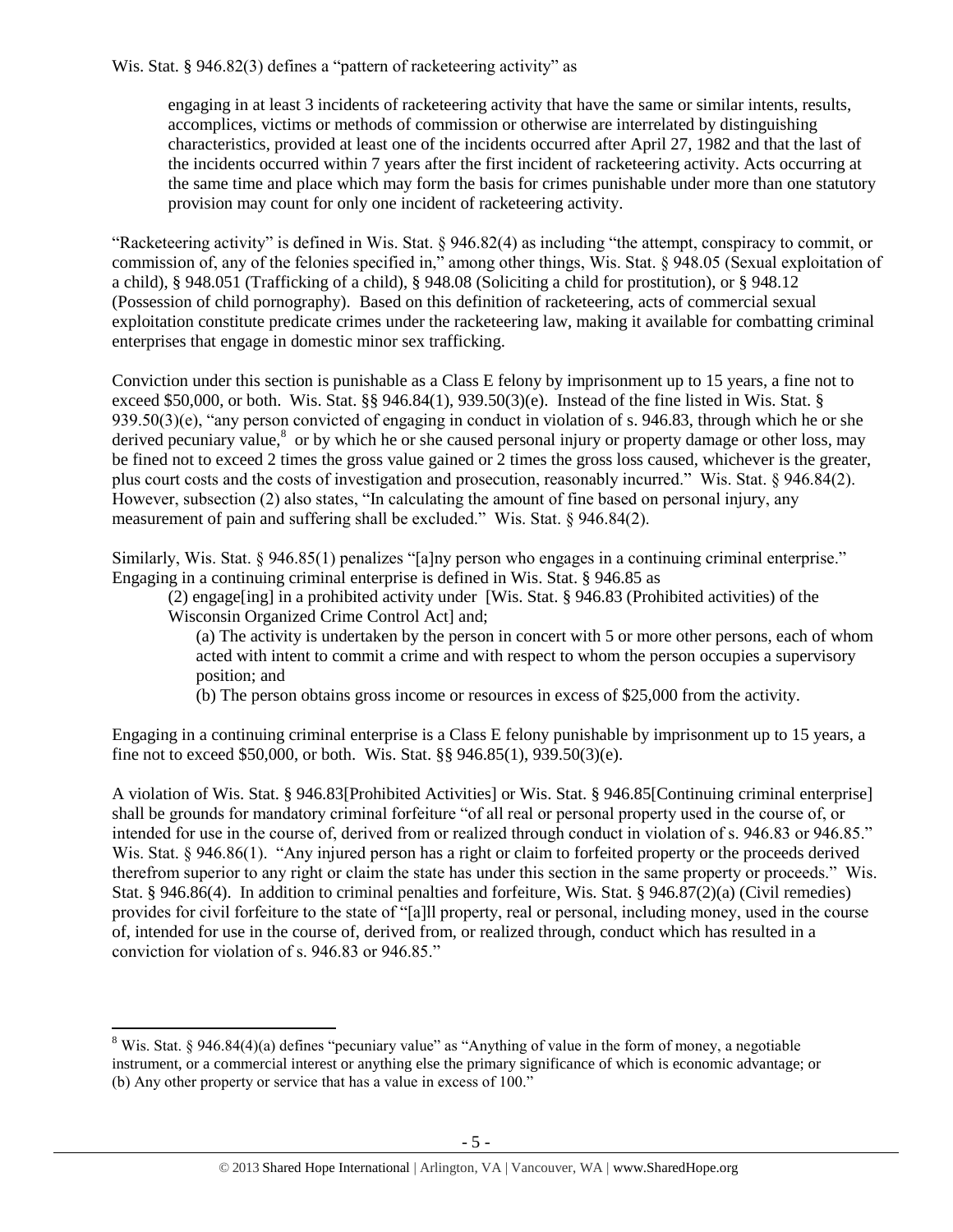#### **FRAMEWORK ISSUE 2: CRIMINAL PROVISIONS FOR DEMAND**

## *Legal Components:*

- *2.1 The state sex trafficking law can be applied to the buyers of commercial sex acts with a victim of domestic minor sex trafficking.*
- *2.2 Buyers of commercial sex acts with a minor can be prosecuted under commercial sexual exploitation of children (CSEC) laws.*
- *2.3 Solicitation laws differentiate buying sex acts with an adult and buying sex acts with a minor under 18.*
- *2.4 Penalties for buyers of commercial sex acts with minors are as high as federal penalties.*
- *2.5 Using the Internet to lure, entice, or purchase, or attempt to lure, entice, or purchase commercial sex acts with a minor is a separate crime or results in an enhanced penalty for buyers.*
- *2.6 No age mistake defense is permitted for a buyer of commercial sex acts with any minor under 18.*
- *2.7 Base penalties for buying sex acts with a minor under 18 are sufficiently high and not reduced for older minors.*
- *2.8 Financial penalties for buyers of commercial sex acts with minors are sufficiently high to make it difficult for buyers to hide the crime.*
- *2.9 Buying and possessing child pornography carries penalties as high as similar federal offenses.*
- *2.10 Convicted buyers of commercial sex acts with minors and child pornography are required to register as sex offenders.*

\_\_\_\_\_\_\_\_\_\_\_\_\_\_\_\_\_\_\_\_\_\_\_\_\_\_\_\_\_\_\_\_\_\_\_\_\_\_\_\_\_\_\_\_\_\_\_\_\_\_\_\_\_\_\_\_\_\_\_\_\_\_\_\_\_\_\_\_\_\_\_\_\_\_\_\_\_\_\_\_\_\_\_\_\_\_\_\_\_\_\_\_\_\_

## *Legal Analysis:*

 $\overline{\phantom{a}}$ 

*2.1 The state sex trafficking law can be applied to the buyers of commercial sex acts with a victim of domestic minor sex trafficking.*

<span id="page-5-0"></span>Wis. Stat. § 948.051 (Trafficking of a child) is potentially applicable to buyers. Wis. Stat. § 948.051(1) uses the word "obtains" in its definition of the crime, stating "(1) Whoever knowingly recruits, entices, provides, obtains, or harbors, or knowingly attempts to recruit, entice, provide, obtain, or harbor, any child<sup>10</sup> for the purpose of commercial sex acts, as defined in s. 940.302 (1)(a),<sup>11</sup> or sexually explicit performance is guilty of a Class C felony." Federal prosecutors, under the Trafficking Victims Protection Act  $(TVPA)$ ,<sup>12</sup> have applied the crime of human trafficking to attempted buyers of commercial sex with minors by charging that the buyers attempted to "obtain"<sup>13</sup> a person under 18 to engage in commercial sex. It is unsettled whether the courts will uphold this interpretation of the TVPA. It is arguable, therefore, that the term "obtain" in Wisconsin's trafficking statute may be similarly applied, and could, therefore, implicate buyers under Wis. Stat. § 948.051.

 $13$  18 U.S.C. 1591(a).

 $9^{9}$  See United States v. Jungers, 702 F.3d 1066 ( $8^{th}$  Cir. 2013). In this case, the Eighth Circuit specifically addressed whether the federal sex trafficking law, 18 U.S.C. § 1591 (Sex trafficking of children or by force, fraud, or coercion) applies to buyers when it reversed a District of South Dakota ruling that Congress did not intend the string of verbs constituting criminal conduct under 18 U.S.C. § 1591(a)(1) ("recruits, entices, harbors, transports, provides, obtains, or maintains") to reach the conduct of buyers. United States v. Jungers, 834 F. Supp. 2d 930, 931 (D.S.D. 2011). Holding that the conduct of buyers who obtain a child for commercial sex can violate 18 U.S.C. § 1591(a)(1), the Eighth Circuit illustrated through hypothetical buyer scenarios that, under certain circumstances, most of the terms in the string of verbs constituting criminal conduct under 18 U.S.C. § 1591(a)(1) could apply to buyers. While other terms may apply to buyers' conduct under state law as well, the analysis here focuses on the term "obtains" which is most likely to apply in the majority of buyer cases.

<sup>10</sup> *See supra* note [4.](#page-1-0)

<sup>11</sup> *See supra* note [5.](#page-1-1)

<sup>&</sup>lt;sup>12</sup> Trafficking Victims Protection Act (TVPA) of 2000, Pub. L. No. 106-386, 114 Stat. 1464, 1466 (codified in scattered sections of 18 and 22 U.S.C.).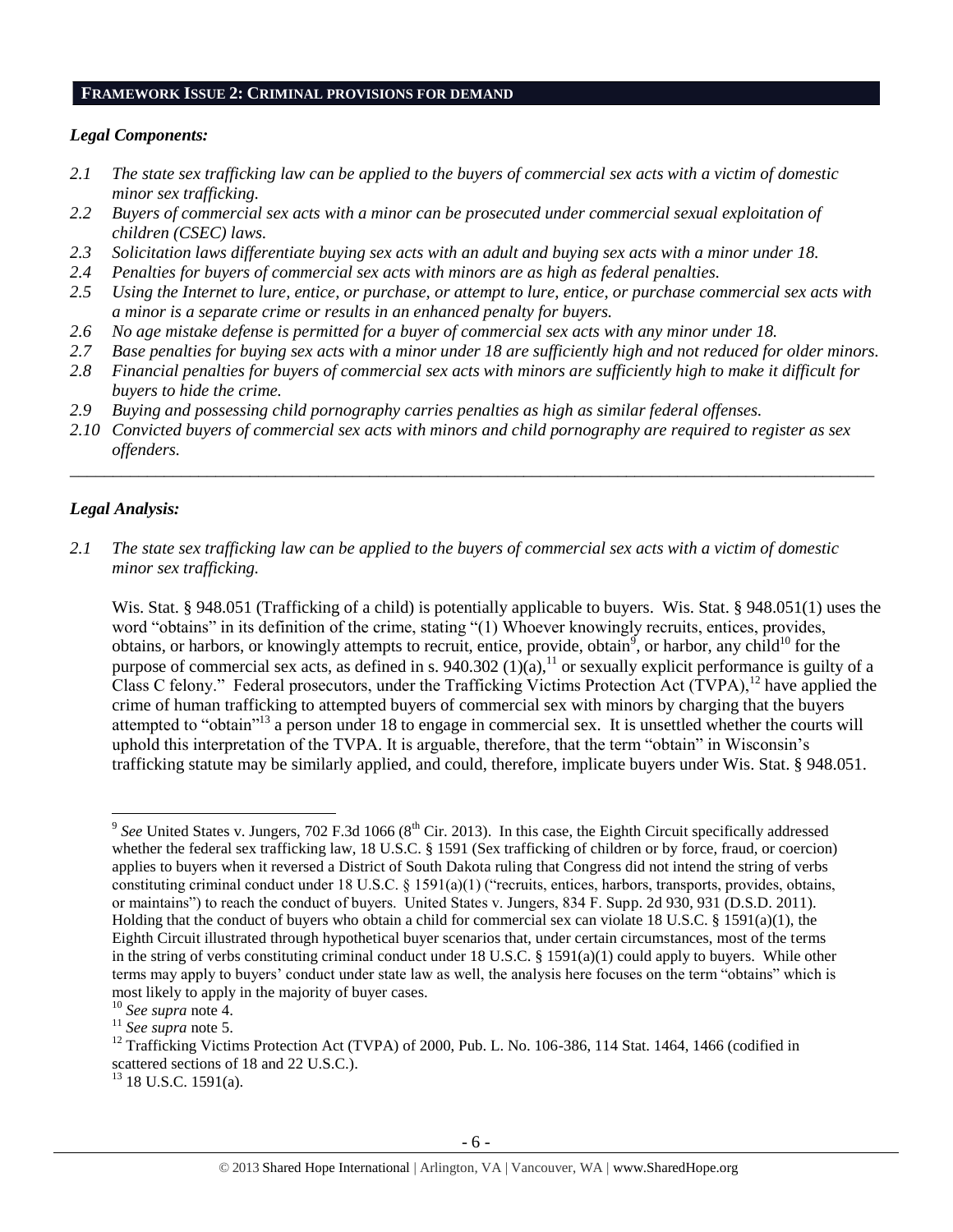*2.2 Buyers of commercial sex acts with a minor can be prosecuted under commercial sexual exploitation of children (CSEC) laws.*

Wis. Stat. § 948.08 (Soliciting a child for prostitution) penalizes "[w]hoever intentionally solicits or causes<sup>14</sup> any child to engage in an act of prostitution . . . ." The interpretation of this statute as it applies to buyers has been impacted by amendments made by 2007 Wis. Act 80 § 17 and the case law interpreting the prior version of this statute and its "sister statute," Wis. Stat. § 944.32 (Soliciting prostitutes) suggest that the current version of Wis. Stat. § 948.08 would be applicable to buyers.<sup>15</sup> Wis. Stat. § 948.08 is a Class D felony punishable by imprisonment up to 25 years, a fine not to exceed \$100,000, or both. Wis. Stat. §§ 948.08, 939.50(3)(d).

Wis. Stat. § 948.07(1), (Child enticement)<sup>16</sup> applies to a buyer who "with intent to commit any of the following acts, causes or attempts to cause any child who has not attained the age of 18 years to go into any vehicle, building, room or secluded place" to "[h]av[e] sexual contact or sexual intercourse with the child in violation of s. 948.02 [Sexual assault of a child], 948.085 [Sexual assault of a child placed in substitute care]." It may also apply to buyers who "with intent to commit any of the following acts, causes or attempts to cause any child who has not attained the age of 18 years to go into any vehicle, building, room or secluded place" to "[c]aus[e] the child to engage in prostitution." Wis. Stat. § 948.07(2). A conviction under Wis. Stat. § 948.07 is punishable as a Class D felony by imprisonment up to 25 years, a fine not to exceed \$100,000, or both. Wis. Stat. §§ 948.07, 939.50(3)(d).

The following sex offenses, described in detail in Section 1.2 above, would also apply to some buyers of sex acts with a minor: Wis. Stat. § 948.02 (Sexual assault of a child) and § 948.09 (Sexual intercourse with a child age 16 or older).

 $\overline{\phantom{a}}$ 

<sup>&</sup>lt;sup>14</sup> See State v. Payette, 756 N.W.2d 423, 433 (Wis. Ct. App. 2008) ("Although § 948.08 is colloquially referred to as prohibiting 'solicitation,' the statute also specifically, and alternatively, prohibits 'causing' a child to practice prostitution. As we have seen, "cause" is "a substantial factor" which need not be the first cause, nor the sole cause, of a child practicing prostitution.")

<sup>&</sup>lt;sup>15</sup> Prior to the enactment of Wis. Stat. § 948.08 in 1987, solicitation of prostitution involving a minor was punishable under Wis. Stat. § 944.32, which then stated, "Whoever intentionally solicits or causes any person to practice prostitution or establishes any person in a place of prostitution is guilty of a Class D felony. If the person is under the age of 18, the defendant is guilty of a Class C felony." 1987 Wis. Act 332 § 46. In applying this statute as written at the time, *State v. Huff*, 367 N.W.2d 226, 230 (Wis. Ct. App. 1985) held that application of Wis. Stat. § 944.32 was not restricted to a defendant who solicited a minor to practice prostitution with a third party and that financial gain need not have been the purpose of the solicitation. The court, however, did note its previous decision where it held that, given the statute's use of the word "practice," "sec. 944.32 proscribes inducing a person to engage in ongoing criminal conduct." *Id*. at 231 (citing State v. Johnson, 324 N.W. 2d 447, 451 (Wis. Ct. App. 1982). 1987 Wis. Act 332 created Wis. Stat. § 948.08 and made solicitation of a child to practice prostitution a separate crime. 1987 Wis. Act 332 § 55. The most recent amendment to that statute, 2007 Wis. Act 80 § 17, changed the language from causing a child to "practice prostitution" to causing a child to "engage in an act of prostitution." Interpreting the statute's language as it existed prior to the 2007 amendment, *State v. Payette*, 756 N.W.2d 423, 433 (Wis. Ct. App. 2008) explained that "'causes' is 'a 'substantial factor' which need not be the first cause, nor the sole cause, of a child practicing prostitution." The court found the defendant's conduct sufficient to meet that requirement. *Id*. The court also noted that "[t]he habitual nature of Payette's trading cocaine for sex with RS (over thirty times) satisfies the § 948.08 requisite that RS did 'practice prostitution' with Payette." *Id.* at 431. By replacing the word "practice" with the phrase "engage in an act of," the 2007 amendment seems to aim to criminalize the purchase of a single act of prostitution, rather than an extensive pattern of such acts. 2007 Wis. Act 80.

<sup>16</sup> *See* discussion of this provision *supra* Section 1.2.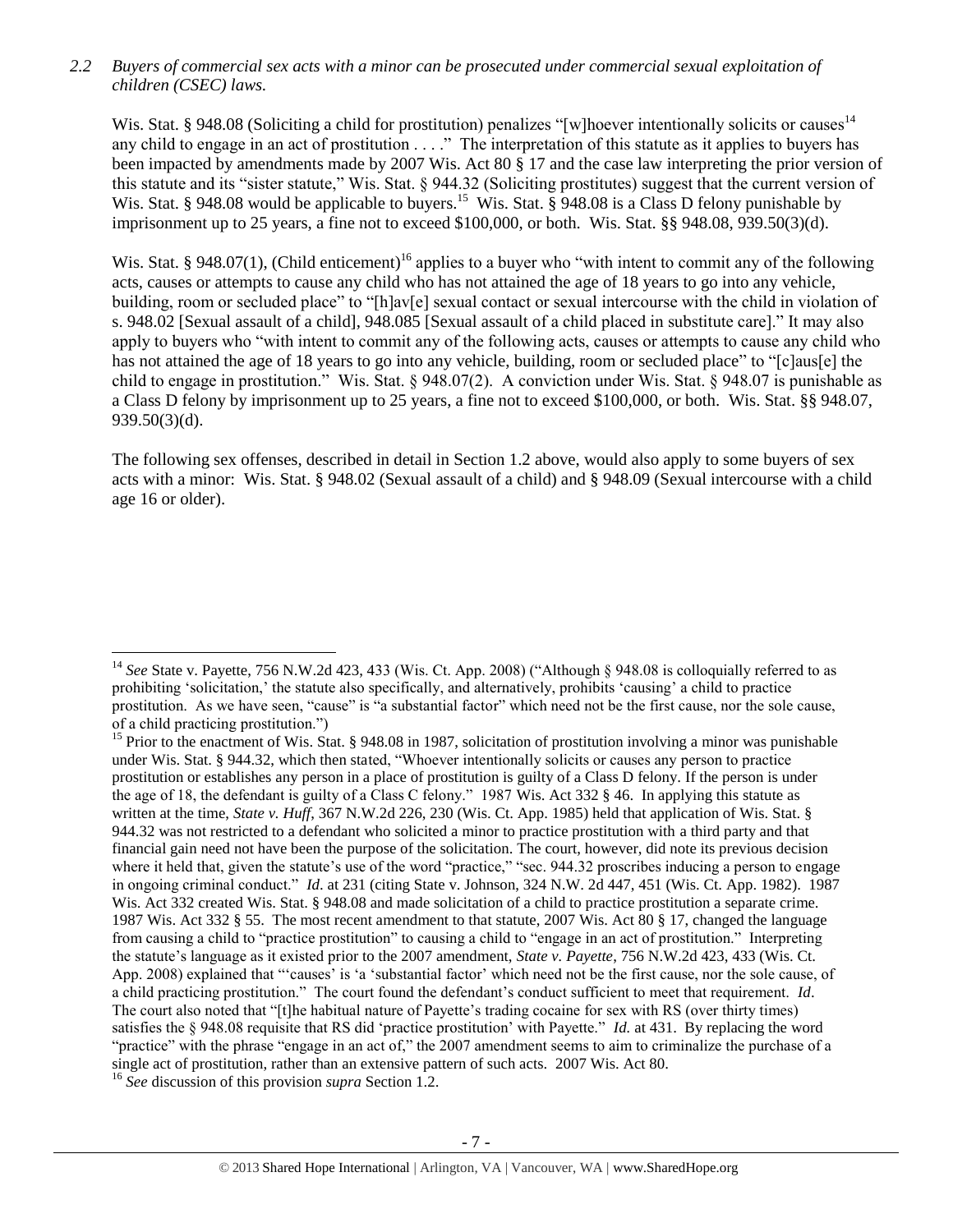## *2.3 Solicitation laws differentiate buying sex acts with an adult and buying sex acts with a minor under 18.*

Wis. Stat. § 948.08 (Soliciting a child for prostitution) is minor specific. However, Wis. Stat. § 944.31 (Patronizing prostitutes)<sup>17</sup> and § 944.33 (Pandering)<sup>18</sup> do not distinguish between acts with an adult versus acts with a child.

## *2.4 Penalties for buyers of commercial sex acts with minors are as high as federal penalties.*

A conviction under Wis. Stat. § 948.051 (Trafficking of a child) is punishable as a Class C felony by imprisonment up to 40 years, a fine not to exceed  $$100,000$ , or both. Wis. Stat. §§ 948.051(1), 939.50(3)(c). A conviction under Wis. Stat. § 948.08 (Soliciting a child for prostitution) is punishable as a Class D felony by imprisonment up to 25 years, a fine not to exceed \$100,000, or both. Wis. Stat. §§ 948.08, 939.50(3)(d). A conviction under Wis. Stat. § 948.07 (Child enticement) is punishable as a Class D felony punishable by imprisonment up to 25 years, a fine not to exceed \$100,000, or both. Wis. Stat. §§ 948.07, 939.50(3)(d).

Buyers who fall under Wisconsin's sexual offense statutes also face potentially lengthy prison sentences.<sup>19</sup>

In comparison, if the victim is under the age of 14, a conviction under the TVPA for child sex trafficking is punishable by 15 years to life imprisonment and a fine not to exceed \$250,000. 18 U.S.C. §§ 1591(b)(1),  $3559(a)(1)$ ,  $3571(b)(3)$ . If the victim is between the ages of  $14-17$ , a conviction is punishable by 10 years to life imprisonment and a fine not to exceed \$250,000. 18 U.S.C. §§ 1591(b)(2), 3559(a)(1), 3571(b)(3). A conviction is punishable by mandatory life imprisonment, however, if the buyer has a prior conviction for a federal sex offense<sup>20</sup> against a minor. 18 U.S.C. § 3559(e)(1). To the extent buyers can be prosecuted under other federal CSEC laws,<sup>21</sup> a conviction is punishable by penalties ranging from a fine not to exceed \$250,000 to life imprisonment and a fine not to exceed  $$250,000.<sup>2</sup>$ 

<span id="page-7-0"></span> $\overline{\phantom{a}}$ 

 $17$  Wis. Stat. § 944.31 (Patronizing prostitutes) states, "Any person who enters or remains in any place of prostitution with intent to have nonmarital sexual intercourse or to commit an act of sexual gratification, in public or in private, involving the sex organ of one person and the mouth or anus of another, masturbation or sexual contact with a prostitute is guilty of a Class A misdemeanor."

<sup>&</sup>lt;sup>18</sup> Wis. Stat. § 944.33 (Pandering) states in part, "(1) Whoever does any of the following is guilty of a Class A misdemeanor: (a) Solicits another to have nonmarital sexual intercourse or to commit an act of sexual gratification, in public or in private, involving the sex organ of one person and the mouth or anus of another, masturbation or sexual contact with a person the solicitor knows is a prostitute . . . ."

<sup>&</sup>lt;sup>19</sup> See supra Section 1.2 for the sexual offense statutes that may apply to certain buyers.

<sup>&</sup>lt;sup>20</sup> Pursuant to 18 U.S.C. § 3559(e)(2), "federal sex offense" is defined as

an offense under section 1591 [18 USCS § 1591] (relating to sex trafficking of children), 2241 [18 USCS § 2241] (relating to aggravated sexual abuse), 2242 [18 USCS § 2242] (relating to sexual abuse), 2244(a)(1) [18 USCS § 2244(a)(1)] (relating to abusive sexual contact), 2245 [18 USCS § 2245] (relating to sexual abuse resulting in death), 2251 [18 USCS § 2251] (relating to sexual exploitation of children), 2251A [18 USCS § 2251A] (relating to selling or buying of children), 2422(b) [18 USCS § 2422(b)] (relating to coercion and enticement of a minor into prostitution), or 2423(a) [18 USCS § 2423(a)] (relating to transportation of minors).

<sup>&</sup>lt;sup>21</sup> 18 U.S.C. §§ 2251A(b) (Selling or buying of children), 2251(a) (Sexual exploitation of children), 2423(a) (Transportation of a minor with intent for minor to engage in criminal sexual activity), 2422(a) (Coercion and enticement), 2252(a)(2), (a)(4) (Certain activities relating to material involving the sexual exploitation of minors).

<sup>&</sup>lt;sup>22</sup> 18 U.S.C. §§ 2251A(b) (conviction punishable by imprisonment for 30 years to life and a fine), 2251(e) (conviction punishable by imprisonment for 15–30 years and a fine), 2423(a) (conviction punishable by imprisonment for 10 years to life and a fine), 2422(a) (conviction punishable by a fine, imprisonment up to 20 years, or both),  $2252(a)(2)$ , (4) (stating that a conviction under subsection (a)(2) is punishable by imprisonment for  $5-20$ years and a fine, while a conviction under subsection (a)(4) is punishable by imprisonment up to 10 years, a fine, or both); *see also* 18 U.S.C §§ 3559(a)(1) (classifying all of the above listed offenses as felonies), 3571(b)(3) (providing a fine up to \$250,000 for any felony conviction).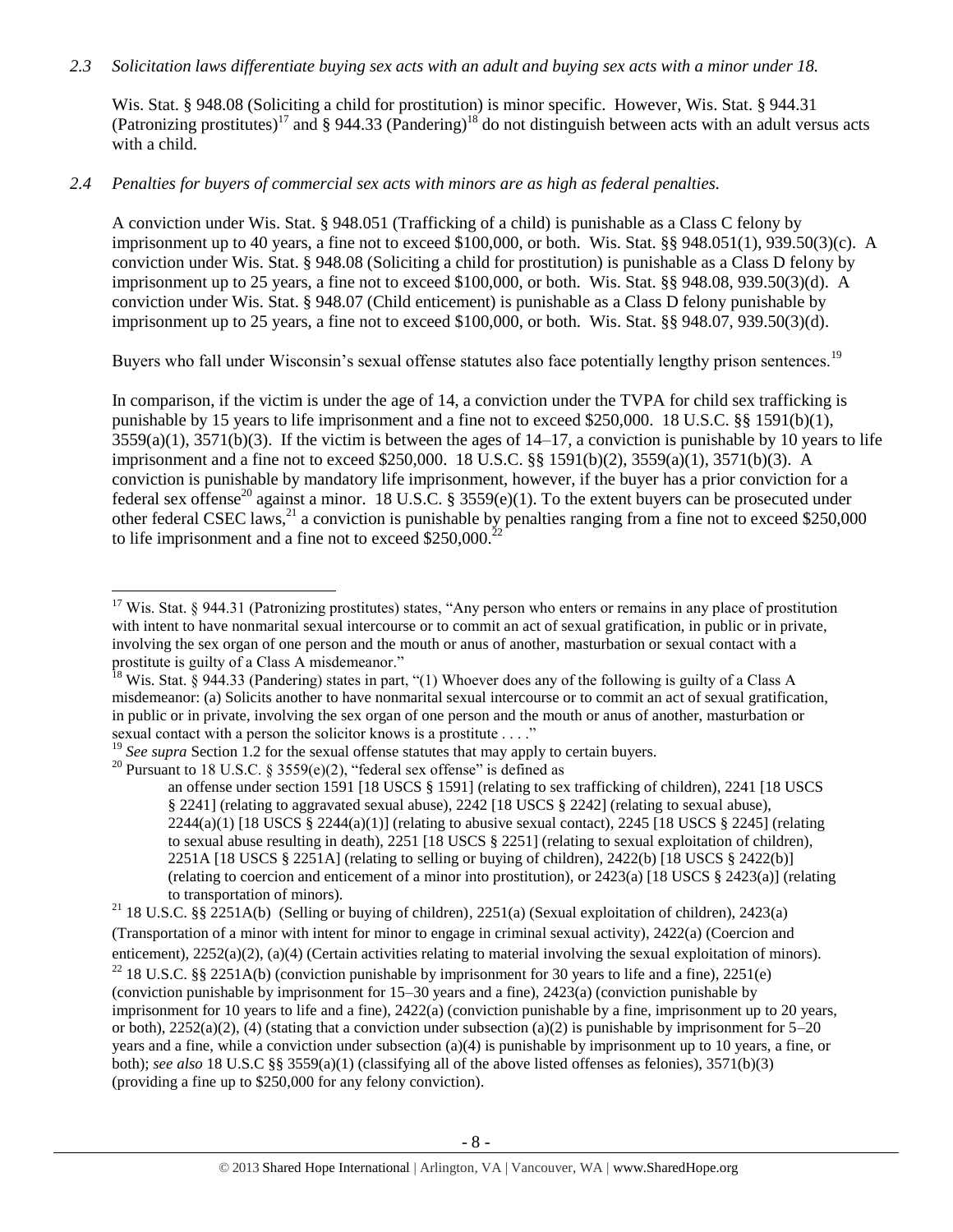*2.5 Using the Internet to lure, entice, or purchase, or attempt to lure, entice, or purchase commercial sex acts with a minor is a separate crime or results in an enhanced penalty for buyers.*

Wisconsin criminalizes use of the Internet to lure or entice a minor to engage in sex acts under Wis. Stat. § 948.075 (Use of a computer to facilitate a child sex crime); however, Wis. Stat. § 948.075 does not refer specifically to a commercial sexual arrangement. Wis. Stat. § 948.075(1r) states, "Whoever uses a computerized communication system to communicate with an individual who the actor believes or has reason to believe has not attained the age of 16 years with intent to have sexual contact or sexual intercourse with the individual in violation of s. 948.02 (1) or (2) [Sexual assault of a child] is guilty of a Class C felony." Additionally, to obtain a conviction under Wis. Stat. § 948.075(1r), subsection (3) states "[p]roof that the actor did an act, other than use a computerized communication system to communicate with the individual, to effect the actor's intent under sub. (1r) shall be necessary to prove that intent." Additionally, pursuant to subsection (2), "This section does not apply if, at the time of the communication, the actor reasonably believed that the age of the person to whom the communication was sent was no more than 24 months less than the age of the actor." Wis. Stat. § 948.075(2).

A conviction under Wis. Stat. § 948.075 is punishable as a Class C felony punishable by imprisonment up to 40 years, a fine not to exceed \$100,000, or both. Wis. Stat. §§ 948.075(1r), 939.50(3)(c). For offenders 18 and older, Wis. Stat. § 939.617(1) (Minimum sentence for certain child sex offenses) requires imposition of a bifurcated sentence with a minimum prison sentence of 5 years for conviction under Wis. Stat. § 948.075. The court may impose a lesser sentence "only if the court finds that the best interests of the community will be served and the public will not be harmed and if the court places its reasons on the record." Wis. Stat. § 939.617(2).

2.5.1 Recommendation: Amend Wis. Stat. § 948.075 to prohibit use of the Internet to commit or attempt to commit a violation of Wis. Stat. 948.051 (Trafficking of a child) or § 948.08 (Soliciting a child for prostitution) and raise the age of a minor victim to under 18.

## *2.6 No age mistake defense is permitted for a buyer of commercial sex acts with any minor under 18.*

Wis. Stat. § 948.051 (Trafficking of a child), § 948.08 (Soliciting a child for prostitution), and § 948.07 (Child enticement) are silent on the availability of a defense based on age mistake. However, Wis. Stat. § 948.075 (Use of a computer to facilitate a child sex crime) "does not apply if, at the time of the communication, the actor reasonably believed that the age of the person to whom the communication was sent was no more than 24 months less than the age of the actor." Wis. Stat. § 948.075(2). Similarly, Wis. Stat. § 948.05(3) (Sexual exploitation of a child), which is applicable to traffickers rather than buyers, states, "It is an affirmative defense to prosecution for violation of sub. (1)(a) or (b) or (2) if the defendant had reasonable cause to believe that the child had attained the age of 18 years. A defendant who raises this affirmative defense has the burden of proving this defense by a preponderance of the evidence."

Even under criminal offense statutes that do not specifically provide a mistake of age defense, Wis. Stat. § 939.43(2) (Mistake) provides that "[a] mistake as to the age of a minor or as to the existence or constitutionality of the section under which the actor is prosecuted or the scope or meaning of the terms used in that section is not a defense." Wis. Stat. § 939.23(6) (Criminal intent) similarly provides that "[c]riminal intent does not require proof of knowledge of the age of a minor even though age is a material element in the crime in question."

2.6.1 Recommendation: Amend Wis. Stat. § 948.075 (Use of a computer to facilitate a child sex crime) and § 948.05 (Sexual exploitation of a child) to eliminate the mistake of age defense in cases involving trafficking of minors for commercial sexual exploitation.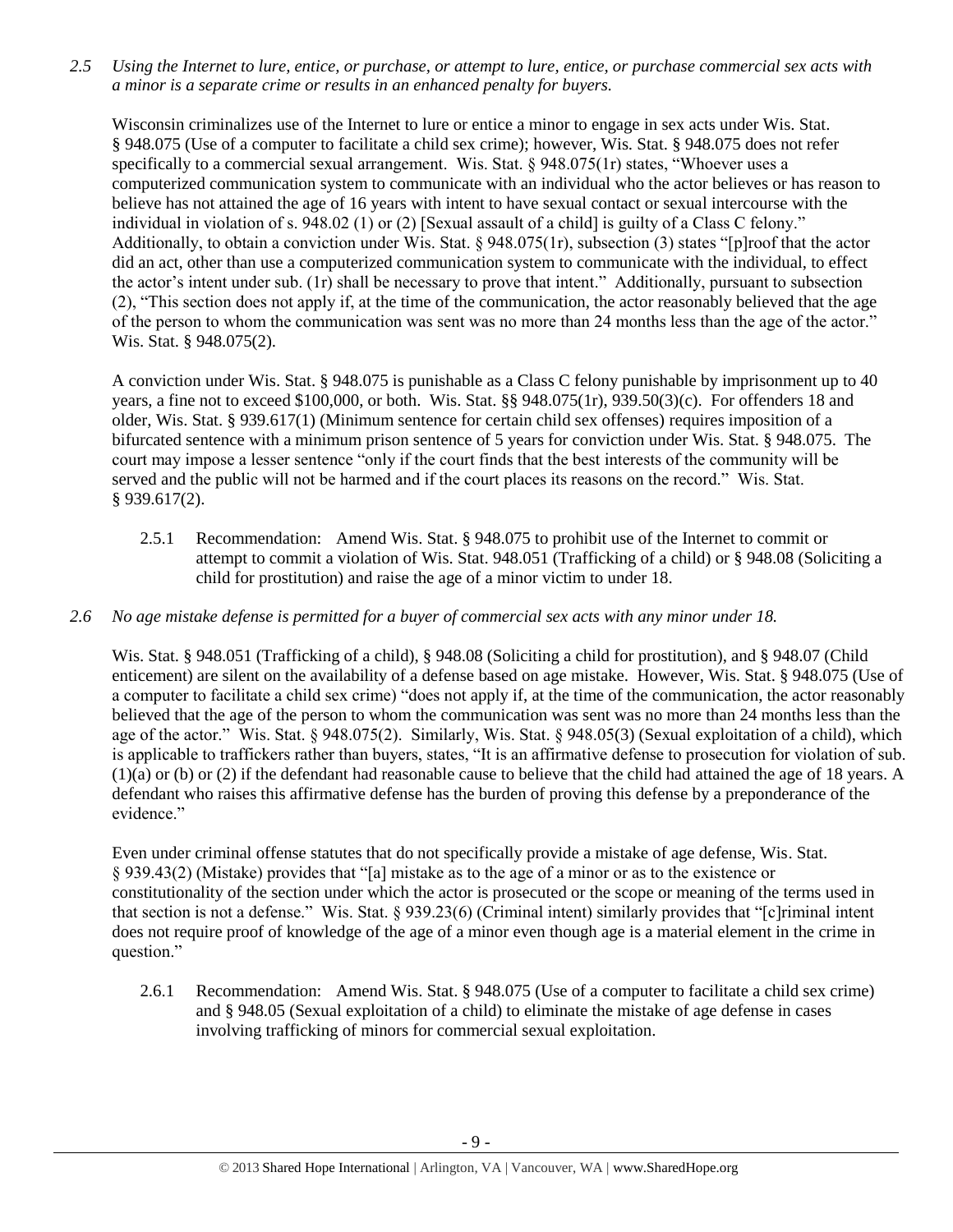*2.7 Base penalties for buying sex acts with a minor under 18 are sufficiently high and not reduced for older minors.*

Wis. Stat. § 948.051 (Trafficking of a child) § 948.08 (Soliciting a child for prostitution), and § 948.07 (Child enticement) do not stagger penalties based on the minor victim's age, protecting all minors equally.

*2.8 Financial penalties for buyers of commercial sex acts with minors are sufficiently high to make it difficult for buyers to hide the crime.* 

Wis. Stat. § 948.051 (Trafficking of a child) imposes a fine of \$100,000. Wis. Stat. §§ 948.051(1), 939.50(3)(c). Buyers also face possible \$100,000 fines for convictions under Wis. Stat. § 948.08 (Soliciting a child for prostitution), § 948.07 (Child enticement), § 948.02(2) (Sexual assault of a child in the second degree), or § 948.075 (Use of a computer to facilitate a child sex crime). Wis. Stat. §§ 948.08, 948.05(2p)(a), 948.07, 948.02, 948.025, 948.075, 939.50(3)(c), (d). A \$10,000 fine may be assessed for convictions under Wis. Stat. § 948.09 (Sexual intercourse with a child age 16 or older). Wis. Stat. §§ 948.09, 939.51(3)(a).

Wisconsin's generally applicable forfeiture provision does not apply to buyers. Wis. Stat. § 973.075(1)(a) states, "The following are subject to seizure and forfeiture under ss. 973.075 to 973.077: (a) All property, real or personal, including money, directly or indirectly derived from or realized through the commission of any crime." However, Wis. Stat. § 973.075(1)(b)(1m)(a), (c) provides specifically for the criminal forfeiture of vehicles used "[t]o transport any property or weapon used or to be used or received in the commission of any felony," or "[i]n the commission of a crime in violation of s. 944.30 [Prostitution], 944.31 [Patronizing prostitutes], 944.32 [Soliciting prostitutes], 944.33 [Pandering] or 944.34 [Keeping place of prostitution]."

Pursuant to Wis. Stat. § 973.075(2) "A law enforcement officer may seize property subject to this section upon process issued by any court of record having jurisdiction over the property." Seizure without process is permissible under certain enumerated circumstances, but is never permissible for seizure of vehicles used in the commission of a violation of s. 944.30[Prostitution], 944.31 [Patronizing prostitutes], 944.32 [Soliciting prostitutes], 944.33 [Pandering] or 944.34 [Keeping a place of prostitution]. Wis. Stat. §973.075(2). Distribution of forfeited property is governed by Wis. Stat. § 973.075(4), which states,

[T]he agency seizing the property may sell the property that is not required by law to be destroyed or transferred to another agency. The agency may retain any vehicle for official use or sell the vehicle. The agency seizing the property may deduct 50% of the amount received for administrative expenses of seizure, maintenance of custody, advertising and court costs and the costs of investigation and prosecution reasonably incurred. The remainder shall be deposited in the school fund as the proceeds of the forfeiture. If the property forfeited under ss 973.075 to 973.077 is money, all the money shall be deposited in the school fund.

Buyers are subject to mandatory restitution orders under Wis. Stat. § 973.20(1r) (Restitution), which provides in part,

"When imposing sentence or ordering probation for any crime, other than a crime involving conduct that constitutes domestic abuse under s.  $813.12(1)(am)$  or  $968.075(1)(a)$ , for which the defendant was convicted, the court, in addition to any other penalty authorized by law, shall order the defendant to make full or partial restitution under this section to any victim of a crime considered at sentencing or, if the victim is deceased, to his or her estate, unless the court finds substantial reason not to do so and states the reason on the record."<sup>23</sup>

Subsection (3)(a) states, "If a crime considered at sentencing resulted in bodily injury, the restitution order may require that the defendant do one or more" of the things listed in the statute, including "(a) Pay an amount equal

 $\overline{a}$ <sup>23</sup> *See infra*, section 5.10 for full discussion of these restitution provisions.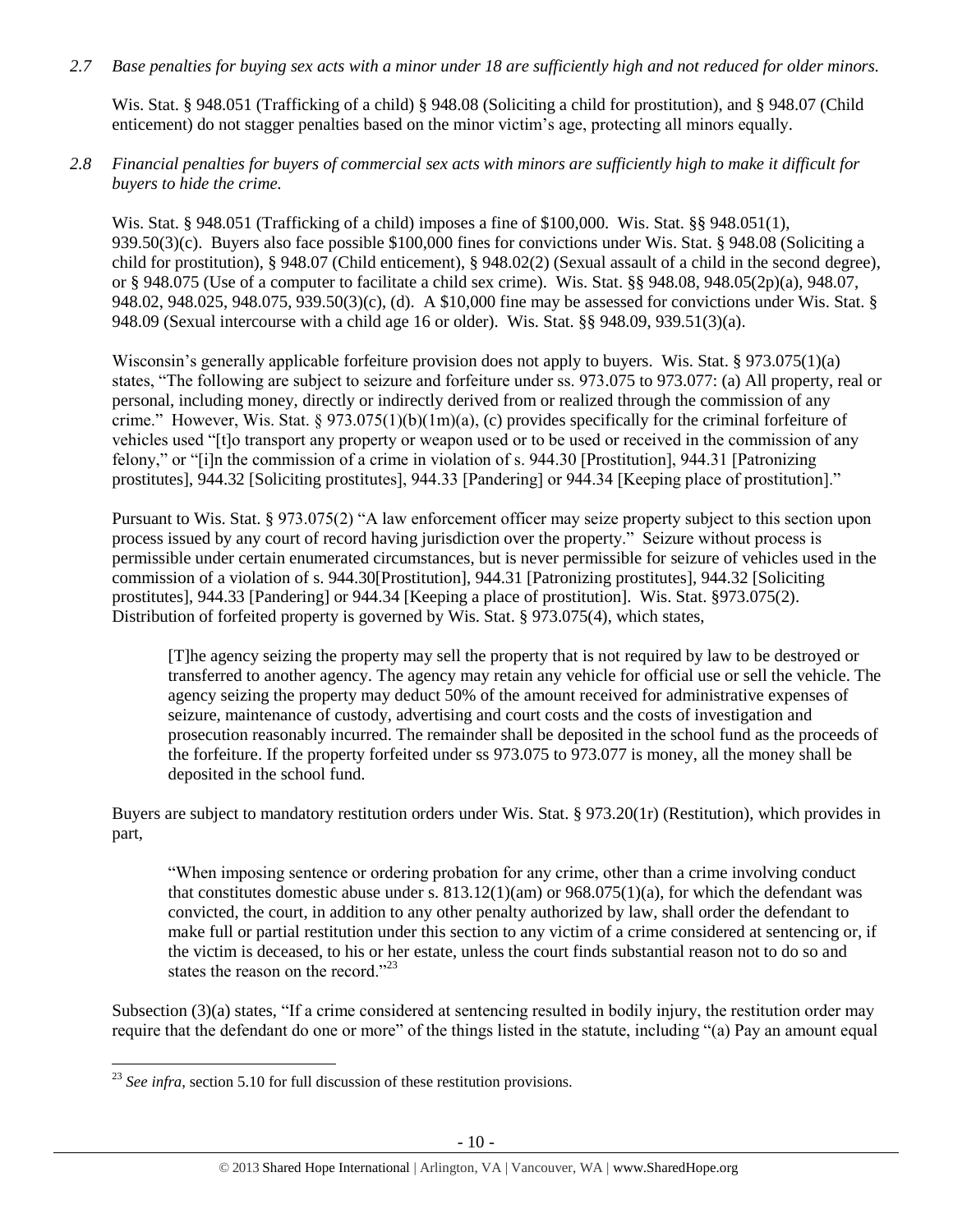to the cost of necessary medical and related professional services and devices relating to physical, psychiatric and psychological care and treatment." In addition, subsection (4m) specifically provides restitution to minor victims of trafficking and states,

<span id="page-10-1"></span>If the defendant violated s. 940.225 [Sexual assault], 948.02 [Sexual assault of a child], 948.025 [Engaging in repeated acts of sexual assault of the same child], 948.05 [Sexual exploitation of a child], 948.051 [Trafficking of a child], 948.06 [Incest with a child], 948.07 [Child enticement], 948.08 [Soliciting a child for prostitution], or 948.085 [Sexual assault of a child placed in substitute care], or s. 940.302 (2) [Human trafficking], if the court finds that the crime was sexually motivated, as defined in s. 980.01(5),<sup>24</sup> and sub. (3)(a) does not apply, the restitution order may require that the defendant pay an amount, not to exceed 10,000, equal to the cost of necessary professional services relating to psychiatric and psychological care and treatment. The 10,000 limit under this subsection does not apply to the amount of any restitution ordered under sub. (3) or (5) for the cost of necessary professional services relating to psychiatric and psychological care and treatment.

Finally, if the child sex trafficking statute applies to buyers, Wis. Stat. 973.20(4o) states,

If the defendant violated s. 940.302 (2) [Human trafficking] or 948.051 [Trafficking of a child], and sub. (2) or (3) does not apply, the restitution order may require that the defendant pay an amount equal to any of the following:

- (a) The costs of necessary transportation, housing, and child care for the victim.
- (b) The greater of the following:
	- 1. The gross income gained by the defendant due to the services of the victim.
	- 2. The value of the victim's services as provided under the state minimum wage.

(c) Any expenses incurred by the victim if relocation for personal safety is determined to be necessary by the district attorney.

(d) The costs of relocating the victim to his or her city, state, or country of origin.

## *2.9 Buying and possessing child pornography carries penalties as high as similar federal offenses.*

Wis. Stat. § 948.12(1m) (Possession of child pornography) states,

 $\overline{a}$ 

Whoever possesses, or accesses in any way with the intent to view, any undeveloped film, photographic negative, photograph, motion picture, videotape, or other recording of a child engaged in sexually explicit conduct under all of the following circumstances penalized under sub. (3):

(a) The person knows that he or she possesses or has accessed the material.

(b) The person knows, or reasonably should know, that the material that is possessed or accessed contains depictions of sexually explicit conduct.

(c) The person knows or reasonably should know that the child depicted in the material who is engaged in sexually explicit conduct has not attained the age of 18 years.

In addition, pursuant to Wis. Stat. § 948.12(2m) (Possession of child pornography),

Whoever exhibits<sup>25</sup> or plays a recording of a child engaged in sexually explicit conduct, if all of the following apply, may be penalized under sub. (3):

<span id="page-10-0"></span>(a) The person knows that he or she has exhibited or played the recording.

<sup>&</sup>lt;sup>24</sup> Wis. Stat. § 980.01(5) states that "'[s]exually motivated' means that one of the purposes for an act is for the actors sexual arousal or gratification or for the sexual humiliation or degradation of the victim."

 $25$  "Exhibit,' with respect to a recording of an image that is not viewable in its recorded form, means to convert the recording of the image into a form in which the image may be viewed." Wis. Stat. § 948.01(1d).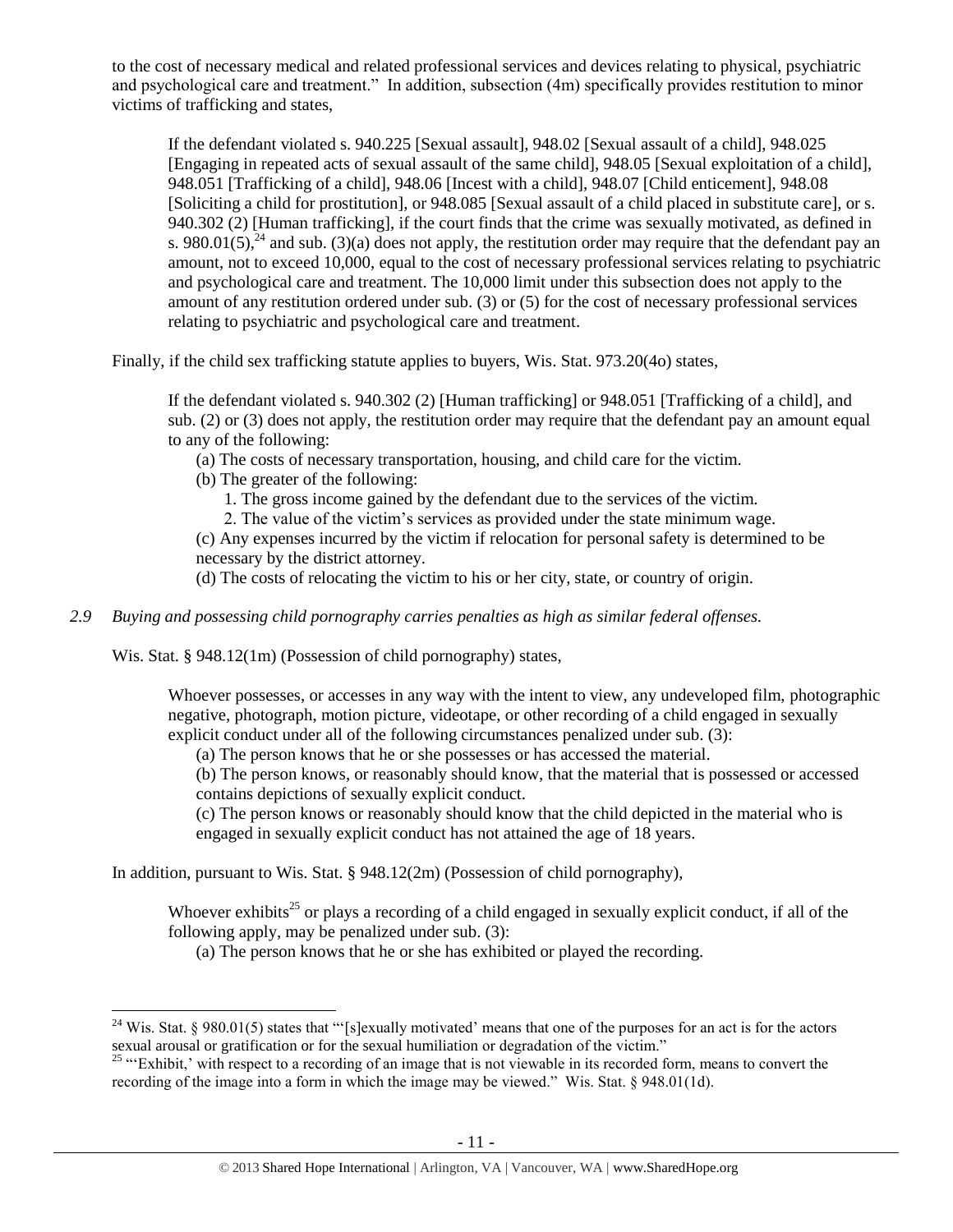(b) Before the person exhibited or played the recording, he or she knew the character and content of the sexually explicit conduct.

<span id="page-11-0"></span>(c) Before the person exhibited or played the recording, he or she knew or reasonably should have known that the child engaged in sexually explicit conduct had not attained the age of 18 years."

Both of the above crimes are Class D felonies punishable by imprisonment up to 25 years, a fine not to exceed \$100,000, or both, unless the defendant is under 18, in which case they are Class I felonies punishable by imprisonment up to  $3\frac{1}{2}$  years, a fine not to exceed \$10,000, or both. Wis. Stat. §§ 948.12(3)(a), (b), 939.50(3)(d), (i).

Wis. Stat. § 973.042(2) (Child pornography surcharge) provides, "If a court imposes a sentence or places a person on probation for a crime under s. 948.05 [Sexual exploitation of a child] or 948.12 [Possession of child pornography] and the person was at least 18 years of age when the crime was committed, the court shall impose a child pornography surcharge of \$500 for each image or each copy of an image<sup>26</sup> associated with the crime. The court shall determine the number of images or copies of images associated with the crime by a preponderance of the evidence and without a jury."

In comparison, a federal conviction for possession of child pornography<sup>27</sup> is generally punishable by imprisonment for 5–20 years and a fine not to exceed \$250,000.<sup>28</sup> Subsequent convictions, however, are punishable by imprisonment up to 40 years and a fine not to exceed \$250,000.<sup>29</sup>

2.9.1 Recommendation: Amend Wis. Stat. § 948.12 to include the offense of purchasing child pornography and to make the penalties equivalent to those for convictions under Wis. Stat. § 948.051 (Trafficking of a child).

## *2.10 Convicted buyers of commercial sex acts with minors and child pornography are required to register as sex offenders.*

Wis. Stat. § 301.45 (Sex offender registration) sets out the circumstances under which sex offenders must register. Pursuant to Wis. Stat.  $\S 301.45(1g)(a)$ , with certain exceptions, "[A] person shall comply with the reporting requirements under this section if he or she . . . [i]s convicted or adjudicated delinquent on or after December 25, 1993, for a sex offense." The definition of "sex offense" in Wis. Stat. § 301.45(1d)(b), includes "a violation, or the solicitation, conspiracy, or attempt to commit a violation" of, among other things, Wis. Stat. § 948.02(1) or (2) (Sexual assault of a child), § 948.051 (Trafficking of a child), § 948.07(1)–(4) (Child

 $\overline{\phantom{a}}$ <sup>26</sup> "In this section, 'image' includes a video recording, a visual representation, a positive or negative image on exposed film, and data representing a visual image." Wis. Stat. § 973.042(1).

<sup>&</sup>lt;sup>27</sup> 18 U.S.C. §§ 2252(a)(2), (a)(4) (Certain activities relating to material involving the sexual exploitation of minors),  $2252A(a)(2)$ –(3) (Certain activities relating to material constituting or containing child pornography), 1466A(a), (b) (Obscene visual representations of the sexual abuse of children).

<sup>&</sup>lt;sup>28</sup> 18 U.S.C. §§ 2252(b) (stating that a conviction under subsection (a)(2) is punishable by imprisonment for 5–20 years and a fine, while a conviction under subsection (a)(4) is punishable by imprisonment up to 10 years, a fine, or both),  $2252A(b)(1)$  (a conviction is punishable by imprisonment for 5–20 years and a fine),  $1466A(a)$ , (b) (stating that a conviction under subsection (a) is "subject to the penalties provided in section  $2252A(b)(1)$ ," imprisonment for 5–20 years and a fine, while a conviction under subsection (b) is "subject to the penalties provided in section 2252A(b)(2)," imprisonment up to 10 years, a fine, or both); *see also* 18 U.S.C §§ 3559(a)(1) (classifying all of the above listed offenses as felonies), 3571(b)(3) (providing a fine up to \$250,000 for any felony conviction).

<sup>&</sup>lt;sup>29</sup> 18 U.S.C. §§ 2252(b) (stating if a person has a prior conviction under subsection (a)(2), or a list of other statutes, a conviction is punishable by a fine and imprisonment for 15–40 years, but if a person has a prior conviction under subsection (a)(4), or a list of other statutes, a conviction is punishable by a fine and imprisonment for  $10-20$  years),  $2252A(b)(1)$  (stating if a person has a prior conviction under subsection (a)(2), (a)(3), or a list of other statutes, a conviction is punishable by a fine and imprisonment for  $15-40$  years),  $1466A(a)$ , (b) (stating that the penalty scheme for section 2252A(b) applies); *see also* 18 U.S.C. §§ 3559(a)(1) (classifying all of the above listed offenses as felonies), 3571(b)(3) (providing a fine up to \$250,000 for any felony conviction).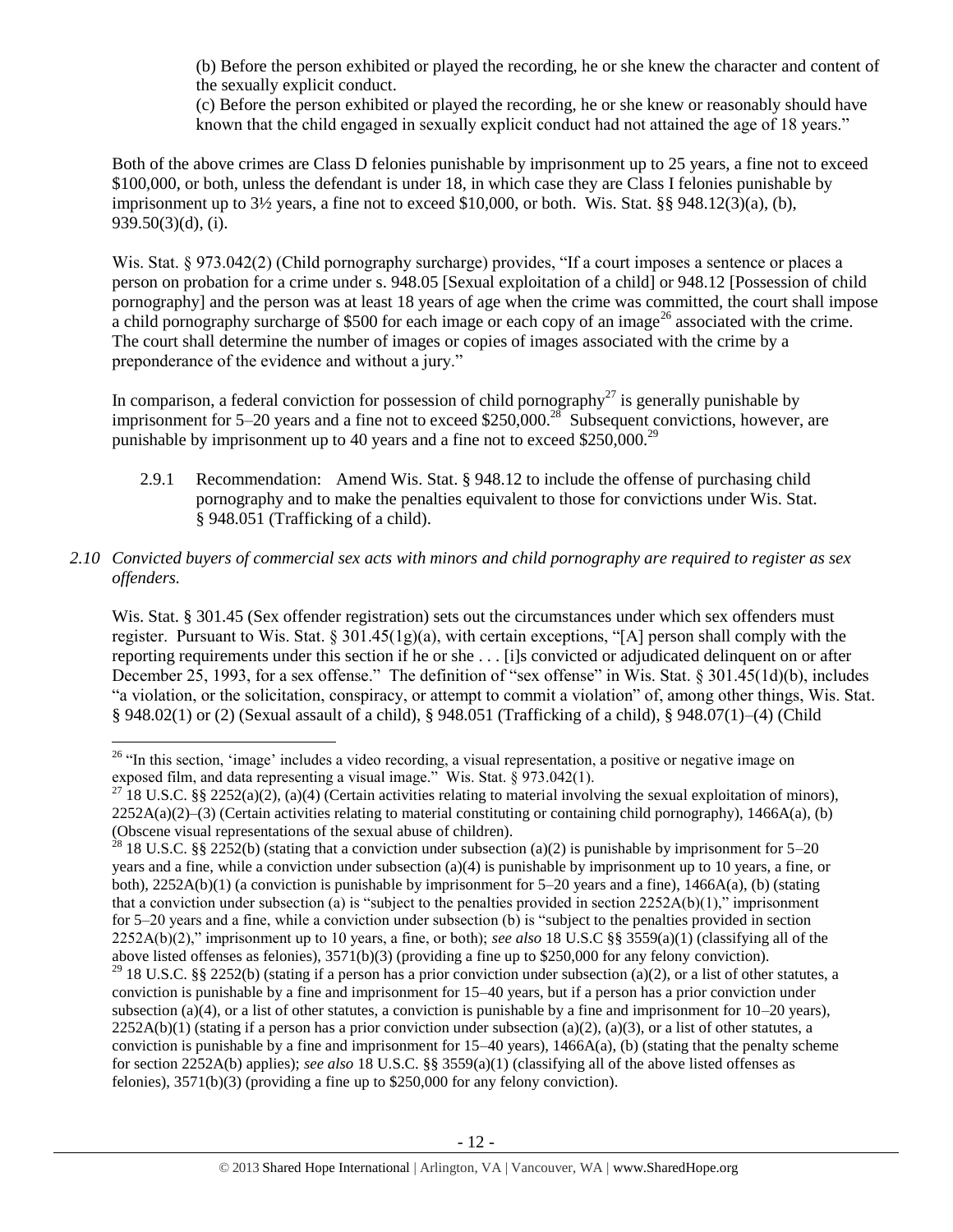enticement), § 948.075 (Use of a computer to facilitate a child sex crime), § 948.08 (Soliciting a child for prostitution), and § 948.12 (Possession of child pornography). However, pursuant to subsection (1m)(a),

A person is not required to comply with the reporting requirements under this section if all of the following apply:

1. The person meets the criteria under sub. (1g) (a) to (dd) based on any violation, or on the solicitation, conspiracy or attempt to commit any violation, of s. 948.02 (1) or (2) [Sexual assault of a child], 948.025, or 948.085 (2).

1g. The violation, or the solicitation, conspiracy or attempt to commit the violation, of s. 948.02 (1) or (2), 948.025, or 948.085 (2) did not involve sexual intercourse, as defined in s. 948.01 (6), either by the use or threat of force or violence or with a victim under the age of 12 years.

2. At the time of the violation, or of the solicitation, conspiracy or attempt to commit the violation, of s. 948.02 (1) or (2), 948.025, or 948.085 (2), the person had not attained the age of 19 years and was not more than 4 years older or not more than 4 years younger than the child.

3. It is not necessary, in the interest of public protection, to require the person to comply with the reporting requirements under this section.

Furthermore, Wis. Stat. § 939.615(2)(a) (Lifetime supervision of serious sex offenders) states in part that, unless the individual has already been placed on lifetime supervision that has not been terminated, "if a person is convicted of a serious sex offense . . . the court may, in addition to sentencing the person . . . place the person on lifetime supervision by the department . . . ." According to Wis. Stat. § 939.615(1)(b), "serious sex offenses" includes, among other things, violations of Wis. Stat. § 948.02 (Sexual assault of a child), § 948.051 (Trafficking of a child), § 948.07 (Child enticement), § 948.075 (Use of a computer to facilitate a child sex crime), § 948.08 (Soliciting a child for prostitution), and § 948.12 (Possession of child pornography).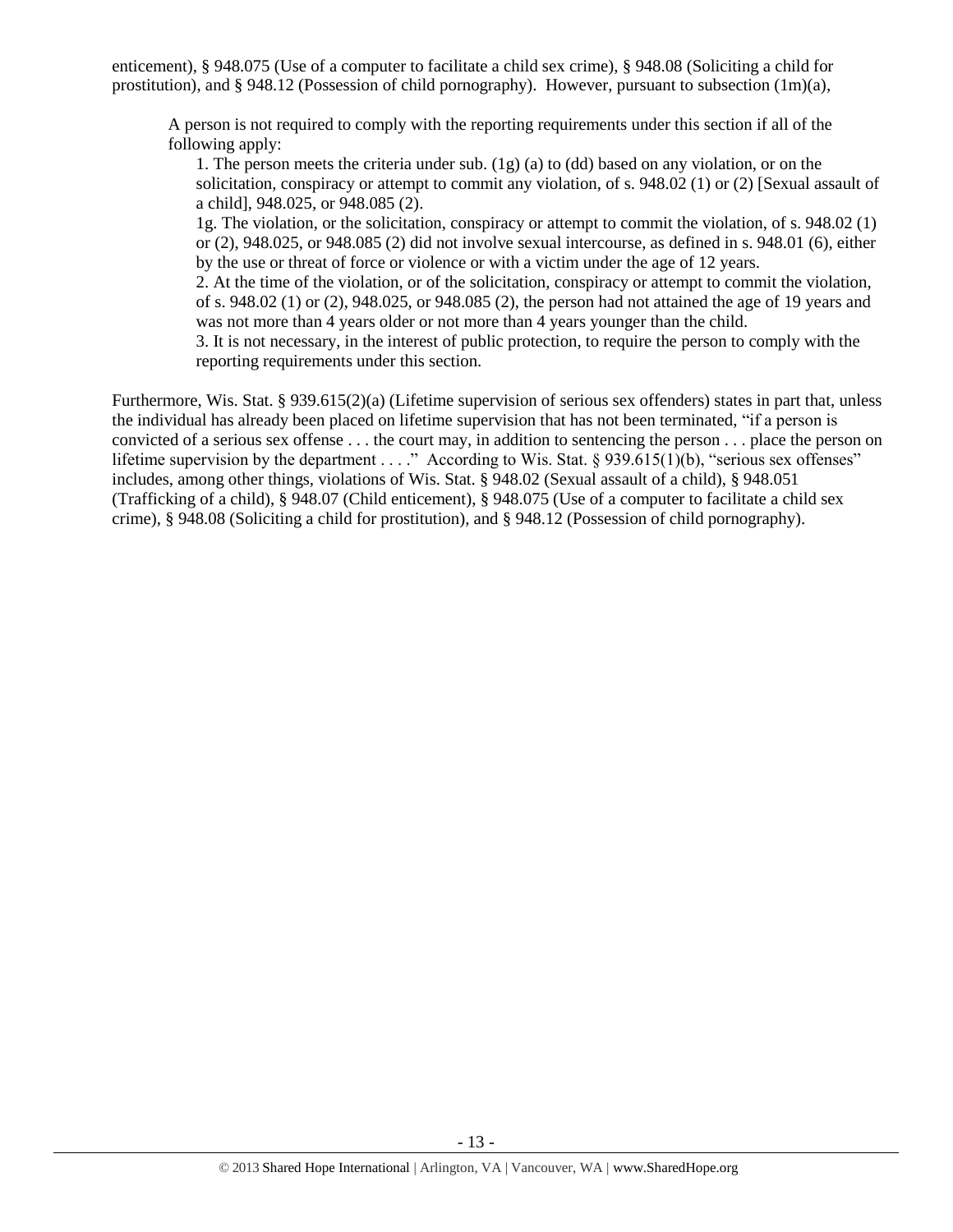#### **FRAMEWORK ISSUE 3: CRIMINAL PROVISIONS FOR TRAFFICKERS**

# *Legal Components:*

- *3.1 Penalties for trafficking a child for sexual exploitation are as high as federal penalties.*
- *3.2 Creating and distributing child pornography carries penalties as high as similar federal offenses.*
- *3.3 Using the Internet to lure, entice, recruit or sell commercial sex acts with a minor is a separate crime or results in an enhanced penalty for traffickers.*
- *3.4 Financial penalties for traffickers, including asset forfeiture, are sufficiently high.*
- *3.5 Convicted traffickers are required to register as sex offenders.*
- *3.6 Laws relating to termination of parental rights for certain offenses include sex trafficking or commercial sexual exploitation of children (CSEC) offenses in order to remove the children of traffickers from their control and potential exploitation.*

*\_\_\_\_\_\_\_\_\_\_\_\_\_\_\_\_\_\_\_\_\_\_\_\_\_\_\_\_\_\_\_\_\_\_\_\_\_\_\_\_\_\_\_\_\_\_\_\_\_\_\_\_\_\_\_\_\_\_\_\_\_\_\_\_\_\_\_\_\_\_\_\_\_\_\_\_\_\_\_\_\_\_\_\_\_\_\_\_\_\_\_\_\_\_*

## *Legal Analysis:*

*3.1 Penalties for trafficking a child for sexual exploitation are as high as federal penalties.* 

Wis. Stat. § 948.051(1) (Trafficking of a child) provides, "Whoever knowingly recruits, entices, provides, obtains, or harbors, or knowingly attempts to recruit, entice, provide, obtain, or harbor, any child for the purpose of commercial sex acts, as defined in s. 940.302 (1) (a),<sup>30</sup> or sexually explicit performance is guilty of a Class C felony." A Class C felony is punishable by imprisonment up to 40 years, a fine not to exceed \$100,000, or both. Wis. Stat. § 939.50(3)(c).

Convictions for violating Wis. Stat. § 948.08 (Soliciting a child for prostitution) or § 948.07 (Child enticement) are Class D felonies punishable by imprisonment up to 25 years, a fine not to exceed \$100,000, or both. Wis. Stat. §§ 948.08, 948.07, 939.50(3)(d).

In comparison, if the victim is under the age of 14, a conviction under the Trafficking Victims Protection Act  $(TVPA)<sup>31</sup>$  for child sex trafficking is punishable by 15 years to life imprisonment and a fine not to exceed \$250,000. 18 U.S.C. §§ 1591(b)(1), 3559(a)(1), 3571(b)(3). If the victim is between the ages of 14–17, a conviction is punishable by 10 years to life imprisonment and a fine not to exceed \$250,000. 18 U.S.C. §§ 1591(b)(2), 3559(a)(1), 3571(b)(3). A conviction is punishable by mandatory life imprisonment, however, if the trafficker has a prior conviction for a federal sex offense<sup>32</sup> against a minor.

*3.2 Creating and distributing child pornography carries penalties as high as similar federal offenses.*

Wis. Stat. § 948.05 (Sexual exploitation of a child) states in part,

(1) Whoever does any of the following with knowledge of the character and content of the sexually explicit conduct involving the child may be penalized under sub. (2p):

(a) Employs, uses, persuades, induces, entices, or coerces any child to engage in sexually explicit conduct for the purpose of recording or displaying in any way the conduct.

(b) Records or displays in any way a child engaged in sexually explicit conduct.

(1m) Whoever produces, performs in, profits from, promotes, imports into the state, reproduces, advertises, sells, distributes, or possesses with intent to sell or distribute, any recording of a child engaging in sexually explicit conduct may be penalized under sub. (2p) if the person knows the

 $\overline{a}$ 

<sup>30</sup> *See supra* note [5.](#page-1-1)

<sup>31</sup> *See supra* note [12.](#page-5-0)

<sup>32</sup> *See supra* note [20.](#page-7-0)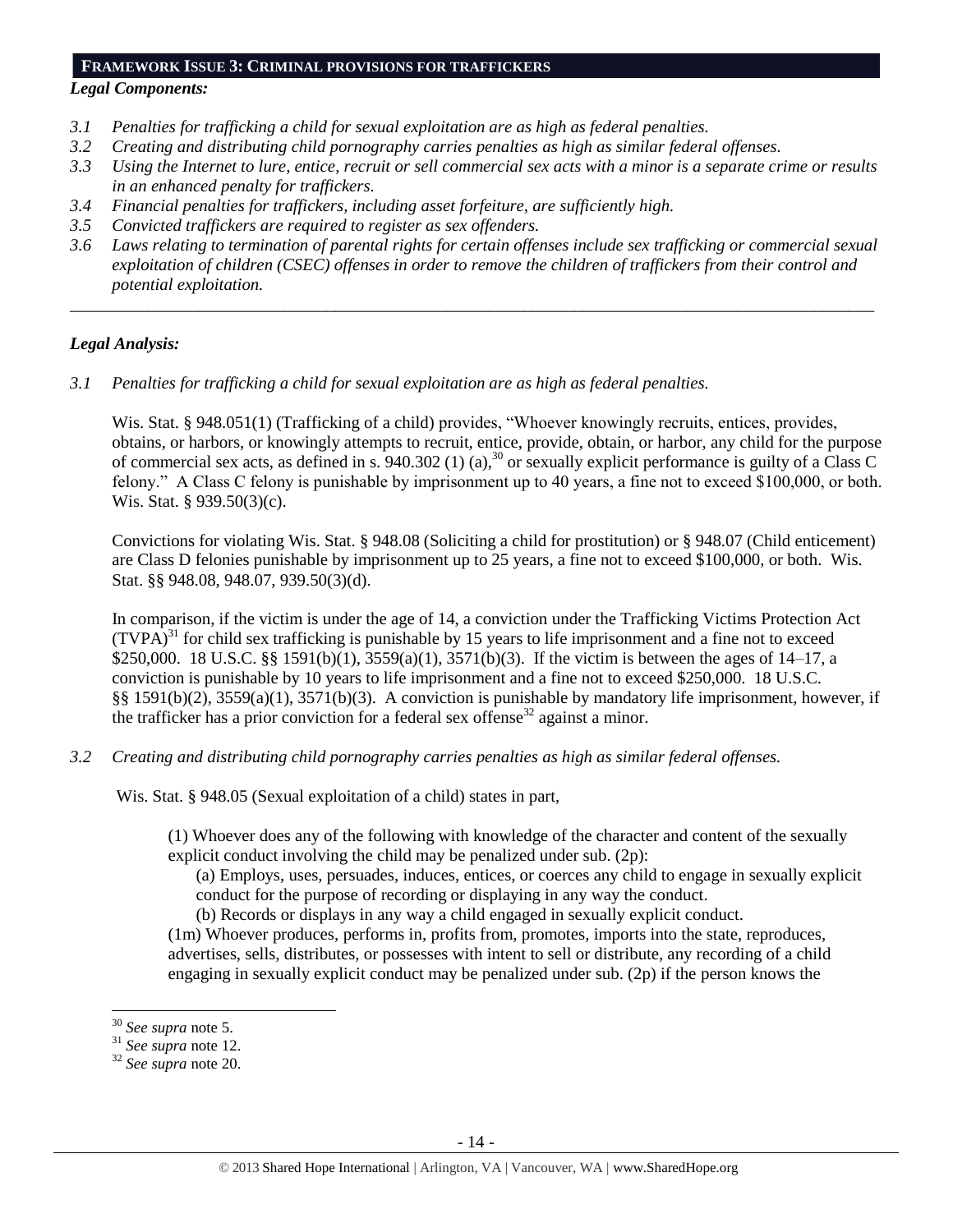character and content of the sexually explicit conduct involving the child and if the person knows or reasonably should know that the child engaging in the sexually explicit conduct has not attained the age of 18 years.

. . . .

A conviction is punishable as a Class C felony by imprisonment up to 40 years, a fine not to exceed \$100,000, or both. Wis. Stat. §§ 948.05(2p)(a), 939.50(3)(c). However, if the offender is under 18, it is a Class F felony punishable by imprisonment up to  $12 \frac{1}{2}$  years, a fine not to exceed \$25,000, or both. Wis. Stat. §§ 948.05(2p)(b), 939.50(3)(f). Also, if the offender is 18 or older, "the court shall impose a bifurcated sentence" with a prison portion of no less than 5 years. If "the court finds that the best interests of the community will be served and the public will not be harmed" and "the person is no more than 48 months older than the child who is the victim of violation," a lesser sentence may be imposed. Wis. Stat. § 939.617(1),(2).

Wis. Stat. § 948.12(2m) (Possession of child pornography) states,

Whoever exhibits<sup>33</sup> or plays a recording of a child engaged in sexually explicit conduct, if all of the following apply, may be penalized under sub. (3):

(a) The person knows that he or she has exhibited or played the recording.

(b) Before the person exhibited or played the recording, he or she knew the character and content of the sexually explicit conduct.

(c) Before the person exhibited or played the recording, he or she knew or reasonably should have known that the child engaged in sexually explicit conduct had not attained the age of 18 years.

A defendant convicted under Wis. Stat. § 948.12(2m) is guilty of a Class D felony punishable by imprisonment up to 25 years, a fine not to exceed \$100,000, or both, unless the defendant is under 18, in which case he is guilty of a Class I felony punishable by imprisonment up to 3 ½ years, a fine not to exceed \$10,000, or both. Wis. Stat. §§ 948.12(3)(a), (b), 939.50(3)(d), (i).

In comparison, if the victim is under the age of 14, a conviction under the TVPA for child sex trafficking is punishable by 15 years to life imprisonment and a fine not to exceed \$250,000. 18 U.S.C. §§ 1591(b)(1),  $3559(a)(1)$ ,  $3571(b)(3)$ . If the victim is between the ages of  $14-17$ , a conviction is punishable by 10 years to life imprisonment and a fine not to exceed \$250,000. 18 U.S.C. §§ 1591(b)(2), 3559(a)(1), 3571(b)(3). A conviction is punishable by mandatory life imprisonment, however, if the trafficker has a prior conviction for a federal sex offense<sup>34</sup> against a minor. Additionally, a federal conviction for distribution of child pornography<sup>35</sup> is generally punishable by imprisonment for  $5-20$  years and a fine not to exceed \$250,000.<sup>36</sup> Subsequent convictions, however, are punishable by imprisonment up to 40 years and a fine not to exceed \$250,000.<sup>37</sup>

 $\overline{a}$ 

 $37$  18 U.S.C. §§ 2252(b) (stating if a person has a prior conviction under subsection (a)(1), (a)(2), or (a)(3) or a list of other statutes, a conviction is punishable by a fine and imprisonment for 15–40 years), 2252A(b)(1) (stating if a person has a prior conviction under subsection (a)(2), (a)(3), or a list of other statutes, a conviction is punishable by a fine and imprisonment for  $15-40$  years),  $1466A(a)$ , (b) (stating that the penalty scheme for section 2252A(b)

<sup>33</sup> *See supra* note [25.](#page-10-0)

<sup>34</sup> *See supra* note [20.](#page-7-0)

<sup>&</sup>lt;sup>35</sup> 18 U.S.C. §§ 2252(a)(1), (a)(2), (a)(3) (Certain activities relating to material involving the sexual exploitation of minors), 2252A(a)(2), (a)(3) (Certain activities relating to material constituting or containing child pornography). 1466A(a) (Obscene visual representations of the sexual abuse of children).

<sup>&</sup>lt;sup>36</sup> 18 U.S.C. §§ 2252(b) (stating that a conviction under subsection (a)(1), (a)(2), or (a)(3) is punishable by imprisonment for  $5-20$  years and a fine),  $2252A(b)(1)$  (a conviction is punishable by imprisonment for  $5-20$  years and a fine), 1466A(a), (b) (stating that a conviction under subsection (a) is "subject to the penalties provided in section 2252A(b)(1)," imprisonment for 5–20 years and a fine, while a conviction under subsection (b) is "subject to the penalties provided in section 2252A(b)(2)," imprisonment up to 10 years, a fine, or both); *see also* 18 U.S.C §§ 3559(a)(1) (classifying all of the above listed offenses as felonies), 3571(b)(3) (providing a fine up to \$250,000 for any felony conviction).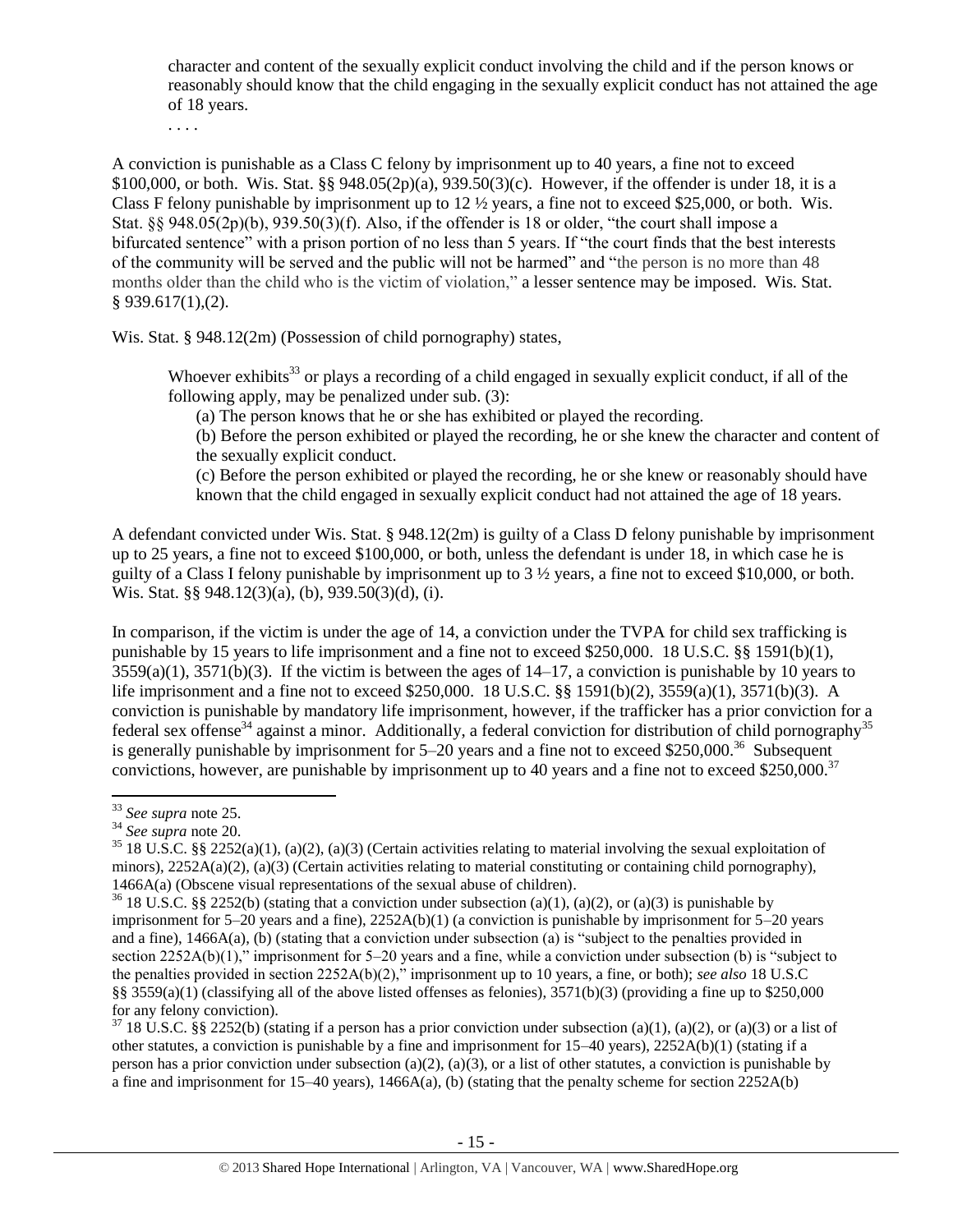*3.3 Using the Internet to lure, entice, recruit or sell commercial sex acts with a minor is a separate crime or results in an enhanced penalty for traffickers.*

Wisconsin's law criminalizing use of the Internet to lure or entice a minor to engage in sex acts, Wis. Stat. § 948.075 (Use of a computer to facilitate a child sex crime), does not refer expressly to a commercial arrangement. Also, the statute requires the defendant to lure the child "with intent to have sexual contact or sexual intercourse with the individual in violation of 948.02 (1) or (2)." Therefore, it seems unlikely that traffickers would be prosecuted under this provision. Wis. Stat. § 948.075(1r) states, "Whoever uses a computerized communication system to communicate with an individual who the actor believes or has reason to believe has not attained the age of 16 years with intent to have sexual contact or sexual intercourse with the individual in violation of s. 948.02 (1) or (2) [Sexual assault of a child] is guilty of a Class C felony." Additionally, under subsection (3), "[p]roof that the actor did an act, other than use a computerized communication system to communicate with the individual, to effect the actor's intent under sub. (1r) shall be necessary to prove that intent."

3.3.1 Recommendation: Amend Wis. Stat. § 948.075 (Use of a computer to facilitate a child sex crime) to include use of the Internet for the purpose of violating Wis. Stat. § 948.051 (Trafficking of a child) to ensure application of Wis. Stat. § 948.075 to traffickers.

## *3.4 Financial penalties for traffickers, including asset forfeiture, are sufficiently high.*

A trafficker convicted under Wis. Stat. § 948.051 (Trafficking of a child) may face a fine of \$100,000. Wis. Stat. § 948.051(1), 939.50(3)(c). Traffickers may also face \$100,000 fines for convictions under Wis. Stat. § 948.08 (Soliciting a child for prostitution), § 948.05 (Sexual exploitation of a child), and § 948.07 (Child enticement). Wis. Stat. §§ 948.08, 948.05(2p)(a), 948.07, 939.50(3)(c), (d).

Criminal forfeiture of a trafficker's assets may be required, at the discretion of the court, under Wis. Stat. § 973.075 (Forfeiture of property derived from crime and certain vehicles), which provides for forfeiture of "[a]ll property, real or personal, including money, directly or indirectly derived from or realized through the commission of any crime," and any vehicles used, among other purposes, "[t]o transport any property or weapon used or to be used or received in the commission of any felony" or used "[i]n the commission of a crime in violation of s. 944.30 [Prostitution], 944.31 [Patronizing prostitutes], 944.32 [Soliciting prostitutes], 944.33 [Pandering] or 944.34 [Keeping place of prostitution]." Wis. Stat. § 973.075(1)(a), (b)(1m)(a), (c).

Pursuant to Wis. Stat. §973.075(2) "A law enforcement officer may seize property subject to this section upon process issued by any court of record having jurisdiction over the property." Seizure without process is permissible under certain enumerated circumstances, but is never permissible for vehicles used in the commission of a violation of s. 944.30[Prostitution], 944.31 [Patronizing prostitutes], 944.32 [Soliciting prostitutes], 944.33 [Pandering] or 944.34 [Keeping a place of prostitution]. Wis. Stat. §973.075(2). Distribution of forfeited property is governed by Wis. Stat. § 973.075(4), which states,

[T]he agency seizing the property may sell the property that is not required by law to be destroyed or transferred to another agency. The agency may retain any vehicle for official use or sell the vehicle. The agency seizing the property may deduct 50% of the amount received for administrative expenses of seizure, maintenance of custody, advertising and court costs and the costs of investigation and prosecution reasonably incurred. The remainder shall be deposited in the school fund as the proceeds of the forfeiture. If the property forfeited under ss. 973.075 to 973.077 is money, all the money shall be deposited in the school fund.

l

applies); *see also* 18 U.S.C §§ 3559(a)(1) (classifying all of the above listed offenses as felonies), 3571(b)(3) (providing a fine up to \$250,000 for any felony conviction).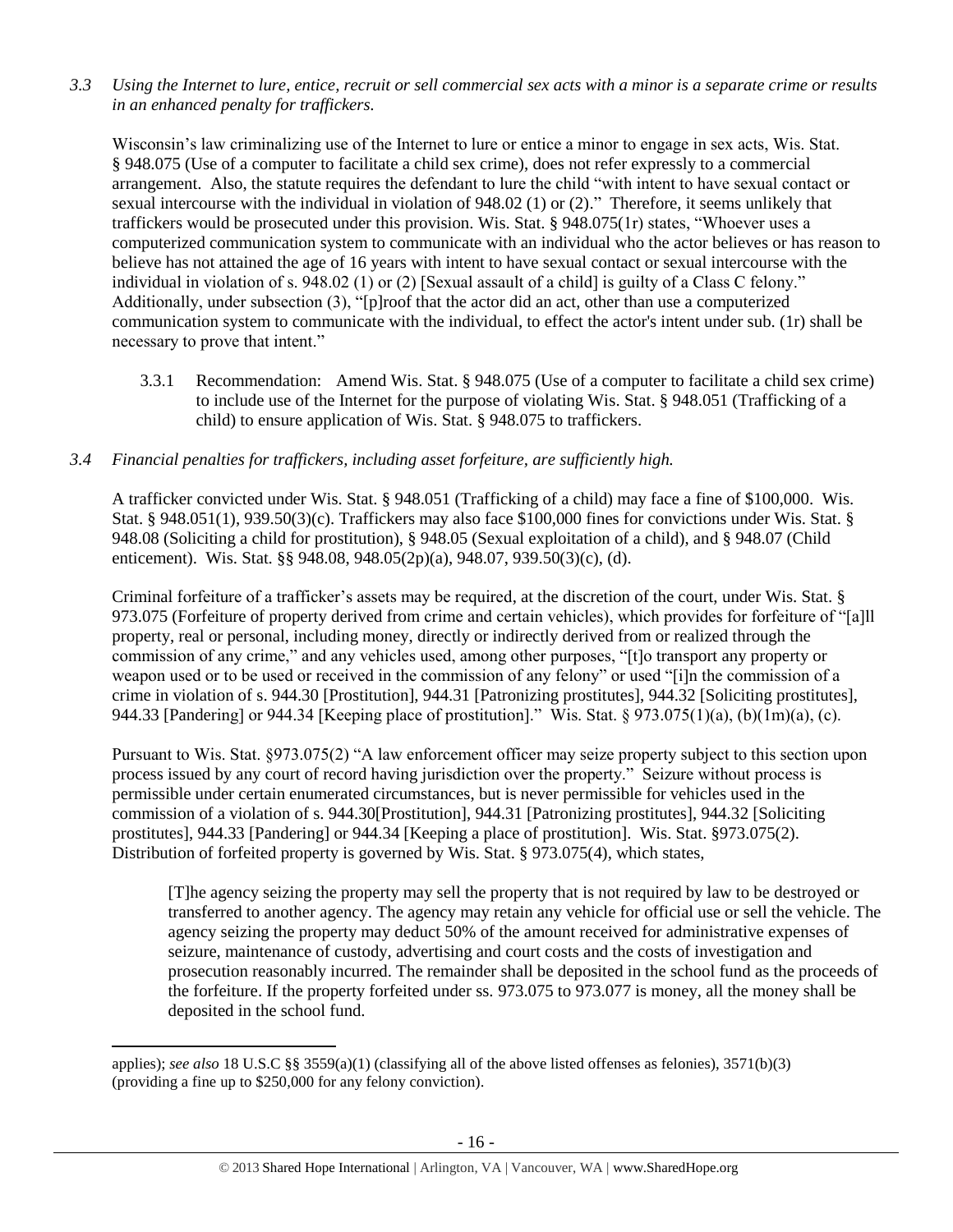Traffickers are subject to mandatory restitution orders, pursuant to Wis. Stat. § 973.20(1r) (Restitution), which provides in part,

When imposing sentence or ordering probation for any crime, other than a crime involving conduct that constitutes domestic abuse under s.  $813.12$  (1) (am) or  $968.075$  (1) (a), for which the defendant was convicted, the court, in addition to any other penalty authorized by law, shall order the defendant to make full or partial restitution under this section to any victim of a crime considered at sentencing or, if the victim is deceased, to his or her estate, unless the court finds substantial reason not to do so and states the reason on the record.<sup>38</sup>

Subsection (3)(a) states, "If a crime considered at sentencing resulted in bodily injury, the restitution order may require that the defendant," among other things, "(a) Pay an amount equal to the cost of necessary medical and related professional services and devices relating to physical, psychiatric and psychological care and treatment." In addition, subsection (4m) specifically provides restitution to minor victims of trafficking and states,

If the defendant violated . . . 948.05 [Sexual exploitation of a child], 948.051 [Trafficking of a child] . . . 948.07 [Child enticement], 948.08 [Soliciting a child for prostitution] . . . and sub. (3) (a) does not apply, the restitution order may require that the defendant pay an amount, not to exceed \$10,000, equal to the cost of necessary professional services relating to psychiatric and psychological care and treatment. The \$10,000 limit under this subsection does not apply to the amount of any restitution ordered under sub. (3) or (5) for the cost of necessary professional services relating to psychiatric and psychological care and treatment.

Also, Wis. Stat. 973.20(4o) states,

If the defendant violated s. 940.302 (2) [Human trafficking] or 948.051 [Trafficking of a child], and sub. (2) or (3) does not apply, the restitution order may require that the defendant pay an amount equal to any of the following:

(a) The costs of necessary transportation, housing, and child care for the victim.

- (b) The greater of the following:
	- 1. The gross income gained by the defendant due to the services of the victim.

2. The value of the victims services as provided under the state minimum wage.

(c) Any expenses incurred by the victim if relocation for personal safety is determined to be necessary by the district attorney.

(d) The costs of relocating the victim to his or her city, state, or country of origin.

Wis. Stat. § 973.042(2) (Child pornography surcharge) provides, "If a court imposes a sentence or places a person on probation for a crime under s. 948.05 [Sexual exploitation of a child] or 948.12 [Possession of child pornography] and the person was at least 18 years of age when the crime was committed, the court shall impose a child pornography surcharge of \$500 for each image<sup>39</sup> or each copy of an image associated with the crime. The court shall determine the number of images or copies of images associated with the crime by a preponderance of the evidence and without a jury."

Lastly, traffickers who receive a sentence or probation are also subject to Wis. Stat. § 973.045(1)<sup>40</sup> (Crime victim and witness assistance surcharge), which provides that a "crime victim and witness assistance surcharge" of \$67 for every "misdemeanor count on which a conviction occurred" and \$92 for every "felony count on

 $\overline{a}$ <sup>38</sup> See infra section 5.10 for full discussion of these restitution provisions.

<sup>39</sup> *See supra* note [26.](#page-11-0)

<sup>&</sup>lt;sup>40</sup> The text of included here and elsewhere in this report includes amendments made by the passage of A.B. 40, during the 2013-2014 Biennial Session of the Wisconsin Legislature (effective July 1, 2013).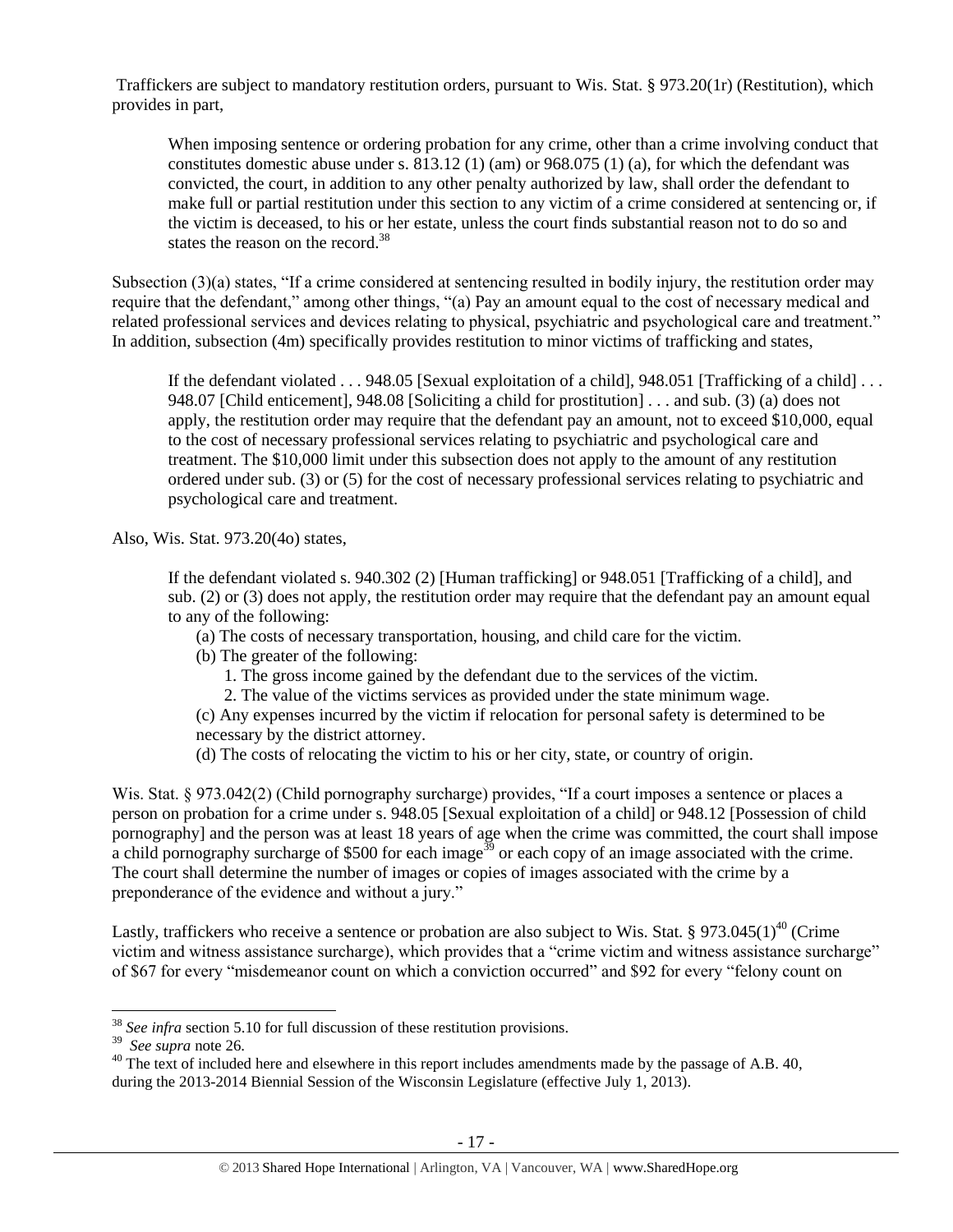which a conviction occurred" shall be imposed. The surcharge is the total amount of adding up the amount for every misdemeanor count and every felony count. It "may not be waived, reduced, or forgiven for any reason." § 973.045(1).

*3.5 Convicted traffickers are required to register as sex offenders.*

Pursuant to Wis. Stat.  $\S 301.45(1g)(a)$ , with certain exceptions, "[A] person shall comply with the reporting requirements under this section if he or she . . . [i]s convicted or adjudicated delinquent on or after December 25, 1993, for a sex offense." The definition of "sex offense" at Wis. Stat. § 301.45(1d)(b), includes "a violation, or the solicitation, conspiracy, or attempt to commit a violation" of, among other things, Wis. Stat. § 948.05 (Sexual exploitation of a child), § 948.051 (Trafficking of a child), § 948.07(1)–(4) (Child enticement), § 948.075 (Use of a computer to facilitate a child sex crime), and § 948.08 (Soliciting a child for prostitution).

Furthermore, Wis. Stat. § 939.615 (Lifetime supervision of serious sex offenders) states in part that , unless the individual has already been placed on lifetime supervision that has not been terminated, "if a person is convicted of a serious sex offense . . . the court may, in addition to sentencing the person . . . place the person on lifetime supervision by the department . . . ." According to Wis. Stat. § 939.615(1)(b), "serious sex offenses" includes, among other things, violations of Wis. Stat. § 948.05(1), (1m) (Sexual exploitation of a child), § 948.051 (Trafficking of a child), § 948.07 (Child enticement), § 948.075 (Use of a computer to facilitate a child sex crime), and § 948.08 (Soliciting a child for prostitution).

*3.6 Laws relating to termination of parental rights for certain offenses include sex trafficking or commercial sexual exploitation of children (CSEC) offenses in order to remove the children of traffickers from their control and potential exploitation.* 

Pursuant to Wis. Stat. § 48.415 (Grounds for involuntary termination of parental rights),

Grounds for termination of parental rights shall be one of the following:

. . . . (9m) Commission of a felony against a child

. . . .

(am) Commission of a violation of s. 948.051 (Trafficking of a child) involving any child or a violation of the law of any other state or federal law, if that violation would be a violation of s. 948.051 involving any child if committed in this state.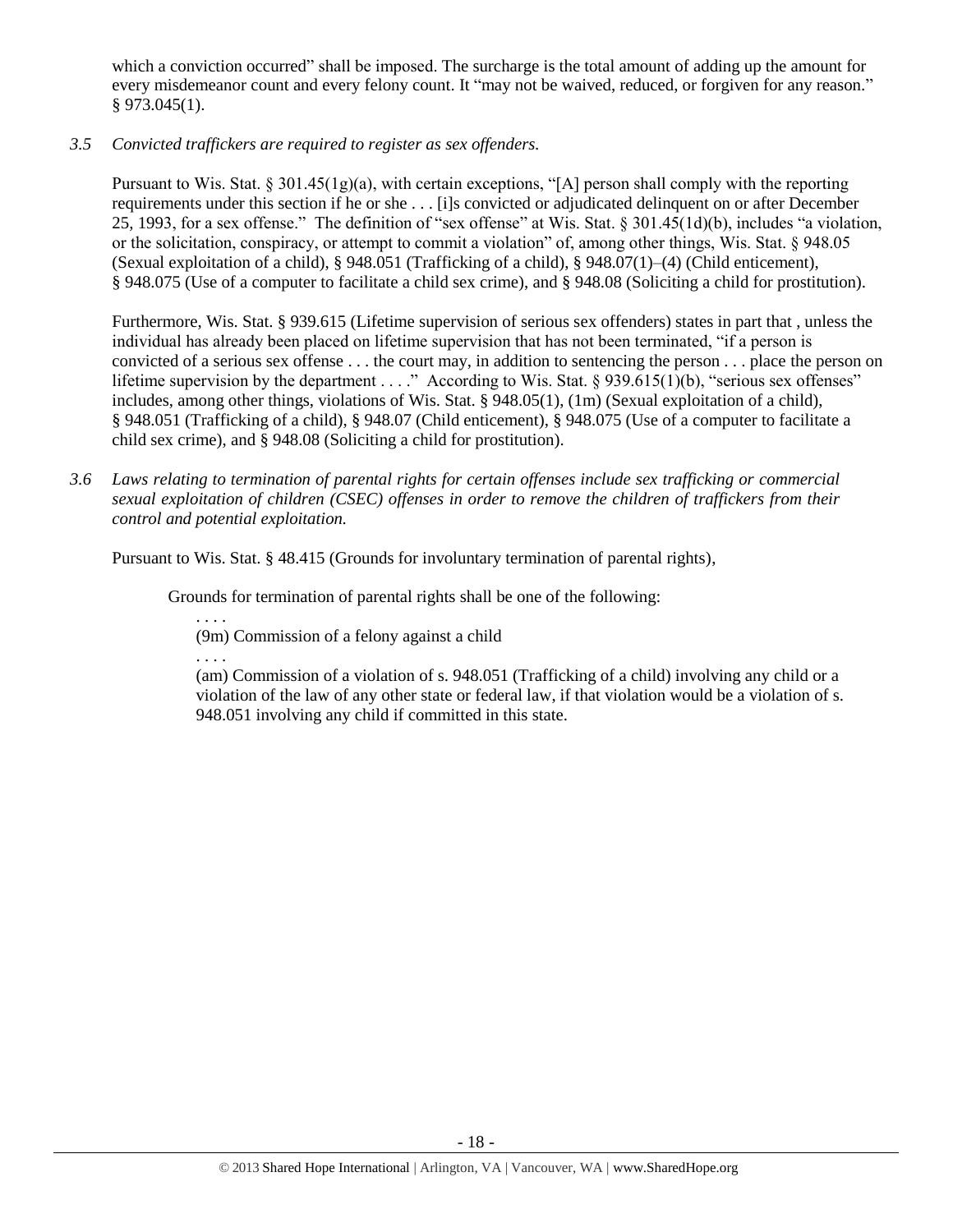#### **FRAMEWORK ISSUE 4: CRIMINAL PROVISIONS FOR FACILITATORS**

#### *Legal Components:*

- *4.1 The acts of assisting, enabling, or financially benefitting from child sex trafficking are included as criminal offenses in the state sex trafficking statute.*
- *4.2 Financial penalties, including asset forfeiture laws, are in place for those who benefit financially from or aid and assist in committing domestic minor sex trafficking.*

*\_\_\_\_\_\_\_\_\_\_\_\_\_\_\_\_\_\_\_\_\_\_\_\_\_\_\_\_\_\_\_\_\_\_\_\_\_\_\_\_\_\_\_\_\_\_\_\_\_\_\_\_\_\_\_\_\_\_\_\_\_\_\_\_\_\_\_\_\_\_\_\_\_\_\_\_\_\_\_\_\_\_\_\_\_\_\_\_\_\_\_\_\_\_*

- *4.3 Promoting and selling child sex tourism is illegal.*
- *4.4 Promoting and selling child pornography is illegal.*

## *Legal Analysis:*

*4.1 The acts of assisting, enabling, or financially benefitting from child sex trafficking are included as criminal offenses in the state sex trafficking statute.*

Facilitators of trafficking and those who benefit financially may be charged with trafficking under Wis. Stat. § 948.051 (Trafficking of a child). Subsection (1) states, "Whoever knowingly recruits, entices, provides, obtains, or harbors, or knowingly attempts to recruit, entice, provide, obtain or harbor, any child for the purpose of commercial sex acts , as defined in s. 940.302 (1) (a), or sexually explicit performance is guilty of a Class C felony." Subsection (2) states, "Whoever benefits in any manner from a violation of sub. (1) is guilty of a Class C felony if the person knows that the benefits come from an act described in sub. (1)." A conviction under either subsection is punishable as a Class C felony punishable by imprisonment up to 40 years, a fine not to exceed \$100,000, or both. Wis. Stat. §§ 948.051(1), (2), 939.50(3)(c).

*4.2 Financial penalties, including asset forfeiture laws, are in place for those who benefit financially from or aid and assist in committing domestic minor sex trafficking.*

A conviction of Wis. Stat. § 948.051 (Trafficking of a child) carries a fine of \$100,000. Wis. Stat. §§ 948.051(1), 939.50(3)(c).

Facilitators may be subject to discretionary, criminal asset forfeiture under Wis. Stat. § 973.075, which provides for forfeiture of "[a]ll property, real or personal, including money, directly or indirectly derived from or realized through the commission of any crime," and any vehicles used, among other purposes, "[t]o transport any property or weapon used or to be used or received in the commission of any felony" or vehicles used "[i]n the commission of a crime in violation of s. 944.30 [Prostitution], 944.31 [Patronizing prostitutes], 944.32 [Soliciting prostitutes], 944.33 [Pandering] or 944.34 [Keeping place of prostitution]." Wis. Stat. § 973.075(1)(a), (b)(1m)(a), (c).

Pursuant to Wis. Stat. §973.075(2) "A law enforcement officer may seize property subject to this section upon process issued by any court of record having jurisdiction over the property." Seizure without process is permissible under certain enumerated circumstances, but is never permissible for vehicles used in the commission of a violation of s. 944.30[Prostitution], 944.31 [Patronizing prostitutes], 944.32 [Soliciting prostitutes], 944.33 [Pandering] or 944.34 [Keeping a place of prostitution]. Wis. Stat. §973.075(2). Distribution of forfeited property is governed by Wis. Stat. § 973.075(4), which states,

[T]he agency seizing the property may sell the property that is not required by law to be destroyed or transferred to another agency. The agency may retain any vehicle for official use or sell the vehicle. The agency seizing the property may deduct 50% of the amount received for administrative expenses of seizure, maintenance of custody, advertising and court costs and the costs of investigation and prosecution reasonably incurred. The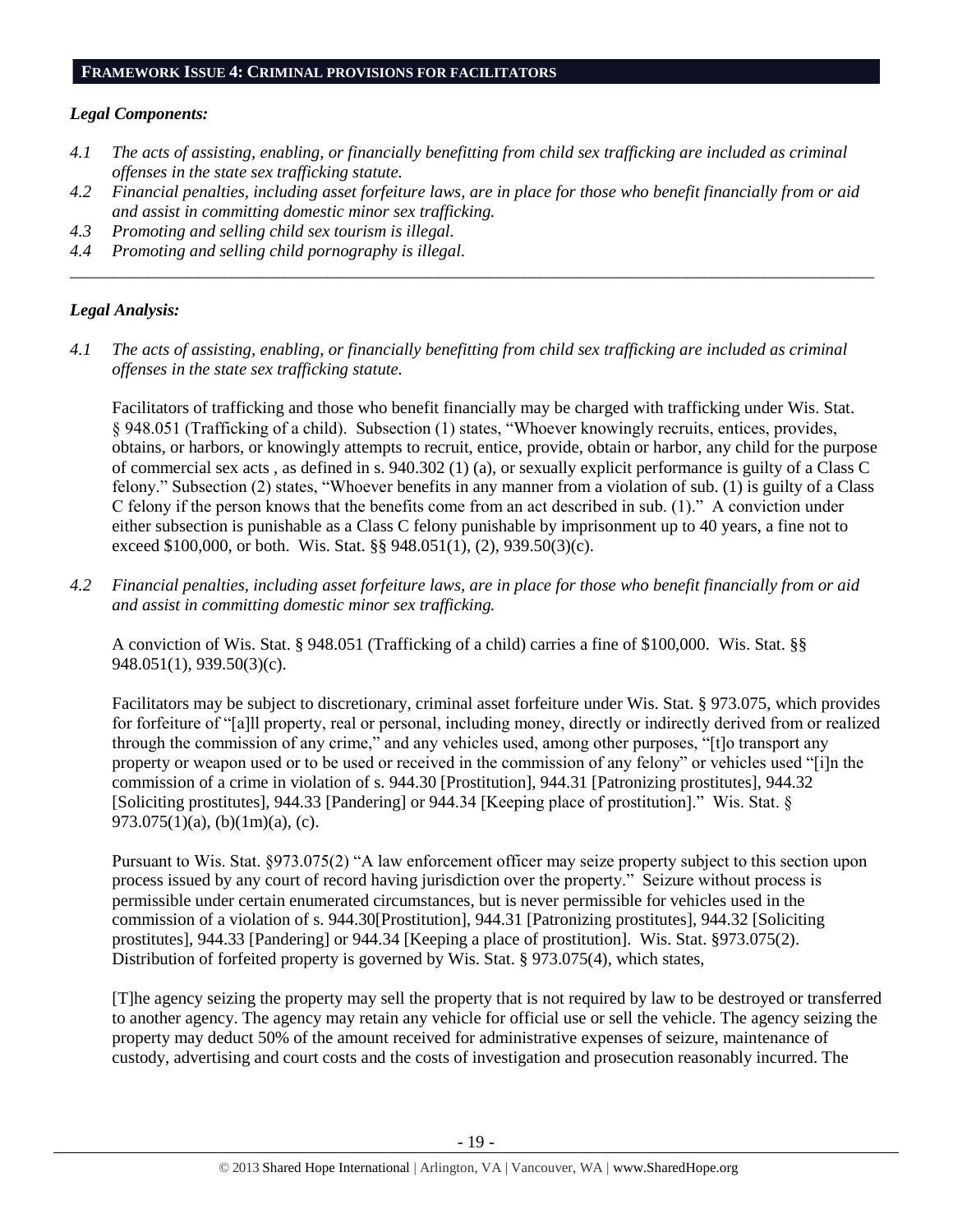remainder shall be deposited in the school fund as the proceeds of the forfeiture. If the property forfeited under ss. 973.075 to 973.077 is money, all the money shall be deposited in the school fund.

To the extent that it applies to facilitators, a conviction under Wis. Stat. § 946.83(3) (Prohibited activities) of the Wisconsin Organized Crime Control Act, is punishable as a Class E felony by a maximum fine of \$50,000. Wis. Stat. §§ 946.84(1), 939.50(3)(e). Instead of the fine listed in Wis. Stat. § 939.50(3)(e), "any person convicted of engaging in conduct in violation of s. 946.83, through which he or she derived pecuniary value, or by which he or she caused personal injury or property damage or other loss, may be fined not to exceed 2 times the gross value gained or 2 times the gross loss caused, whichever is the greater, plus court costs and the costs of investigation and prosecution, reasonably incurred." Wis. Stat. § 946.84(2).

Additionally, violation of Wis. Stat. § 946.83 or Wis. Stat. § 946.85 shall be grounds for mandatory criminal forfeiture "of all real or personal property used in the course of, or intended for use in the course of, derived from or realized through conduct in violation of s. 946.83 or 946.85." Wis. Stat. § 946.86(1). "Any injured person has a right or claim to forfeited property or the proceeds derived therefrom superior to any right or claim the state has under this section in the same property or proceeds." Wis. Stat. § 946.86(4). In addition to criminal penalties and forfeiture, Wis. Stat. § 946.87(2)(a) (Civil remedies) provides for civil forfeiture to the state of "[a]ll property, real or personal, including money, used in the course of, intended for use in the course of, derived from, or realized through, conduct which has resulted in a conviction for violation of s. 946.83 or 946.85."

Facilitators are subject to mandatory restitution orders pursuant to Wis. Stat. § 973.20(1r) (Restitution), which provides in part,

When imposing sentence or ordering probation for any crime, other than a crime involving conduct that constitutes domestic abuse under s. 813.12 (1) (am) or 968.075 (1) (a), for which the defendant was convicted, the court, in addition to any other penalty authorized by law, shall order the defendant to make full or partial restitution under this section to any victim of a crime considered at sentencing or, if the victim is deceased, to his or her estate, unless the court finds substantial reason not to do so and states the reason on the record.

Subsection (3)(a) states, "If a crime considered at sentencing resulted in bodily injury, the restitution order may require that the defendant," among other things, "(a) Pay an amount equal to the cost of necessary medical and related professional services and devices relating to physical, psychiatric and psychological care and treatment." In addition, subsection (4m) specifically provides restitution to minor victims of trafficking and states in part,

If the defendant violated . . . 948.051 [Trafficking of a child] . . . and sub. (3) (a) does not apply, the restitution order may require that the defendant pay an amount, not to exceed \$10,000, equal to the cost of necessary professional services relating to psychiatric and psychological care and treatment. The \$10,000 limit under this subsection does not apply to the amount of any restitution ordered under sub. (3) or (5) for the cost of necessary professional services relating to psychiatric and psychological care and treatment.

Also, Wis. Stat. § 973.20(4o) states,

If the defendant violated s. 940.302 (2) [Human trafficking] or 948.051 [Trafficking of a child], and sub. (2) or (3) does not apply, the restitution order may require that the defendant pay an amount equal to any of the following:

- (a) The costs of necessary transportation, housing, and child care for the victim.
- (b) The greater of the following:
	- 1. The gross income gained by the defendant due to the services of the victim.
	- 2. The value of the victims services as provided under the state minimum wage.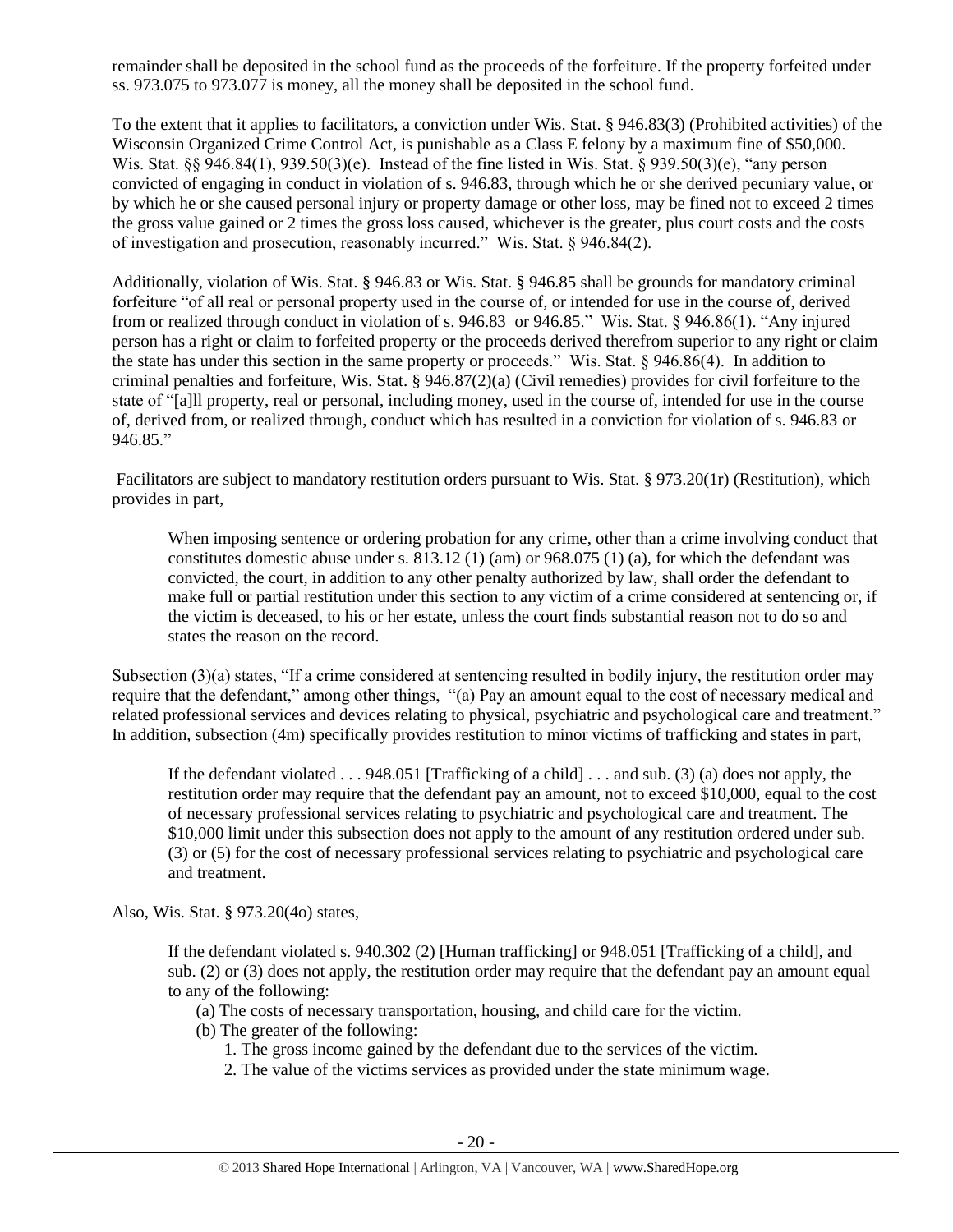(c) Any expenses incurred by the victim if relocation for personal safety is determined to be necessary by the district attorney.

- (d) The costs of relocating the victim to his or her city, state, or country of origin.
- *4.3 Promoting and selling child sex tourism is illegal.*

Wisconsin has no statute specifically related to sex tourism.

4.3.1 Recommendation: Enact a law prohibiting selling or offering to sell travel services that include or facilitate travel for the purpose of engaging in commercial sexual exploitation of a minor or prostitution of a minor in Wisconsin.

## *4.4 Promoting and selling child pornography is illegal.*

Wis. Stat. § 948.05 (Sexual exploitation of a child) provides penalties for promoting or selling child pornography. Wis. Stat. § 948.05(1)(b) states, "Whoever . . . with knowledge of the character and content of the sexually explicit conduct involving the child . . . . Records or displays in any way a child engaged in sexually explicit conduct." In addition, Wis. Stat. § 948.05(1m) states, "Whoever produces, performs in, profits from, promotes, imports into the state, reproduces, advertises, sells, distributes, or possesses with intent to sell or distribute, any recording of a child engaging in sexually explicit conduct may be penalized under sub. (2p) if the person knows the character and content of the sexually explicit conduct involving the child and if the person knows or reasonably should know that the child engaging in the sexually explicit conduct has not attained the age of 18 years." Convictions by those over 18 of the above provisions are punishable as Class C felonies by imprisonment up to 40 years, a fine not to exceed \$100,000, or both. Wis. Stat. §§ 948.05(2p)(a), 939.50(3)(c). Also, "the court shall impose a bifurcated sentence" with a prison portion of no less than 5 years. If "the court finds that the best interests of the community will be served and the public will not be harmed," and "the person is no more than 48 months older than the child who is the victim of violation" a lesser sentence may be imposed. Wis. Stat. § 939.617(1), (2). If the actor is under 18, a conviction of either provision is punishable as a Class F felony punishable by imprisonment up to 12½ years, a fine not to exceed \$25,000, or both. Wis. Stat. §§ 948.05(2p)(b), 939.50(3)(f).

Wis. Stat. § 948.12(2m) states,

Whoever exhibits or plays a recording of a child engaged in sexually explicit conduct, if all of the following apply, may be penalized . . . :

(a) The person knows that he or she has exhibited or played the recording.

(b) Before the person exhibited or played the recording, he or she knew the character and content of the sexually explicit conduct.

(c) Before the person exhibited or played the recording, he or she knew or reasonably should have known that the child engaged in sexually explicit conduct had not attained the age of 18 years.

A conviction under Wis. Stat. § 948.12(2m) is punishable as a Class D felony by imprisonment up to 25 years, a fine not to exceed \$100,000, or both, unless the defendant is under 18, in which case it is punishable as a Class I felony by imprisonment up to  $3\frac{1}{2}$  years, a fine not to exceed \$10,000, or both. Wis. Stat. §§ 948.12(3)(a), (b), 939.50(3)(d), (i).

Wis. Stat. § 973.042(2) (Child pornography surcharge) provides,

If a court imposes a sentence or places a person on probation for a crime under s. 948.05 [Sexual exploitation of a child] or 948.12 [Possession of child pornography] and the person was at least 18 years of age when the crime was committed, the court shall impose a child pornography surcharge of \$500 for each image or each copy of an image associated with the crime. The court shall determine the number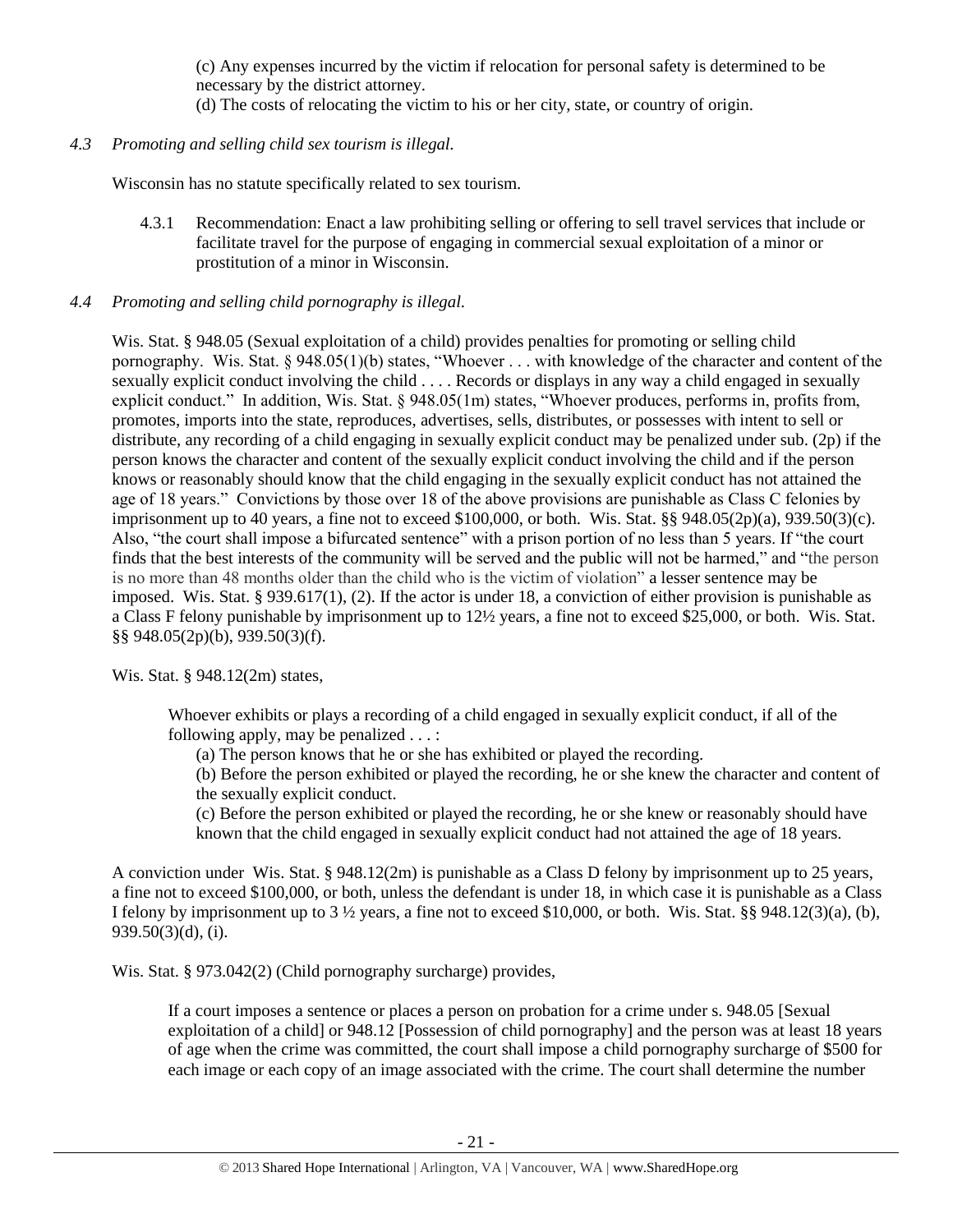of images or copies of images associated with the crime by a preponderance of the evidence and without a jury.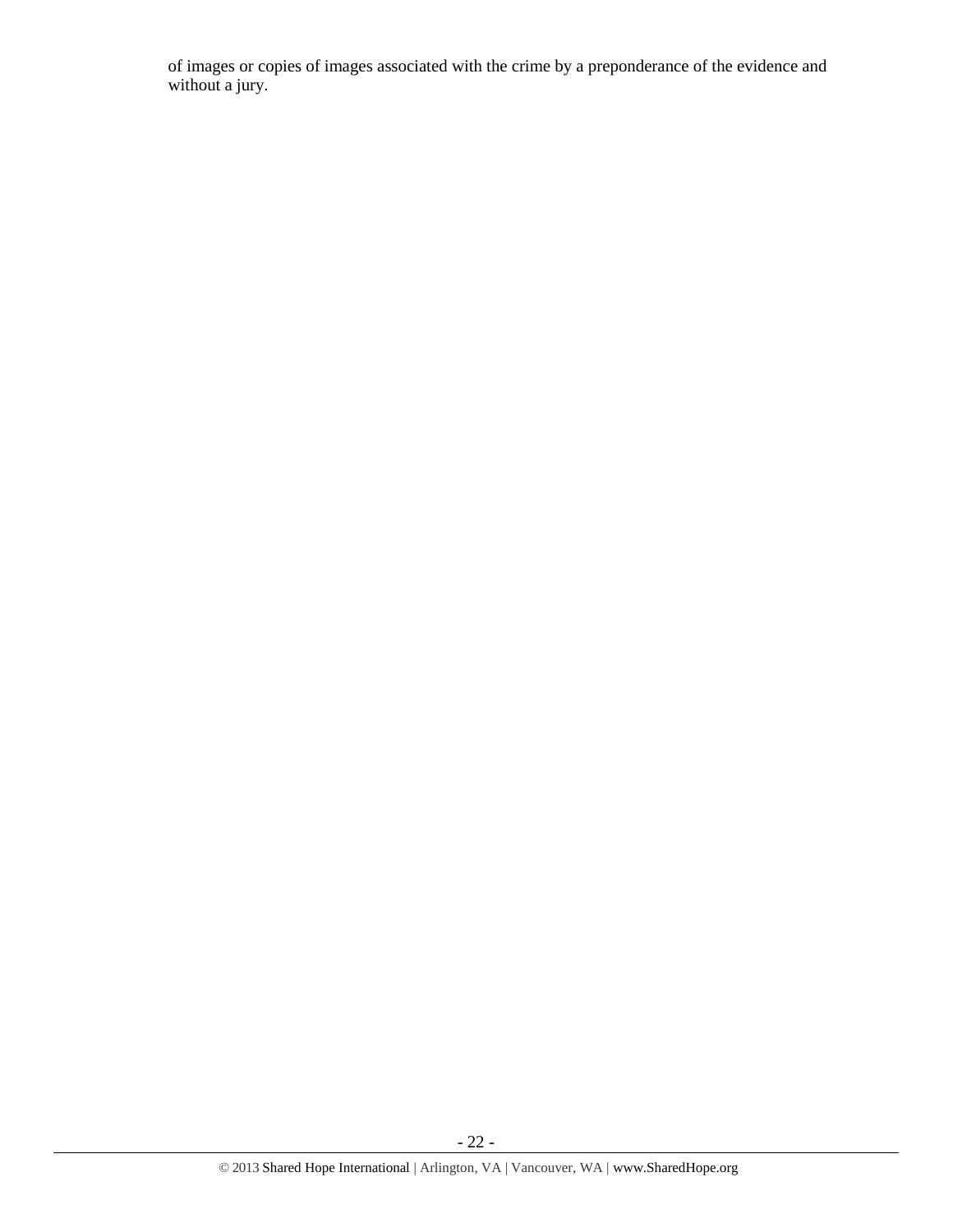#### **FRAMEWORK ISSUE 5: PROTECTIVE PROVISIONS FOR THE CHILD VICTIMS**

## *Legal Components:*

- *5.1 A victim of domestic minor sex trafficking or CSEC is defined as a victim for purposes of qualifying for crime victims' compensation and other victim benefits.*
- *5.2 The state sex trafficking statute expressly prohibits a defendant from raising consent of the minor to the commercial sex acts as a defense.*
- *5.3 Prostitution laws apply only to adults, making minors under 18 specifically immune from this offense.*
- *5.4 Child victims of sex trafficking or commercial sexual exploitation are provided with a child protection response, including specialized shelter and services, and are not detained in juvenile detention facilities.*
- *5.5 Commercial sexual exploitation is identified as a type of abuse and neglect within child protection statutes.*
- *5.6 The definition of "caregiver" (or similar term) in the child welfare statutes is broad enough to include a trafficker who has custody or control of a child in order to bring a trafficked child into protection of child protective services.*
- *5.7 Crime victims' compensation is specifically available to a child victim of sex trafficking or commercial sexual exploitation of children (CSEC) without regard to ineligibility factors.*
- *5.8 Victim-friendly procedures and protections are provided in the trial process for minors under 18.*
- *5.9 Expungement or sealing of juvenile delinquency records resulting from arrests or adjudications for prostitution-related offenses committed as a result of, or in the course of, the commercial sexual exploitation of a minor is available within a reasonable time after turning 18.*
- *5.10 Victim restitution and civil remedies for victims of domestic minor sex trafficking or commercial sexual exploitation of children (CSEC) are authorized by law.*
- *5.11 Statutes of limitations for civil and criminal actions for child sex trafficking or commercial sexual exploitation of children (CSEC) offenses are eliminated or lengthened sufficiently to allow prosecutors and victims a realistic opportunity to pursue criminal action and legal remedies.*

*\_\_\_\_\_\_\_\_\_\_\_\_\_\_\_\_\_\_\_\_\_\_\_\_\_\_\_\_\_\_\_\_\_\_\_\_\_\_\_\_\_\_\_\_\_\_\_\_\_\_\_\_\_\_\_\_\_\_\_\_\_\_\_\_\_\_\_\_\_\_\_\_\_\_\_\_\_\_\_\_\_\_\_\_\_\_\_\_\_\_\_\_\_*

## *Legal Analysis:*

*5.1 A victim of domestic minor sex trafficking or CSEC is defined as a victim for purposes of qualifying for crime victims' compensation and other victim benefits.*

In Wis. Stat. § 950.02(4)(a)(1) (Definitions) in Chapter 950 (Rights of victims and witnesses of crime) of the Criminal Code, "victim" is defined in part as "[a] person against whom a crime<sup>41</sup> has been committed."

In Wis. Stat. § 949.01(6) (Definitions) of the Crime Victim Compensation law, a "victim" is defined as "a person who is injured or killed . . . by any act or omission of any other person that is within the description of any of the offenses listed in s.  $949.03(1)(b)$ ...." The offenses listed under Wis. Stat. §  $949.03(1)(b)$ (Compensable acts) include Wis. Stat. § 940.225 (Sexual assault), § 948.02 (Sexual assault of a child), § 948.025 (Engaging in repeated acts of sexual assault of the same child), § 948.05 (Sexual exploitation of a child), § 948.051 (Trafficking of a child), § 948.06 (Incest with a child), § 948.07 (Child enticement), §948.075 (Use of a computer to facilitate a child sex crime), § 948.08 (Soliciting a child for prostitution), § 948.09 (Sexual intercourse with a child 16 or older).

*5.2 The state sex trafficking statute expressly prohibits a defendant from raising consent of the minor to the commercial sex acts as a defense.*

 $\overline{a}$ <sup>41</sup> "Crime" is defined as "an act committed in this state which, if committed by a competent adult, would constitute a crime, as defined in s. 939.12." Wis. Stat. § 950.02(1m). Wis. Stat. § 939.12 states, "crime is conduct which is prohibited by state law and punishable by fine or imprisonment or both. Conduct punishable only by a forfeiture is not a crime."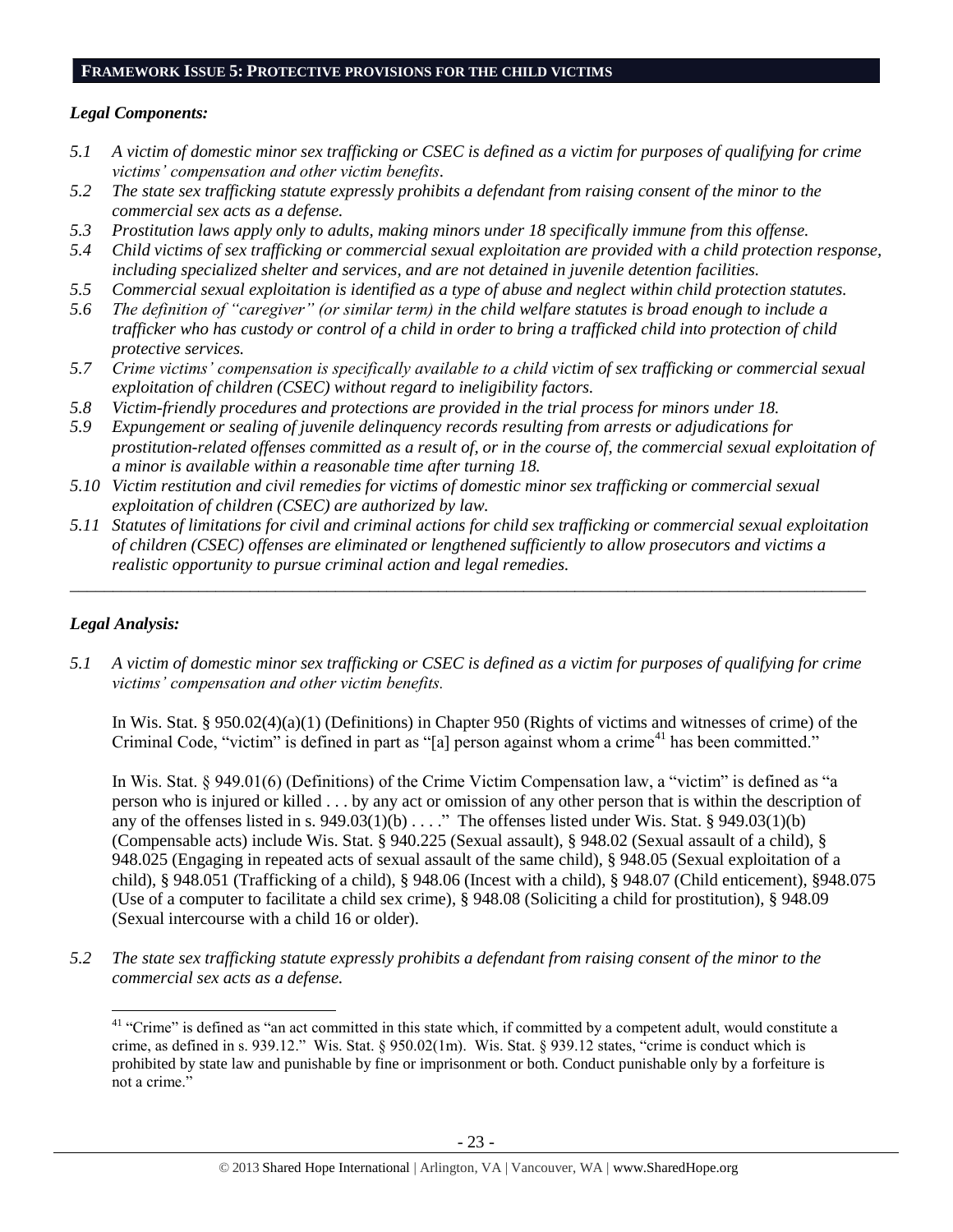The trafficking, CSEC, and sexual offenses specific to children are silent as to consent of the minor as a defense.

- 5.2.1 Recommendation: Amend Wis. Stat. § 948.051 (Trafficking of a child), Wisconsin's CSEC statutes, and sexual offenses specific to children to expressly prohibit a defense to a commercial sexual offense against a minor under 18 based on consent of the child to the sex act.
- *5.3 Prostitution laws apply only to adults, making minors under 18 specifically immune from this offense.*

Wisconsin's prostitution law does not distinguish between minors and adults. Wis. Stat. § 944.30 (Prostitution) states,

Any person who intentionally does any of the following is guilty of a Class A misdemeanor:

- (1) Has or offers to have or requests to have nonmarital sexual intercourse for anything of value. (2) Commits or offers to commit or requests to commit an act of sexual gratification, in public or in private, involving the sex organ of one person and the mouth or anus of another for anything of
- (3) Is an inmate of a place of prostitution.

(4) Masturbates a person or offers to masturbate a person or requests to be masturbated by a person for anything of value.

(5) Commits or offers to commit or requests to commit an act of sexual contact for anything of value.

- 5.3.1 Recommendation: Amend Wis. Stat. § 944.30 (Prostitution) to make minors immune from prosecution under this offense and refer cases of minors in prostitution to Wis. Stat. § 948.051 (Trafficking of a child).
- *5.4 Child victims of sex trafficking or commercial sexual exploitation are provided with a child protection response, including specialized shelter and services, and are not detained in juvenile detention facilities.*

## **Child Identified as Abused/Neglected**

value.

Pursuant to Wis. Stat. § 48.02, a sexually exploited child is likely to be identified as abused or neglected. If a child is identified as abused or neglected under Wis. Stat. § 48.02, the definition of "caregiver" is sufficiently broad to involve Child Protective Services in investigations where the child is in the custody or control of a non-family trafficker.

Wis. Stat. § 48.981 provides that certain persons, including certain health care providers, school officials, and law enforcement officers who "ha[ve] reasonable cause to suspect that a child seen by the person in the course of professional duties has been abused<sup>42</sup> or neglected,<sup>43</sup> or who has reason to believe that a child seen by the

 $\overline{\phantom{a}}$ 

<sup>&</sup>lt;sup>42</sup> "Abuse" is defined in Wis. Stat. § 48.02(1) in part as

<sup>(</sup>b) [s]exual intercourse or sexual contact under s. 940.225 [Sexual assault], 948.02 [Sexual assault of a child], 948.025 [Engaging in repeated acts of sexual assault of the same child], or 948.085 [Sexual assault of a child placed in substitute care].

<sup>(</sup>c) A violation of s. 948.05 [Sexual exploitation of a child].

<sup>(</sup>d) Permitting, allowing or encouraging a child to violate s. 944.30 [Prostitution].

<sup>(</sup>e) A violation of s. 948.055 [Causing a child to view or listen to sexual activity].

<sup>(</sup>f) A violation of s. 948.10 [Exposing genitals or pubic area].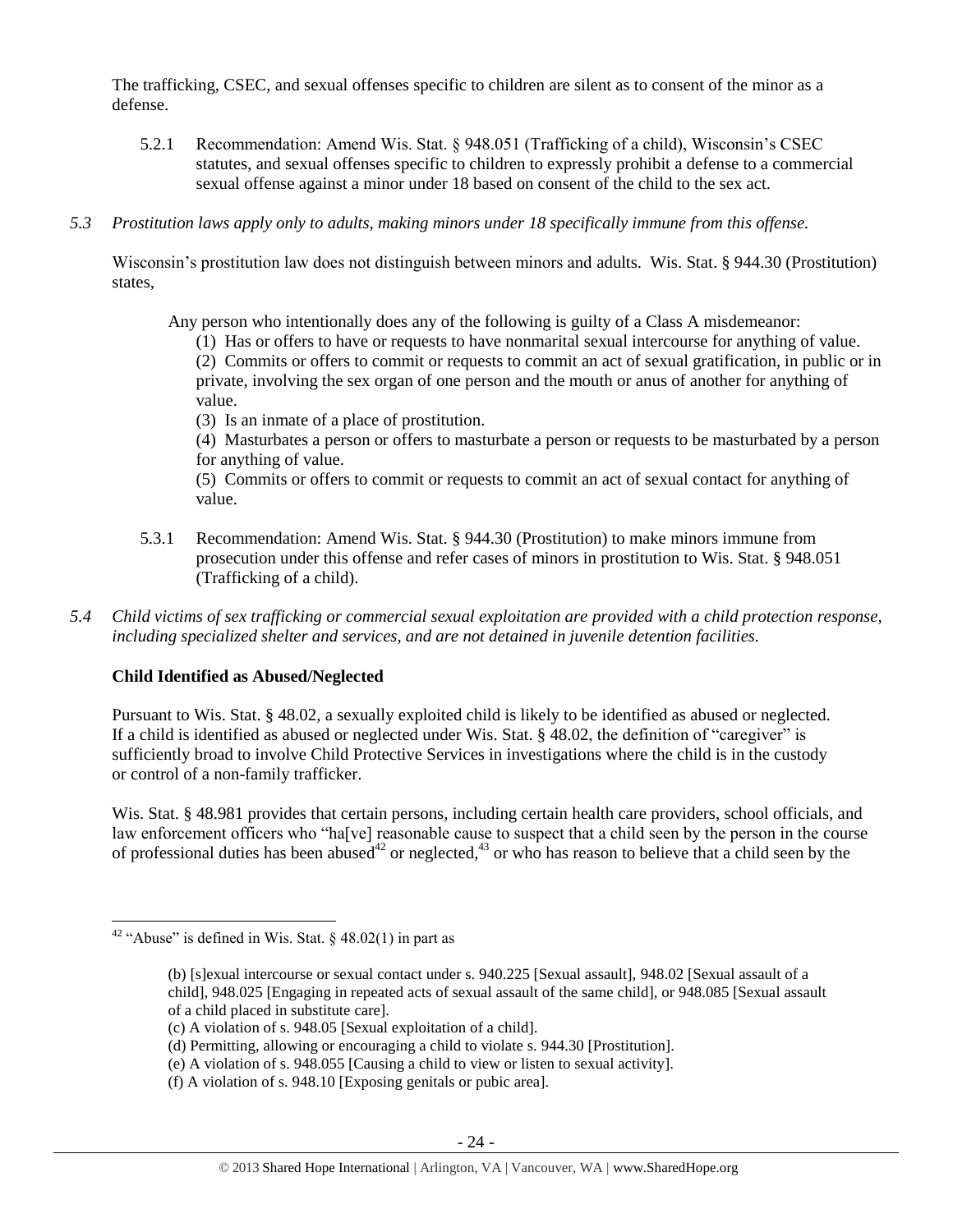person in the course of professional duties has been threatened with abuse or neglect and that abuse or neglect of the child will occur" must immediately inform the county department or a licensed child welfare agency. Wis. Stat. §  $48.981(2)(a)$ ,  $(3)(a)(1)$ .

However, exceptions to the reporting requirement apply to health care providers pursuant to Wis. Stat. §  $48.981(2m)(c)$ , which states,

Except as provided under pars. (d) and (e), the following persons are not required to report as suspected or threatened abuse, as defined in s. 48.02 (1) (b), sexual intercourse or sexual contact involving a child: 1. A health care provider<sup>44</sup> who provides any health care service<sup>45</sup> to a child.

4. A person who obtains information about a child who is receiving or has received health care services from a health care provider.

This exception to the reporting requirement is limited by Wis. Stat. § 48.981(2m)(d), (e), which state,

(d) Any person described under par. (c) 1. or 4. shall report as required under sub. (2) if he or she has reason to suspect any of the following:

1. That the sexual intercourse or sexual contact occurred or is likely to occur with a caregiver.

2. That the child suffered or suffers from a mental illness or mental deficiency that rendered or renders the child temporarily or permanently incapable of understanding or evaluating the consequences of his or her actions.

3. That the child, because of his or her age or immaturity, was or is incapable of understanding the nature or consequences of sexual intercourse or sexual contact.

4. That the child was unconscious at the time of the act or for any other reason was physically unable to communicate unwillingness to engage in sexual intercourse or sexual contact.

5. That another participant in the sexual contact or sexual intercourse was or is exploiting the child. (e) In addition to the reporting requirements under par. (d), a person described under par. (c) 1. or 4. shall report as required under sub. (2) if he or she has any reasonable doubt as to the voluntariness of the child's participation in the sexual contact or sexual intercourse.

I. Initial Custody

 $\overline{\phantom{a}}$ 

a. Authority for Initial Custody

Once a report is made, "the agency shall evaluate the report to determine whether there is reason to suspect that a caregiver has abused or neglected the child, has threatened the child with abuse or neglect, or has facilitated or failed to take action to prevent the suspected or threatened abuse or neglect of the child." Wis. Stat. § 48.981(3)(c)(1)(a). Under Wis. Stat. § 48.981(3)(c)(1)(a),

Except as provided in sub. (3m), if the agency determines that a caregiver is suspected of abuse or neglect or of threatened abuse or neglect of the child, determines that a caregiver is suspected of facilitating or failing to take action to prevent the suspected or threatened abuse or neglect of the child, or cannot determine who abused or neglected the child, within 24 hours after receiving the report the agency shall . . . initiate a diligent investigation to determine if the child is in need of protection or

<sup>&</sup>lt;sup>43</sup> "Neglect" is defined in Wis. Stat. § 48.02(12g) as "failure, refusal or inability on the part of a caregiver, for reasons other than poverty, to provide necessary care, food, clothing, medical or dental care or shelter so as to seriously endanger the physical health of the child."

<sup>&</sup>lt;sup>44</sup> "Health care provider' means a physician, as defined under s. 448.01 (5), a physician assistant, as defined under s. [448.01 \(6\),](https://docs.legis.wisconsin.gov/document/statutes/448.01%286%29) or a nurse holding a certificate of registration under s. 441.06 (1) or a license under s. 441.10 (3)." Wis. Stat. § 48.981(2m)(b)(1).

<sup>&</sup>lt;sup>45</sup> "'Health care service' means family planning services, as defined in s. 253.07 (1) (b), 1995 stats., pregnancy testing, obstetrical health care or screening, diagnosis and treatment for a sexually transmitted disease." Wis. Stat. § 48.981(2m)(b)(2).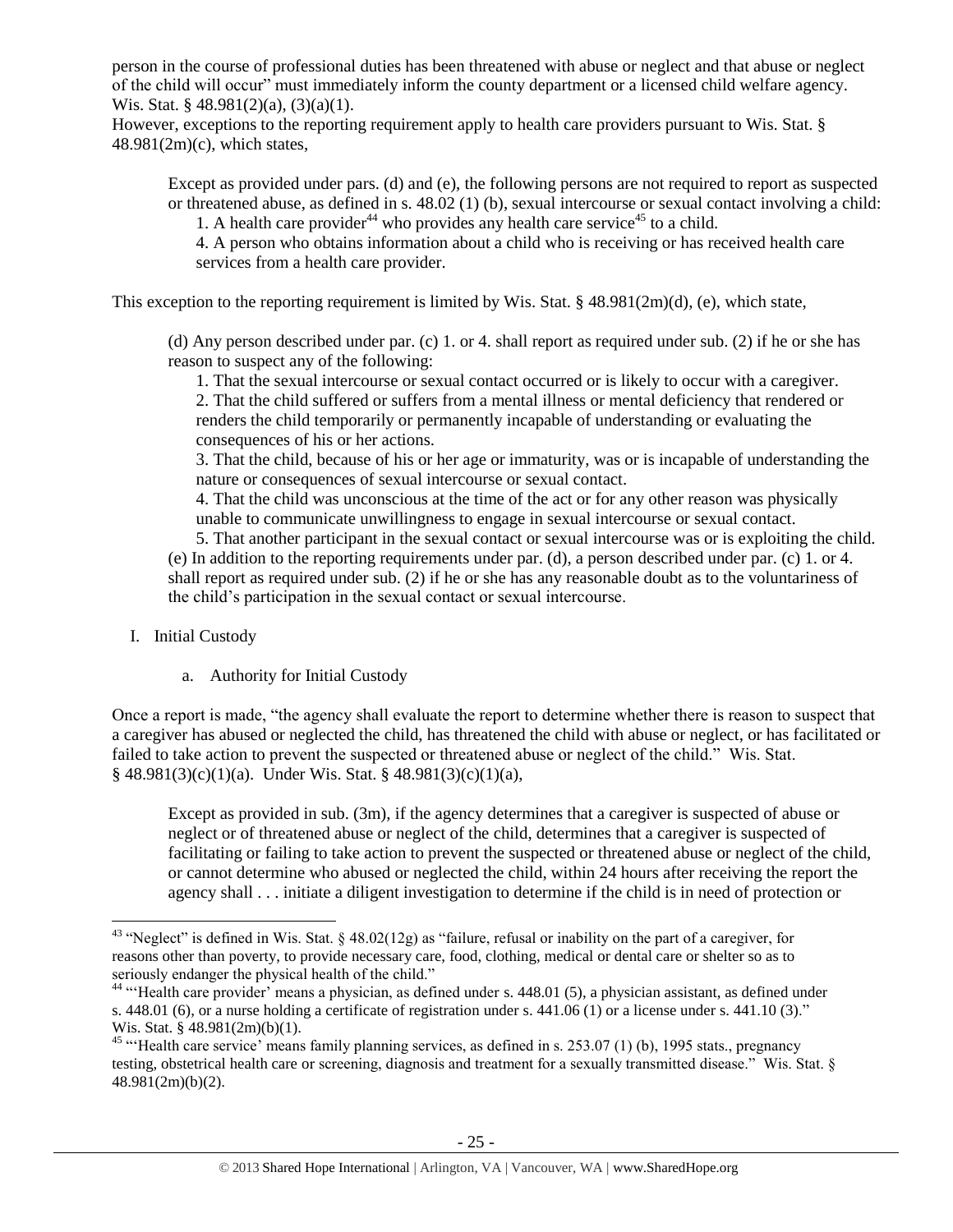services. If the agency determines that a person who is not a caregiver is suspected of abuse or of threatened abuse, the agency may, in accordance with that authority, initiate a diligent investigation to determine if the child is in need or protection or services. . . .

Under Wis. Stat. § 48.981(3)(c)(2),

a. If the person making the investigation is an employee of the county department or, in a county having a population of 500,000 or more, the department or a licensed child welfare agency under contract with the department and he or she determines that it is consistent with the child's best interest in terms of physical safety and physical health to remove the child from his or her home for immediate protection, he or she shall take the child into custody under s. 48.08 (2) or 48.19 (1) (c) and deliver the child to the intake worker under s. 48.20.

b. If the person making the investigation is an employee of a licensed child welfare agency which is under contract with the county department and he or she determines that any child in the home requires immediate protection, he or she shall notify the county department of the circumstances and together with an employee of the county department shall take the child into custody under s. 48.08 (2) or 48.19 (1) (c) and deliver the child to the intake worker under s. 48.20.

Under  $48.981(3)(c)5m$ , as amended by A.B. 40

The county department or, in a county having a population of 500,000 or more, the department or a licensed child welfare agency under contract with the department may include in a determination under subd. 4. a determination that a specific person has abused or neglected a child. If the county department, department, or licensed child welfare agency makes an initial determination that a specific person has abused or neglected a child, the county department, department, or licensed child welfare agency shall provide that person with an opportunity for a review of that initial determination in accordance with rules promulgated by the department before the county department, department, or licensed child welfare agency may make a final determination that the person has abused or neglected a child. Within 5 days after the date of a final determination that a specific person has abused or neglected a child, the county department, department, or licensed child welfare agency shall notify the person in writing of the determination, the person's right to a contested case hearing on the determination under ch. 227, and the procedures under sub. 5p. by which the person may receive that hearing.

A child may be taken into custody under, among other things, "[a]n order of the judge if made upon a showing satisfactory to the judge that the welfare of the child demands that the child be immediately removed from his or her present custody." Wis. Stat. § 48.19(c). Additionally, a child can be taken into custody if there are "[c]ircumstances in which a law enforcement officer believes on reasonable grounds that any of the following conditions exists: . . . . 4. The child has run away from his or her parents, guardian or legal or physical custodian. 5. The child is suffering from illness or injury or is in immediate danger from his or her surroundings and removal from those surroundings is necessary." Wis. Stat. § 48.19(d)(4), (5).

## b. Placement

Once taken into custody, Wis. Stat. § 48.20(2)(ag) (Release or delivery of child from custody) provides that "[e]xcept as provided in pars. (b) to (d), a person taking a child into custody shall make every effort to release the child immediately to the child's parent, guardian, [or] legal custodian . . . ." Under subsections  $(2)(b)-(d)$ ,

(b) If the child's parent, guardian, legal custodian, or Indian custodian is unavailable, unwilling, or unable to provide supervision for the child, the person who took the child into custody may release the child to a responsible adult after counseling or warning the child as may be appropriate.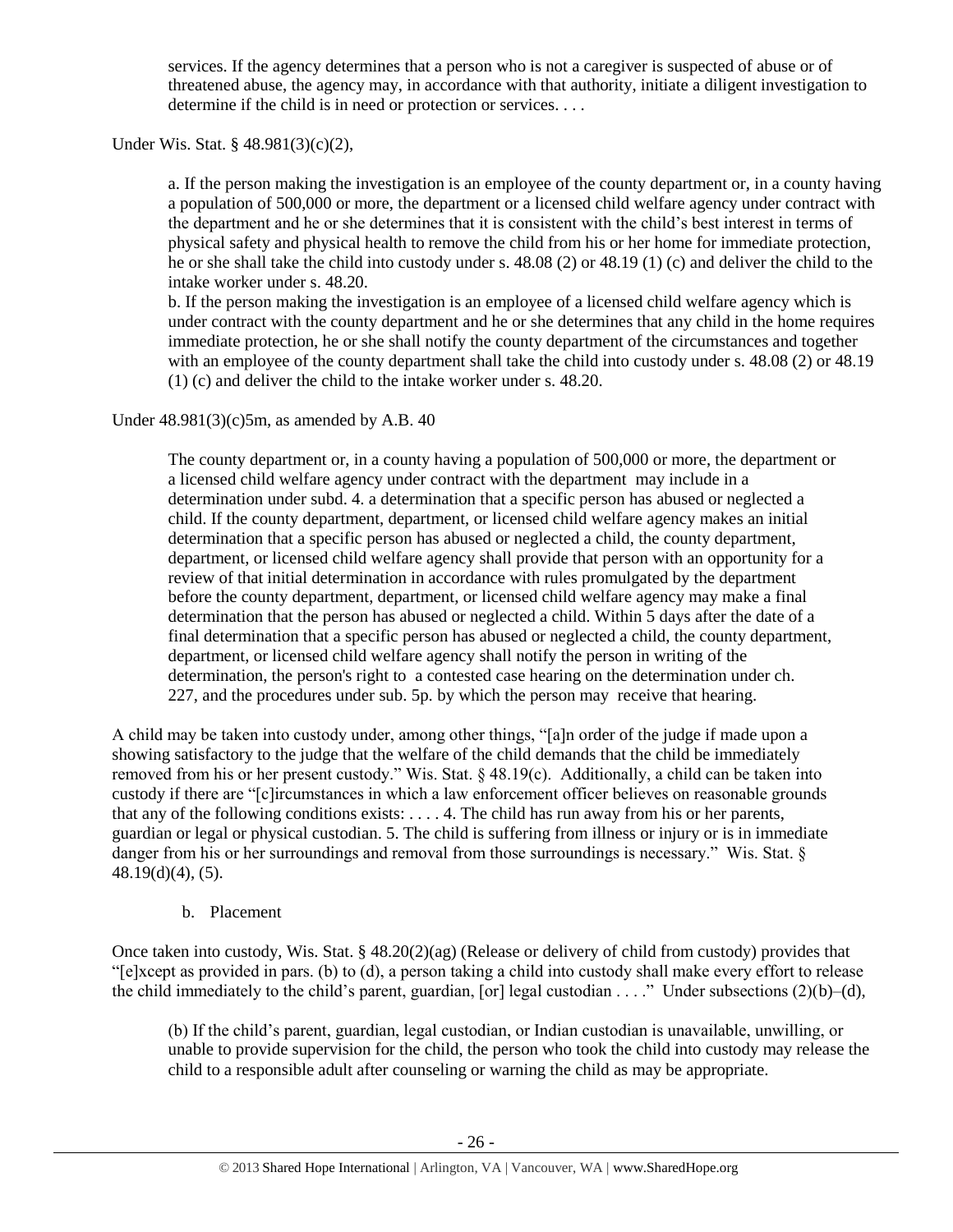(c) If the child is 15 years of age or older, the person who took the child into custody may release the child without immediate adult supervision after counseling or warning the child as may be appropriate. (d) If the child is a runaway, the person who took the child into custody may release the child to a home authorized under s. 48.227 [Runaway homes].

Wis. Stat. § 48.20(3) (Release or delivery of child from custody) further provides in part, "If the child is not released under sub. (2), the person who took the child into custody shall arrange in a manner determined by the court and law enforcement agencies for the child to be interviewed by the intake worker under s.  $48.067(2)$ .<sup>46</sup> Pursuant to Wis. Stat. § 48.20(7)(b), "The intake worker shall review the need to hold the child in custody and shall make every effort to release the child from custody as provided in par. (c). The intake worker shall base his or her decision as to whether to release the child or to continue to hold the child in custody on the criteria specified in s. 48.205 (1) and criteria established under s. 48.06 (1) or (2)." If the child is held in custody, Wis. Stat. § 48.20(8)(a) provides in part that, "the intake worker shall notify the child's parent, guardian, legal custodian, and Indian custodian of the reasons for holding the child in custody and of the child's whereabouts unless there is reason to believe that notice would present imminent danger to the child."

II. Process Following Initial Custody

Under Wis. Stat. § 48.205(1) (Criteria for holding a child or expectant mother in physical custody),

(1) A child may be held under s. 48.207 (1), 48.208 or 48.209 if the intake worker determines that there is probable cause to believe the child is within the jurisdiction of the court and:

(a) Probable cause exists to believe that if the child is not held he or she will cause injury to himself or herself or be subject to injury by others.

. . . .

(b) Probable cause exists to believe that the parent, guardian or legal custodian of the child or other responsible adult is neglecting, refusing, unable or unavailable to provide adequate supervision and care and that services to ensure the child's safety and well-being are not available or would be inadequate. . . . .

(c) Probable cause exists to believe that the child will run away or be taken away so as to be unavailable for proceedings of the court or its officers.

. . . .

 $\overline{a}$  $46$  Wis. Stat.  $48.067(2)$  provides,

To carry out the objectives and provisions of this chapter but subject to its limitations, intake workers shall:

. . . . (2) Interview, unless impossible, any child or expectant mother of an unborn child who is taken into physical custody and not released, and when appropriate interview other available concerned parties. If the child cannot be interviewed, the intake worker shall consult with the child's parent or a responsible adult. If an adult expectant mother of an unborn child cannot be interviewed, the intake worker shall consult with an adult relative or friend of the adult expectant mother. No child may be placed in a juvenile detention facility unless the child has been interviewed in person by an intake worker, except that if the intake worker is in a place which is distant from the place where the child is or the hour is unreasonable, as defined by written court intake rules, and if the child meets the criteria under s. 48.208, the intake worker, after consulting by telephone with the law enforcement officer who took the child into custody, may authorize the secure holding of the child while the intake worker is en route to the in-person interview or until 8 a.m. of the morning after the night on which the child was taken into custody.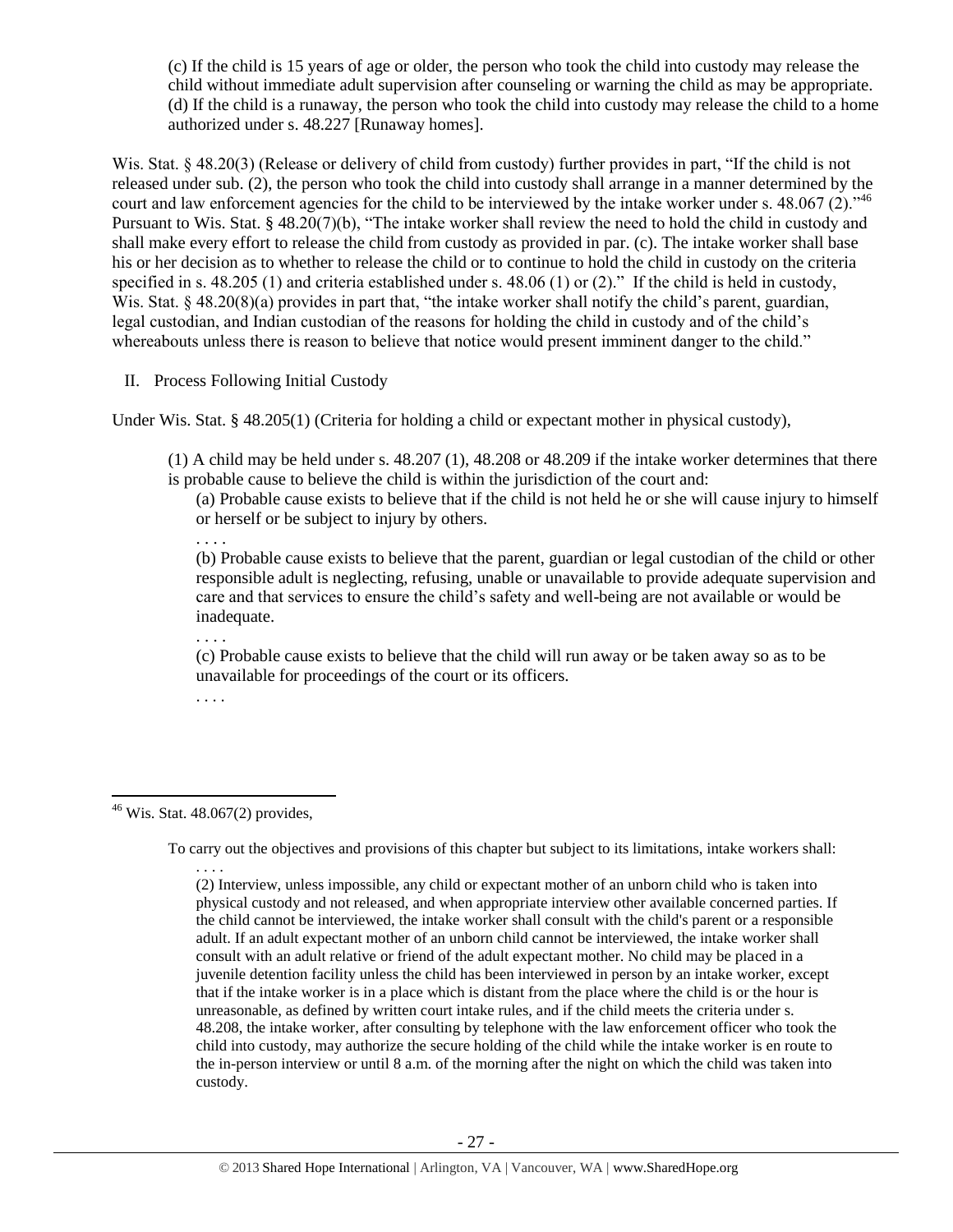III. Placement process pending adjudication/investigation

Under Wis. Stat. § 48.21(1) (Hearing for child in custody), if the child is not released, a hearing must be held within 48 hours of the decision to detain the child, excluding holidays and weekends. "By the time of the hearing a petition under s. 48.25 shall be filed, except that no petition need be filed when the child is taken into custody under s. 48.19 (1) (b) or (d) 2. or 7. or when the child is a runaway from another state, in which case a written statement of the reasons for holding the child in custody shall be substituted if the petition is not filed." Wis. Stat. § 48.21(1)(a). If a hearing is not held and no petition or statement filed, unless an extension is permitted, the child is to be released. Wis. Stat. § 48.21(1)(a).

A 72-hour extension can be given under subsection (1)(b) if no petition has been filed and the judge determines, based on facts from the hearing, that "probable cause exists to believe," among other things, "[t]hat the child is an imminent danger to himself or herself or to others" or that "the parent, guardian, or legal custodian of the child or other responsible adult is neglecting, refusing, unable, or unavailable to provide adequate supervision and care." Wis. Stat.  $§$  48.21(1)(b)(2), (3).

#### IV. Outcomes

Under Wis. Stat. § 48.21(4),

If the judge or circuit court commissioner finds that the child should be continued in custody under the criteria of s. 48.205 [Criteria for holding a child or expectant mother in physical custody], he or she shall enter one of the following orders:

(a) Place the child with a parent, guardian, legal custodian or other responsible person and may impose reasonable restrictions on the child's travel, association with other persons or places of abode during the period of placement, including a condition requiring the child to return to other custody as requested; or subject the child to the supervision of an agency agreeing to supervise the child. Reasonable restrictions may be placed upon the conduct of the parent, guardian, legal custodian or other responsible person which may be necessary to ensure the safety of the child. (b) Order the child held in an appropriate manner under s. 48.207 [Places where a child or expectant mother may be held in nonsecure custody], 48.208 [Criteria for holding a child in a juvenile detention facility] or 48.209 [Criteria for holding a child in county jail].

Wis. Stat. § 48.207(3) states, "A child taken into custody under s. 48.981 [Abused or neglected children and abused unborn children] may be held in a hospital, foster home, relatives home, or other appropriate medical or child welfare facility that is not used primarily for the detention of delinquent children."<sup>47</sup> A child may only be

 $\overline{\phantom{a}}$ 

(b) The home of a relative, [unless the relative has committed first or second degree intentional homicide of the child's parent] . . . . The person making the custody decision shall consider the wishes of the child in making that determination.

- (cm) A licensed group home provided that the placement does not violate the conditions of the license.
- (d) A nonsecure facility operated by a licensed child welfare agency.
- (e) A licensed private or public shelter care facility.

 $47$  Wis. Stat. § 48.207(1) states,

A child held in physical custody under s. 48.205 (1) may be held in any of the following places: (a) The home of a parent or guardian, [unless the parent or guardian has committed first or second degree intentional homicide of the child's parent] . . . . The person making the custody decision shall consider the wishes of the child in making that determination.

<sup>(</sup>c) A licensed foster home if the placement does not violate the conditions of the license.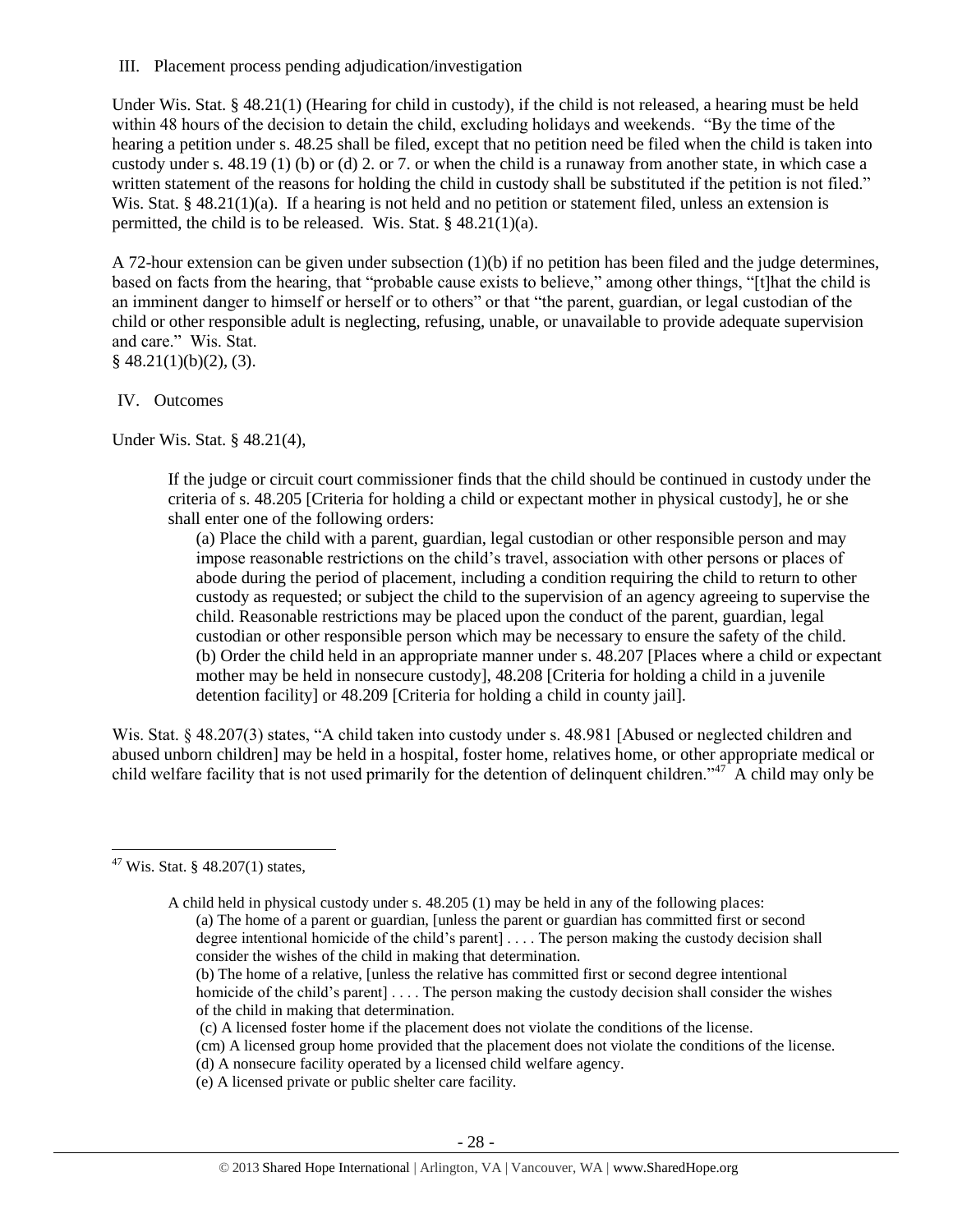held in a juvenile detention facility if the child consents to it to protect the child from a threat and it is "ordered by the judge in a protective order" or if probable cause exists to believe that the child has run away from nonsecure custody or committed a delinquent act "and no other suitable alternative exists." Wis. Stat. § 48.208(3), (4). Furthermore, a child may not be held in a county jail with other incarcerated adults unless no other facility is available and certain criteria are met or the criteria are met, the child receives a hearing, the judge orders the transfer, and the child "presents a substantial risk of physical harm to other persons in the juvenile detention facility, as evidenced by previous acts or attempts, which can only be avoided by transfer to the jail." Wis. Stat. § 48.209(1), (2).

## **Child Identified as Juvenile**

Commercially sexually exploited children may be treated as juveniles<sup>48</sup> within Chapter 938 (The Juvenile Justice Code) rather than being treated as abused children.

Wis. Stat. § 938.13 states,

Except as provided in s. 938.028 (3), the court has exclusive original jurisdiction over a juvenile alleged to be in need of protection or services which can be ordered by the court if any of the following conditions applies:

(4) Uncontrollable. The juvenile's parent or guardian signs the petition requesting jurisdiction under this subsection and is unable or needs assistance to control the juvenile.

(6) Habitually truant from school. Except as provided under s. 938.17 (2), the juvenile is habitually truant from school and evidence is provided by the school attendance officer that the activities under s. 118.16 (5) have been completed or were not required to be completed as provided in s. 118.16 (5m).

(6m) School dropout. The juvenile is a school dropout, as defined in s. 118.153 (1) (b).

(7) Habitually truant from home. The juvenile is habitually truant from home and either the juvenile, a parent or guardian, or a relative in whose home the juvenile resides signs the petition requesting jurisdiction and attests in court that reconciliation efforts have been attempted and have failed.

(12) Delinquent act before age 10. The juvenile is under 10 years of age and has committed a delinquent act.

(14) Not responsible or not competent. The juvenile has been determined, under s. 938.30 (5) (c), to be not responsible for a delinquent act by reason of mental disease or defect or has been determined, under s. 938.30 (5) (d), to be not competent to proceed.

I. Initial Custody

 $\overline{\phantom{a}}$ 

a. Authority for Initial Custody

<sup>(</sup>f) The home of a person not a relative, if the placement does not exceed 30 days, though the placement may be extended for an additional 30 days for cause by the court, and if the person has not had a license under s. 48.62 refused, revoked, or suspended within the last 2 years.

 $(g)$  A hospital as defined in s. 50.33 (2) (a) and (c) or physician's office if the child is held under s. 48.20 (4) or (4m).

<sup>(</sup>h) A place listed in s.  $51.15(2)$  if the child is held under s.  $48.20(5)$ .

<sup>(</sup>i) An approved public treatment facility for emergency treatment if the child is held under s. 48.20 (6). (k) A facility under s. 48.58.

<sup>&</sup>lt;sup>48</sup> Wis. Stat. § 938.02(10m) defines "juvenile" as "when used without further qualification, . . . a person who is less than 18 years of age, except that for purposes of investigating or prosecuting a person who is alleged to have violated a state or federal criminal law or any civil law or municipal ordinance, 'juvenile' does not include a person who has attained 17 years of age."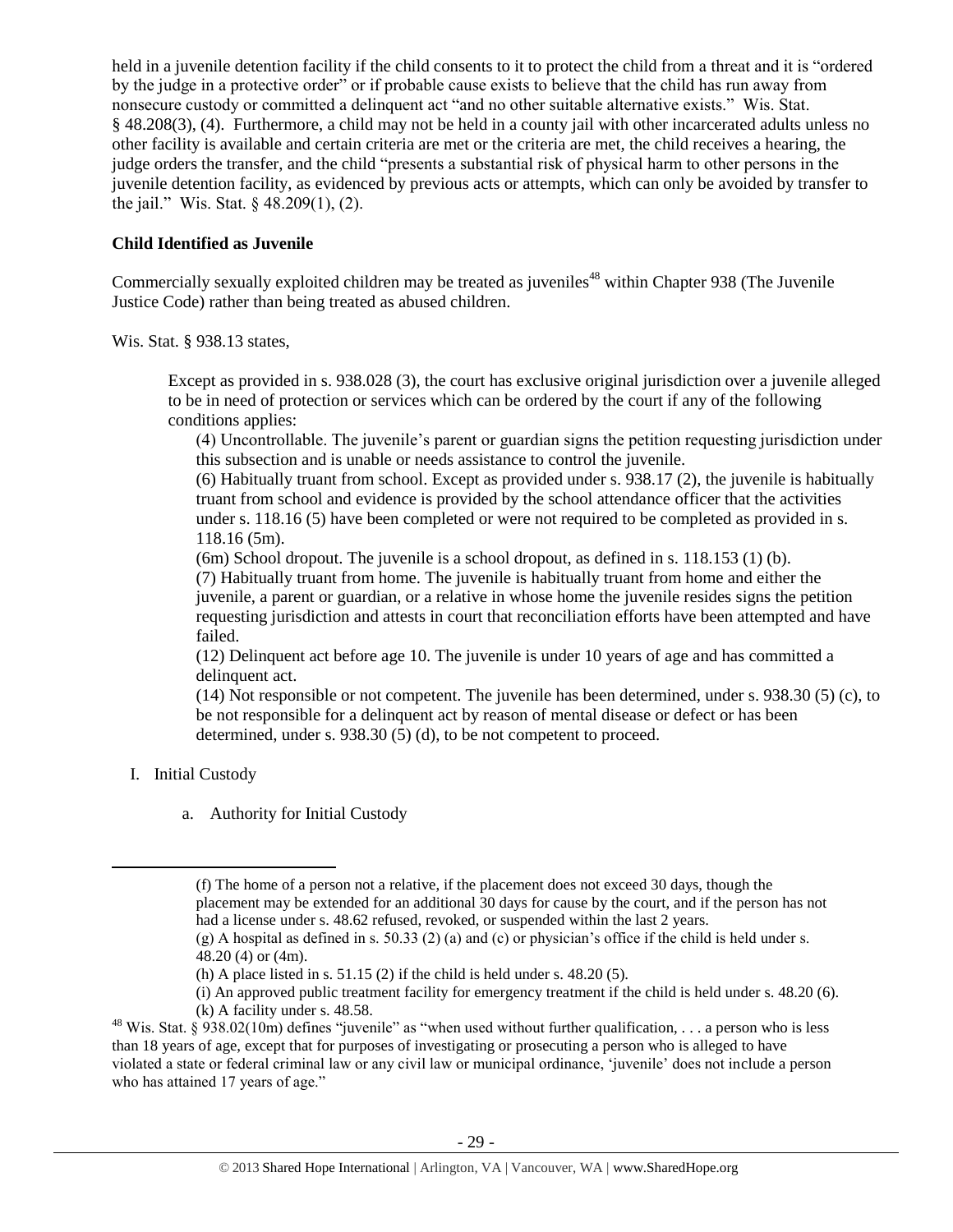Pursuant to Wis. Stat. § 938.12(1) (Jurisdiction over juveniles alleged to be delinquent), "The court has exclusive jurisdiction, except as provided in ss. 938.17, 938.18, and 938.183, over any juvenile 10 years of age or older who is alleged to be delinquent."<sup>49</sup> Under subsection (2), "If a petition alleging that a juvenile is delinquent is filed before the juvenile is 17 years of age, but the juvenile becomes 17 years of age before admitting the facts of the petition at the plea hearing or if the juvenile denies the facts, before an adjudication, the court retains jurisdiction over the case."<sup>50</sup> Wis. Stat. § 938.125 states,

The court has exclusive jurisdiction over a juvenile alleged to have violated a law punishable by forfeiture or a county, town, or other municipal ordinance, except as follows:

(1) As provided under s. 938.17 [Jurisdiction over traffic, boating, snowmobile, and all-terrain vehicle violations and over civil law and ordinance violations].

(2) The court has exclusive jurisdiction over a juvenile alleged to have violated an ordinance enacted under s. 118.163 (2) [Municipal truancy and school dropout ordinances] only if evidence is provided by the school attendance officer that the activities under s. 118.16 (5) [Truancy committee and plan] have been completed or were not required to be completed as provided in s. 118.16 (5m).

Once a juvenile is taken into custody under Wis. Stat. § 938.19 (Taking a juvenile into custody), the process for releasing or retaining custody closely tracks the procedures for release of a child reported as abused under the Children's Code. Wis. Stat. § 938.19(1) states in part,

A juvenile may be taken into custody under any of the following:

(a) A warrant.

. . . .

(c) A court order if there is a showing that the welfare of the juvenile demands that the juvenile be immediately removed from his or her present custody. The order shall specify that the juvenile be held in custody under s. 938.207.

(d) Circumstances in which a law enforcement officer believes on reasonable grounds that any of the following conditions exists:

. . . . 3. The juvenile is committing or has committed an act which is a violation of a state or federal criminal law.

4. The juvenile has run away from his or her parents, guardian or legal or physical custodian.

5. The juvenile is suffering from illness or injury or is in immediate danger from his or her surroundings and removal from those surroundings is necessary.

. . . . 10. The juvenile is absent from school without an acceptable excuse under s. 118.15

b. Placement

l

Under Wis. Stat. § 938.20 (Release or delivery from custody), the juvenile may be released to a parent or legal guardian or if a parent or legal guardian is unavailable or unwilling, the juvenile may be release to a responsible adult with counseling or warning if appropriate. Wis. Stat. § 938.20(2)(ag), (b). A juvenile over the age of 15

<sup>&</sup>lt;sup>49</sup> Wis. Stat. § 938.02(3m) defines "delinquent" as "a juvenile who is 10 years of age or older who has violated any state or federal criminal law, except as provided in ss. 938.17 [Jurisdiction over traffic, boating, snowmobile, and all-terrain vehicle violations and over civil law and ordinance violations], 938.18 [Jurisdiction for criminal proceedings for juveniles 14 or older; waiver hearing] and 938.183 [Original adult court jurisdiction for criminal proceedings], or who has committed a contempt of court, as defined in s. 785.01(1), as specified in s. 938.355(6g)."<br><sup>50</sup> Wis. Stat. § 938.02(1) (Definitions) defines "adult" as "a person who is 18 years of age or older, e

purposes of investigating or prosecuting a person who is alleged to have violated any state or federal criminal law or any civil law or municipal ordinance, 'adult' means a person who has attained 17 years of age."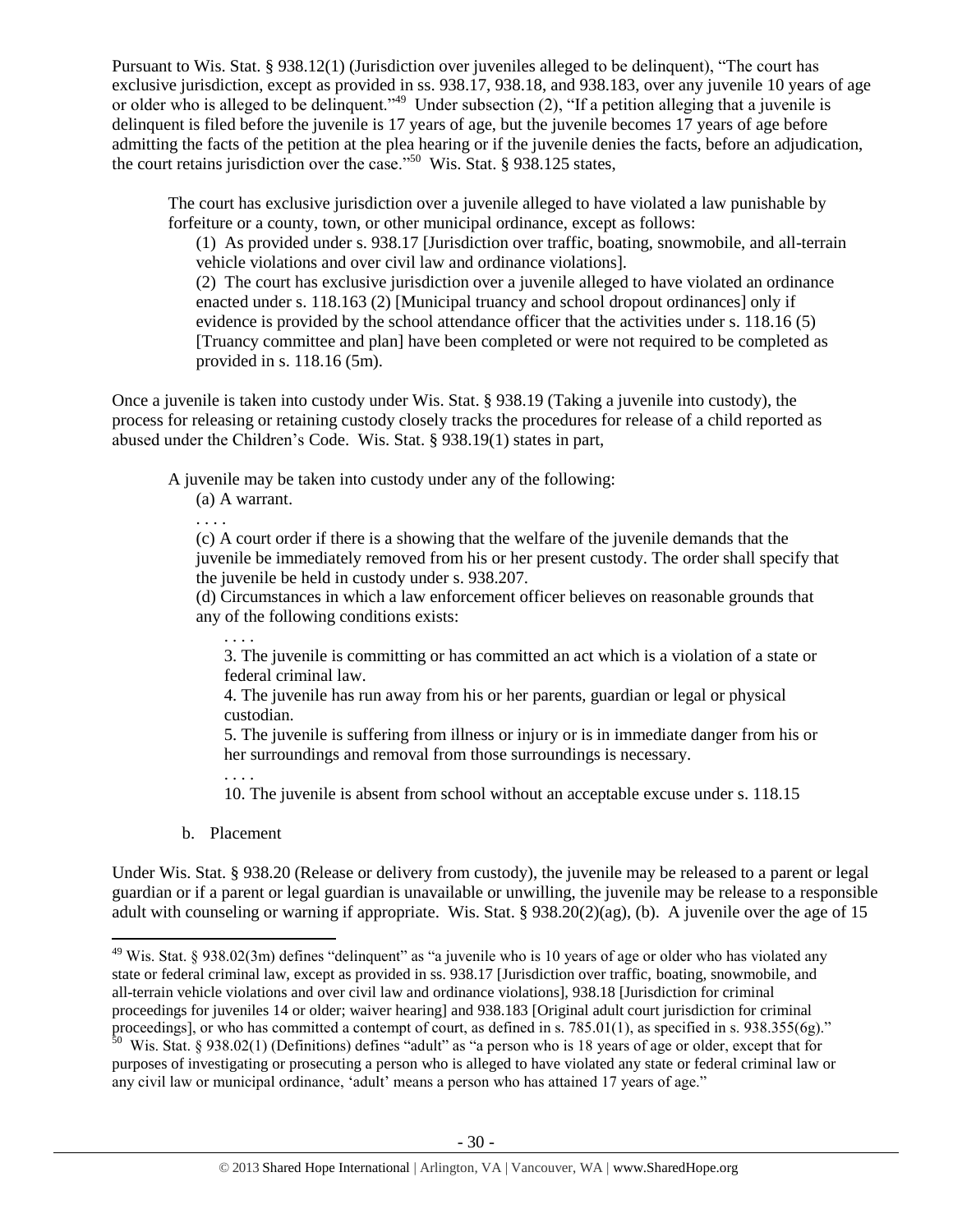may be released without supervision after counseling or warning if appropriate. Wis. Stat. § 938.20(2)(c). "If the juvenile is a runaway, the person who took the juvenile into custody may release the juvenile to a home under s. 48.227 [Runaway homes]." Wis. Stat. § 938.20(2)(d). An intake worker "shall review the need to hold the juvenile in custody and shall make every effort to release the juvenile from custody as provided in par. (c) The intake worker shall base his or her decision as to whether to release the juvenile or to continue to hold the juvenile in custody on the criteria under s. 938.205 and criteria established under s. 938.06 (1) or (2)." Wis. Stat. § 938.20(7)(b).

Under Wis. Stat. § 938.205(1),

A juvenile may be held under s. 938.207, 938.208, or 938.209 (1) if the intake worker determines that there is probable cause to believe the juvenile is within the jurisdiction of the court and if probable cause exists to believe any of the following:

(a) That the juvenile will commit injury to the person or property of others if not held. (b) That the parent, guardian, or legal custodian of the juvenile or other responsible adult is neglecting, refusing, unable, or unavailable to provide adequate supervision and care and that services to ensure the juveniles safety and well-being are not available or would be inadequate. (c) That the juvenile will run away or be taken away so as to be unavailable for proceedings of the court or its officers, proceedings of the division of hearings and appeals in the department of administration for revocation of aftercare supervision, or action by the department or county department relating to a violation of a condition of the juveniles placement in a Type 2 juvenile correctional facility or a Type 2 residential care center for children and youth or a condition of the juveniles participation in the intensive supervision program under s. 938.534.

II. Adjudication or Referral to Alternative Process

Various nonsecure placement options are listed in Wis. Stat. §  $938.207(1)(a)–(k)$ . A child may only be held in a juvenile detention facility if "the intake worker determines that one of" certain conditions apply, including "[t]he juvenile consents in writing to being held in order to protect him or her from an imminent physical threat from another and such secure custody is ordered by the court in a protective order" or "[p]robable cause exists to believe that the juvenile, having been placed in nonsecure custody by an intake worker under s. 938.207 or by the court under s. 938.21 (4), has run away or committed a delinquent act and no other suitable alternative exists." Wis. Stat. § 938.208(3), (4).

## III. Outcomes

If detention in a juvenile detention facility is deemed appropriate pursuant to Wis. Stat. § 938.208, the child may be held in a county jail pursuant to Wis. Stat. § 938.209(a), (b) under either of the following circumstances:

(a) There is no other juvenile detention facility approved by the department or a county which is available and all of the following conditions are met:

- 1. The jail meets the standards for juvenile detention facilities established by the department.
- 2. The juvenile is held in a room separated and removed from incarcerated adults.

3. The juvenile is not held in a cell designed for the administrative or disciplinary segregation of adults.

- 4. Adequate supervision is provided.
- 5. The court reviews the status of the juvenile every 3 days.

(b) The juvenile presents a substantial risk of physical harm to other persons in the juvenile detention facility, as evidenced by previous acts or attempts, which can only be avoided by transfer to the jail. The conditions of par. (a) 1. to 5. shall be met. The juvenile shall be given a hearing and transferred only upon a court order.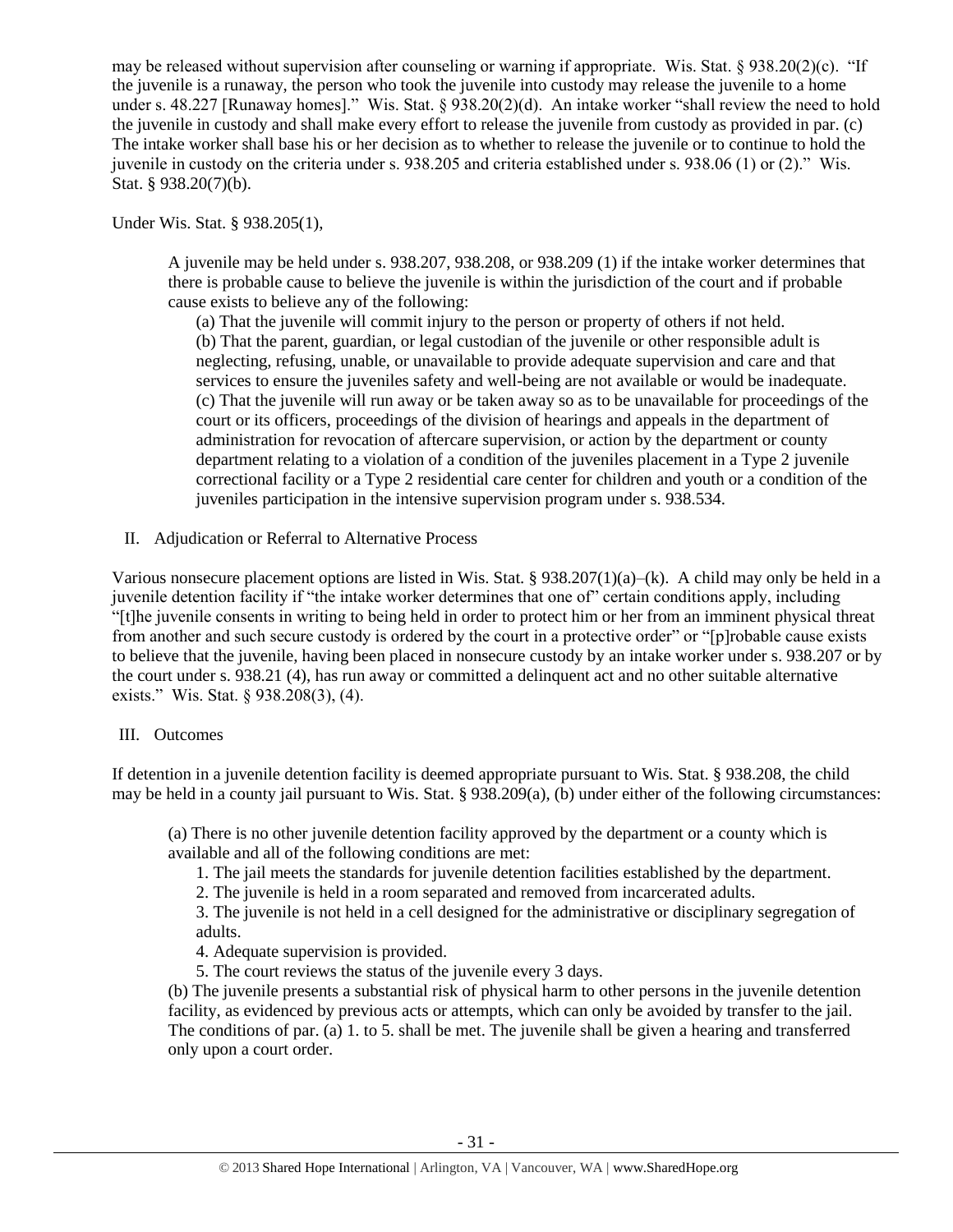- 5.4.1 Recommendation: Establish a mandatory response law directing any minor involved in prostitution or who is a victim of trafficking for sexual servitude away from the criminal justice system and into a protective system.
- *5.5 Commercial sexual exploitation is identified as a type of abuse and neglect within child protection statutes.*

Wis. Stat. § 48.02(1) (Definitions), which is in the Children's Code, defines "abuse" as, among other things,

(b) Sexual intercourse or sexual contact under s. 940.225 [Sexual assault], 948.02 [Sexual assault of a child], 948.025 [Engaging in repeated acts of sexual assault of the same child], or 948.085 [Sexual assault of a child placed in substitute care].

(c) A violation of s. 948.05 [Sexual exploitation of a child].

(d) Permitting, allowing or encouraging a child to violate s. 944.30 [Prostitution].

(e) A violation of s. 948.055 [Causing a child to view or listen to sexual activity].

(f) A violation of s. 948.10 [Exposing genitals or pubic area].

- . . . .
- 5.5.1 Recommendation: Amend Wis. Stat. § 48.02(1) (Definitions) to include violations of Wis. Stat. § 948.051 (Trafficking of a child), § 948.08 (Soliciting a child for prostitution) and § 948.07 (Child enticement) in the definition of abuse.
- *5.6 The definition of "caregiver" (or similar term) in the child welfare statutes is broad enough to include a trafficker who has custody or control of a child in order to bring a trafficked child into protection of child protective services.*

Wis. Stat. § 48.981(am) (Abused or neglected children and abused unborn children), which sets out the requirements for reporting neglect and abuse, states, for purposes of that section,

'Caregiver' means, with respect to a child who is the victim or alleged victim of abuse or neglect or who is threatened with abuse or neglect, any of the following persons:

1. The child's parent, grandparent, greatgrandparent, stepparent, brother, sister, stepbrother, stepsister, half brother, or half sister.

- 2. The child's guardian.
- 3. The child's legal custodian.

4. A person who resides or has resided regularly or intermittently in the same dwelling as the child.

5. An employee of a residential facility or residential care center for children and youth in which the child was or is placed.

6. A person who provides or has provided care for the child in or outside of the child's home.

7. Any other person who exercises or has exercised temporary or permanent control over the child or who temporarily or permanently supervises or has supervised the child.

8. Any relative of the child other than a relative specified in subd.1.

*5.7 Crime victims' compensation is specifically available to a child victim of sex trafficking or commercial sexual exploitation of children (CSEC) without regard to ineligibility factors.*

Wis. Stat. § 949.03(1)(b) (Compensable acts) specifically includes the following CSEC, trafficking and sex offenses as offenses for which victims may be compensated: Wis. Stat. § 948.02 (Sexual assault of a child), § 948.025 (Engaging in repeated acts of sexual assault of the same child), § 948.05 (Sexual exploitation of a child), § 948.051 (Trafficking of a child), § 948.06 (Incest with a child), § 948.07 (Child enticement), §948.075 (Use of a computer to facilitate a child sex crime), § 948.08 (Soliciting a child for prostitution), § 948.09 (Sexual intercourse with a child 16 or older). Wis. Stat. § 949.03(1)(b).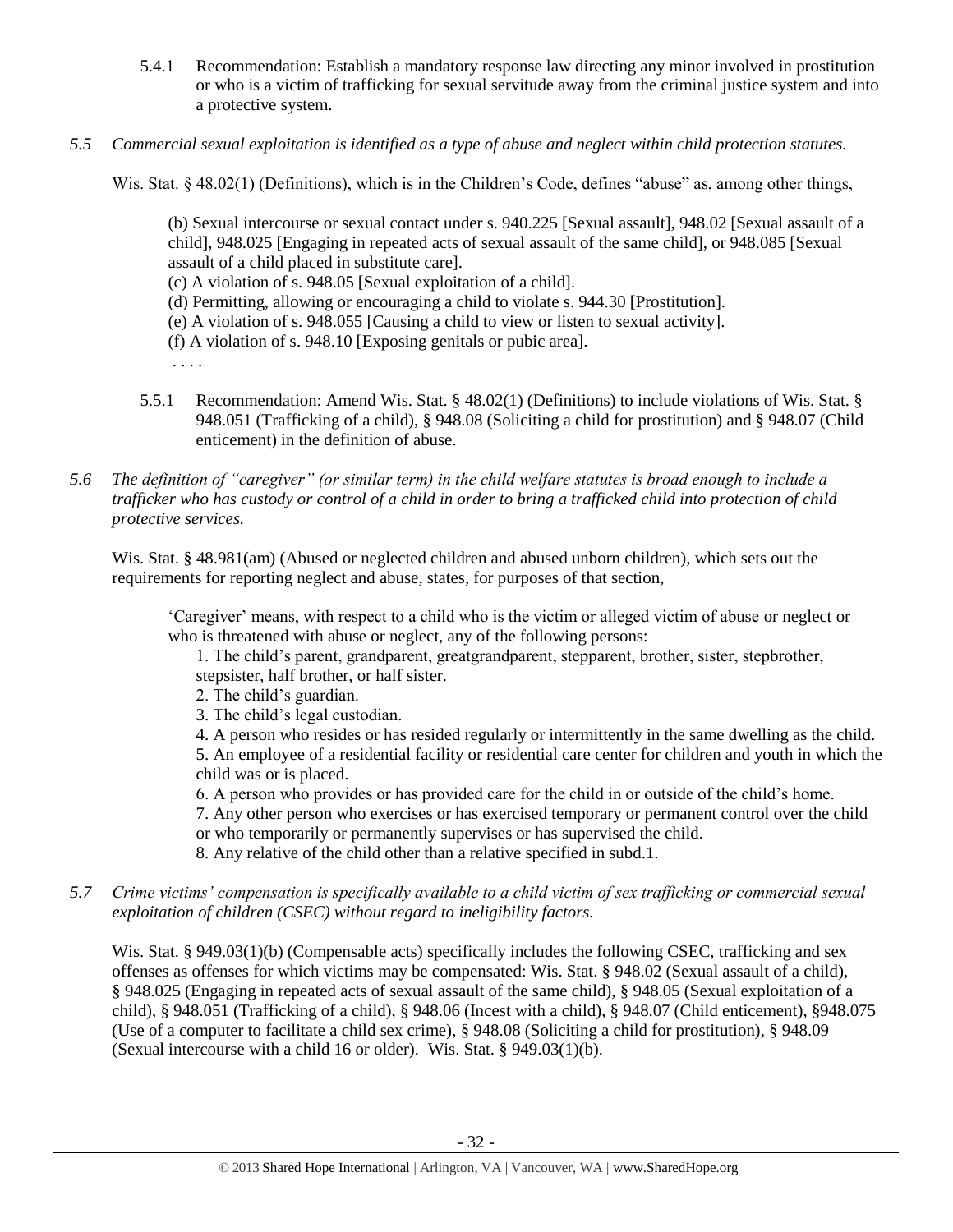However, Wis. Stat. § 949.08 (Limitations on awards) does not provide exceptions for minor victims of trafficking or other commercial sexual exploitation crimes from the limitations on awards. Wis. Stat. § 949.08(1) requires that "the application was made within 1 year after the date of the personal injury or death, and the personal injury or death was the result of an incident or offense which had been reported to the police within 5 days of its occurrence or, if the incident or offense could not reasonably have been reported within such period, within 5 days of the time when a report could reasonably have been made. The department may waive the one-year requirement under this subsection in the interest of justice." In addition, Wis. Stat. § 949.08(2), (2m) state in part,

(2) No award may be ordered if the victim:

(a) Engaged in conduct which substantially contributed to the infliction of the victim's injury or death or in which the victim could have reasonably foreseen could lead to the injury or death. This does not apply to awards to victims under s. 949.03 (1) (a).

- (b) Committed a crime which caused or contributed to the victim's injury or death.
- (d) Has not cooperated with appropriate law enforcement agencies.
- . . . .

 $\overline{\phantom{a}}$ 

(2m) If a claimant other than a victim has not cooperated with the department in the administration of the program, no award may be ordered for the claimant.

5.7.1 Recommendation: Amend Wis. Stat. § 949.08 (Limitations on awards) to make the listed limitations on awards inapplicable to victims of trafficking and CSEC crimes, with a good cause exception to the limitation in Wis. Stat. § 949.08(2)(d).

## *5.8 Victim-friendly procedures and protections are provided in the trial process for minors under 18.*

Wis. Stat. § 972.11(2) (Evidence and practice; civil rules applicable) provides special rules for the admission of evidence in cases involving certain sex offenses and crimes against children, including trafficking of a child under Wis. Stat. § 948.051. Wis. Stat. § 972.11(2)(b) (commonly called a "rape shield law") provides,

(b) If the defendant is accused of a crime under s. 940.225 [Sexual assault], 948.02 [Sexual assault of a child], 948.025 [Engaging in repeated acts of sexual assault against the same child], 948.05 [Sexual exploitation of a child], 948.051 [Trafficking of a child] . . . 948.07 [Child enticement], 948.08 [Soliciting a child for prostitution] . . . 948.09 [Sexual intercourse with a child age 16 or older], . . . or under s. 940.302 (2) [Human trafficking], if the court finds that the crime was sexually motivated, as defined in s. 980.01 (5), any evidence concerning the complaining witness's prior sexual conduct<sup>51</sup> or opinions of the witness's prior sexual conduct and reputation as to prior sexual conduct shall not be admitted into evidence during the course of the hearing or trial, nor shall any reference to such conduct be made in the presence of the jury, except the following, subject to s. 971.31 (11):<sup>52</sup>

1. Evidence of the complaining witness's past conduct with the defendant.

2. Evidence of specific instances of sexual conduct showing the source or origin of semen, pregnancy or disease, for use in determining the degree of sexual assault or the extent of injury suffered.

3. Evidence of prior untruthful allegations of sexual assault made by the complaining witness.

The court may order testimony of any child witness to be taken via closed-circuit television under Wis. Stat. § 972.11(2m), if all of the following things apply. First, the court must find that the "the presence of the

<sup>&</sup>lt;sup>51</sup> Wis. Stat. § 972.11(2)(a) states, "In this subsection, 'sexual conduct' means any conduct or behavior relating to sexual activities of the complaining witness, including but not limited to prior experience of sexual intercourse or sexual contact, use of contraceptives, living arrangement and life-style."

 $52$  Wis. Stat. § 971.31(11) states in part that "evidence which is admissible under s. 972.11 (2) must be determined by the court upon pretrial motion to be material to a fact at issue in the case and of sufficient probative value to outweigh its inflammatory and prejudicial nature before it may be introduced at trial."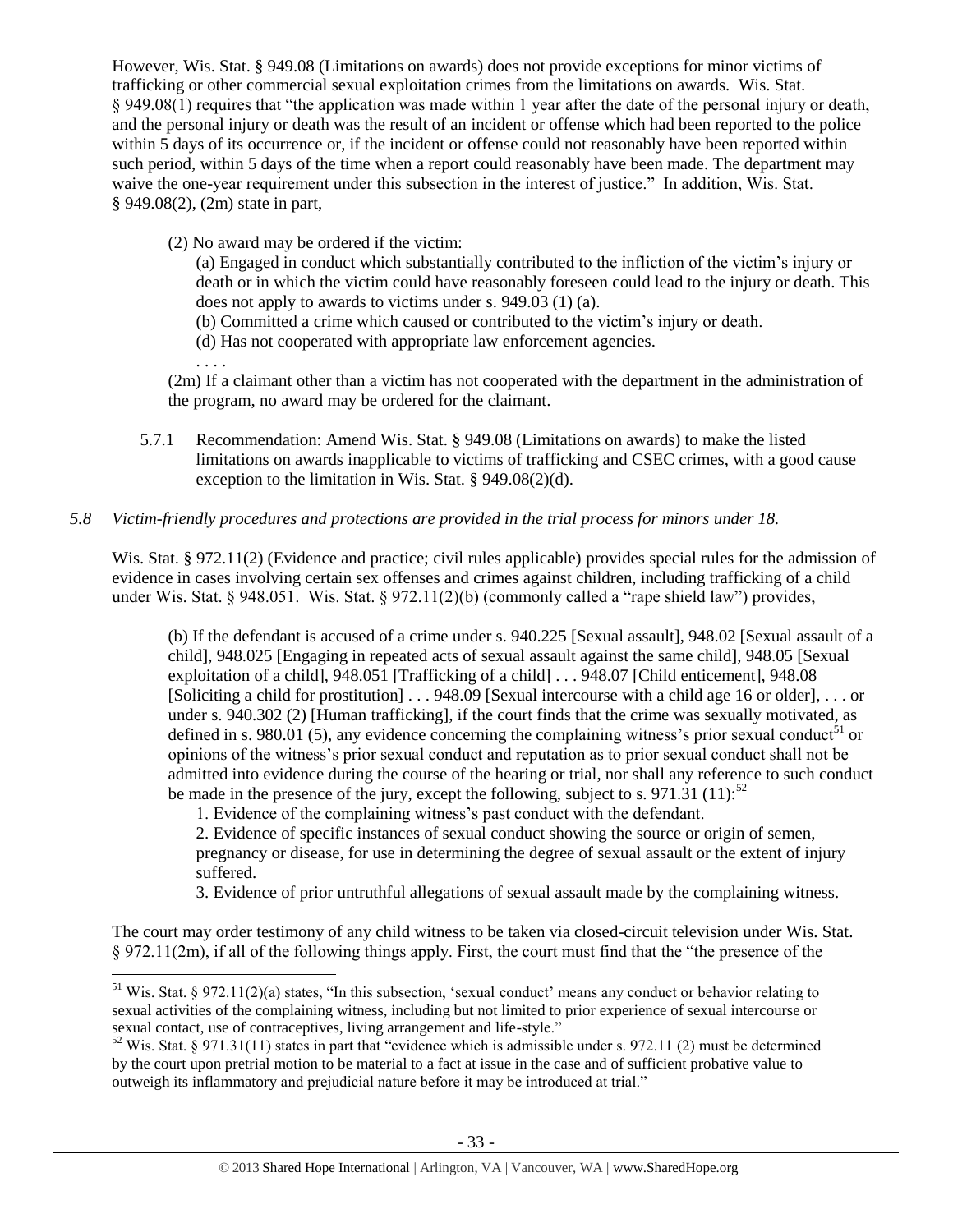defendant during the taking of the child's testimony will result in the child suffering serious emotional distress such that the child cannot reasonably communicate" and that taking the child's testimony in another room and "simultaneously televising the testimony in the courtroom by means of closed-circuit audiovisual equipment is necessary to minimize the trauma to the child of testifying in the courtroom setting and to provide a setting more amenable to securing the child witness's uninhibited, truthful testimony." Wis. Stat. § 972.11(2m)(a)(1). Second, the trial in which the child witness may be called will start before the child turns 12 or before the child turns 16 if "the court finds that the interests of justice warrant that the child's testimony be taken in a room other than the courtroom and simultaneously televised in the courtroom by means of closed-circuit audiovisual equipment." Wis. Stat. § 972.11(2m)(a)(2). In determining "interests of justice," the court may consider the following factors under Wis. Stat. § 972.11(2m)(b), including,

1. The child's chronological age, level of development and capacity to comprehend the significance of the events and to verbalize about them.

2. The child's general physical and mental health.

3. Whether the events about which the child will testify constituted criminal or antisocial conduct against the child or a person with whom the child had a close emotional relationship and, if the conduct constituted a battery or a sexual assault, its duration and the extent of physical or emotional injury thereby caused.

4. The child's custodial situation and the attitude of other household members to the events about which the child will testify and to the underlying proceeding.

5. The child's familial or emotional relationship to those involved in the underlying proceeding.

6. The child's behavior at or reaction to previous interviews concerning the events involved.

7. Whether the child blames himself or herself for the events involved or has ever been told by any person not to disclose them; whether the child's prior reports to associates or authorities of the events have been disbelieved or not acted upon; and the child's subjective belief regarding what consequences to himself or herself, or persons with whom the child has a close emotional relationship, will ensue from providing testimony.

8. Whether the child manifests or has manifested symptoms associated with posttraumatic stress disorder or other mental disorders, including, without limitation, reexperiencing the events, fear of their repetition, withdrawal, regression, guilt, anxiety, stress, nightmares, enuresis, lack of self-esteem, mood changes, compulsive behaviors, school problems, delinquent or antisocial behavior, phobias or changes in interpersonal relationships.

. . . .

If the court orders a child's testimony is taken by closed-circuit television, the court is directed to do several things, including, scheduling the testimony during a time when the child's energy and attention span should be the greatest and on a date when the child's recollection should be fresh, provide a room for the testimony that has adequate privacy, try to put the child at ease before questioning begins, and decide if the child understands that "it is wrong to tell a lie and will testify truthfully if the child's developmental level or verbal skills are such that administration of an oath or affirmation in the usual form would be inappropriate." Wis. Stat. § 972.11(2m)(bm).

Wis. Stat. § 972.11(2m)(c) restricts the persons who may be present during the child's testimony to include only the camera operator, the parents or guardian of the child, and "[o]ne person designated by the attorney for the state and approved by the court and one person designated by either the defendant or the attorney for the defendant and approved by the court."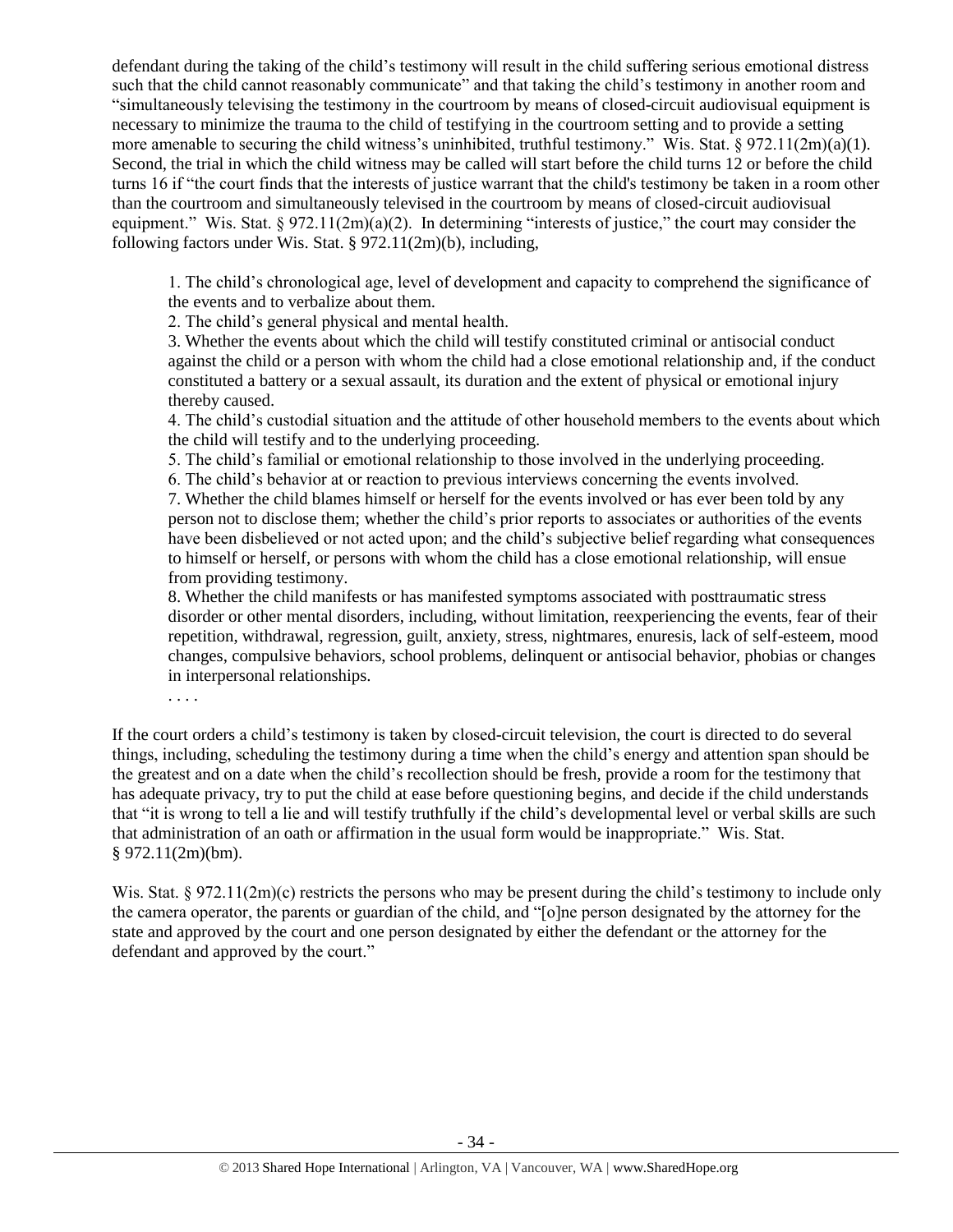*5.9 Expungement or sealing of juvenile delinquency records resulting from arrests or adjudications for prostitution-related offenses committed as a result of, or in the course of, the commercial sexual exploitation of a minor is available within a reasonable time after turning 18.*

Expungement of juvenile records is not automatic, but Wis. Stat. § 938.355(4m) (Dispositional orders) provides for expungement of juvenile records upon the filing of a petition. Wis. Stat. § 938.355(4m)(a) states,

(a) A juvenile who has been adjudged delinquent under s. 48.12, 1993 stats., or s. 938.12 may, on attaining 17 years of age, petition the court to expunge the courts record of the juveniles adjudication. Subject to par. (b), the court may expunge the record if the court determines that the juvenile has satisfactorily complied with the conditions of his or her dispositional order and that the juvenile will benefit from, and society will not be harmed by, the expungement.

Expungement is also available under Wis. Stat. § 973.015(1)(a) (Special disposition), which provides in part, "Subject to par. (b)<sup>53</sup> and except as provided in par. (c),<sup>54</sup> when a person is under the age of 25 at the time of the commission of an offense for which the person has been found guilty in a court for violation of a law for which the maximum period of imprisonment is 6 years or less, the court may order at the time of sentencing that the record be expunged upon successful completion of the sentence if the court determines the person will benefit and society will not be harmed by this disposition." Pursuant to section (2),

A person has successfully completed the sentence if the person has not been convicted of a subsequent offense and, if on probation, the probation has not been revoked and the probationer has satisfied the conditions of probation. Upon successful completion of the sentence the detaining or probationary authority shall issue a certificate of discharge which shall be forwarded to the court of record and which shall have the effect of expunging the record. If the person has been imprisoned, the detaining authority shall also forward a copy of the certificate of discharge to the department.

## *5.10 Victim restitution and civil remedies for victims of domestic minor sex trafficking or commercial sexual exploitation of children (CSEC) are authorized by law.*

Restitution is available to victims of trafficking and CSEC crimes under Wis. Stat. § 973.20(1r) (Restitution), which provides in part, "When imposing sentence or ordering probation for any crime, other than a crime involving conduct that constitutes domestic abuse under s.  $813.12(1)(am)$  or  $968.075(1)(a)$ , for which the defendant was convicted, the court, in addition to any other penalty authorized by law, shall order the defendant to make full or partial restitution under this section to any victim of a crime considered at sentencing or, if the victim is deceased, to his or her estate, unless the court finds substantial reason not to do so and states the reason on the record." Wis. Stat. § 973.20(3)(a) states, "If a crime considered at sentencing resulted in bodily injury, the restitution order may require that the defendant," among other things, "(a) Pay an amount equal to the cost

1. A Class H felony, if the person has, in his or her lifetime, been convicted of a prior felony offense, or if the felony is a violent offense, as defined in s. 301.048 (2) (bm), or is a violation of s. 940.32 [Stalking], 948.03 (2) or (3) [Physical abuse of a child], or 948.095 [Sexual assault of a child by a school staff person or a person who works or volunteers with children]

 $\overline{\phantom{a}}$  $53$  Wis. Stat. § 973.015(1)(b) states, "The court shall order at the time of sentencing that the record be expunged upon successful completion of the sentence if the offense was a violation of s. 942.08 (2) (b), (c), or (d) [Invasion of privacy], and the person was under the age of 18 when he or she committed it."  $54$  Wis. Stat. § 973.015(1)(c) provides,

No court may order that a record of a conviction for any of the following be expunged:

<sup>2.</sup> A Class I felony, if the person has, in his or her lifetime, been convicted of a prior felony offense, or if the felony is a violent offense, as defined in s.  $301.048$  (2) (bm), or is a violation of s.  $948.23(1)(a)$ [Concealing death of child].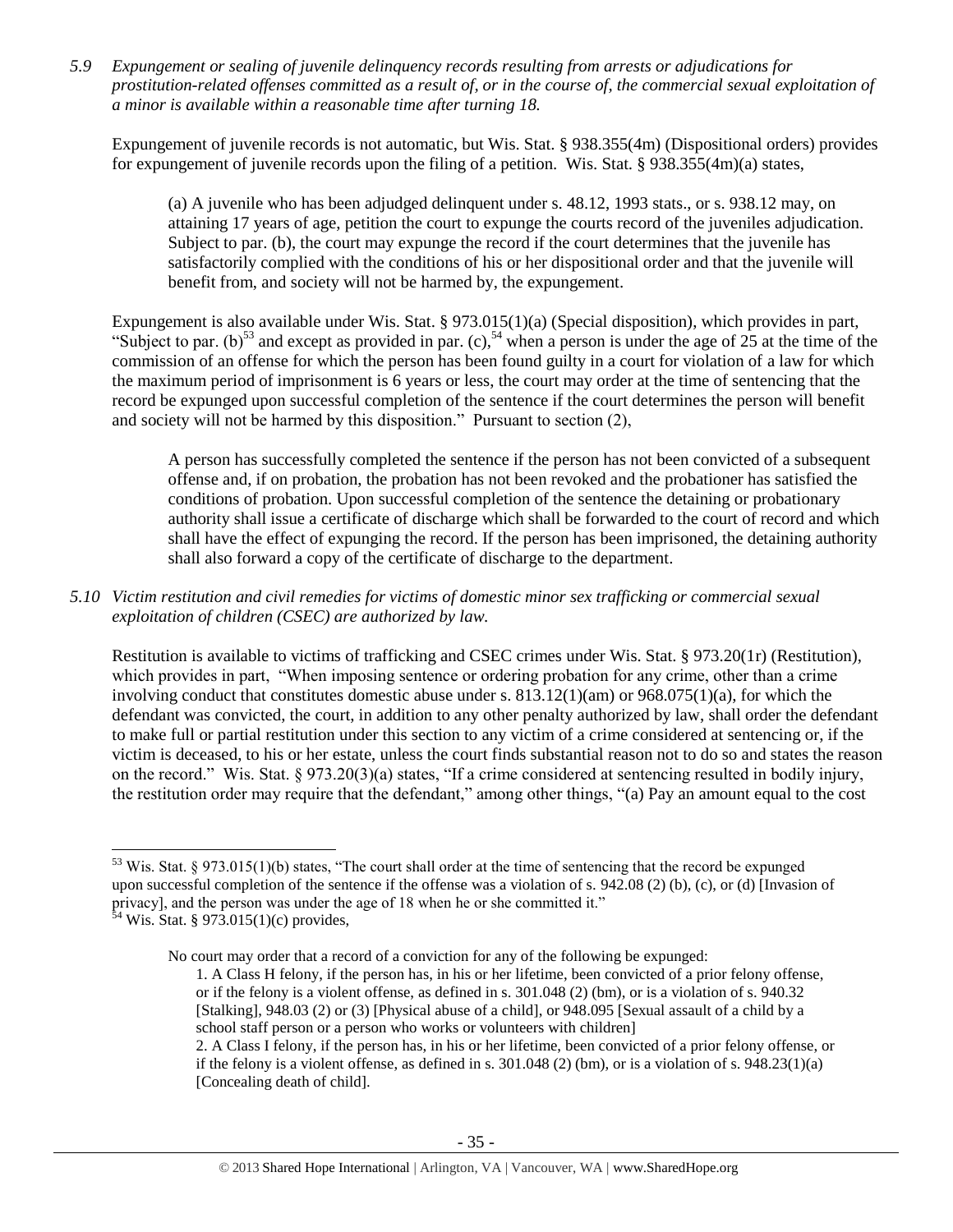of necessary medical and related professional services and devices relating to physical, psychiatric and psychological care and treatment." In addition, Wis. Stat. § 973.20(5) states,

In any case, the restitution order may require that the defendant do one or more of the following: (a) Pay all special damages, but not general damages, substantiated by evidence in the record, which could be recovered in a civil action against the defendant for his or her conduct in the commission of a crime considered at sentencing.

(b) Pay an amount equal to the income lost, and reasonable out-of-pocket expenses incurred, by the person against whom a crime considered at sentencing was committed resulting from the filing of charges or cooperating in the investigation and prosecution of the crime.

(c) Reimburse any person or agency for amounts paid as rewards for information leading to the apprehension or successful prosecution of the defendant for a crime for which the defendant was convicted or to the apprehension or prosecution of the defendant for a read-in crime. (d) If justice so requires, reimburse any insurer, surety or other person who has compensated a victim for a loss otherwise compensable under this section.

Wis. Stat. § 973.20(4m) specifically provides restitution to minor victims of trafficking by stating,

If the defendant violated s. 940.225 [Sexual assault], 948.02 [Sexual assault of a child], 948.025 [Engaging in repeated acts of sexual assault of the same child], 948.05 [Sexual exploitation of a child], 948.051 [Trafficking of a child], 948.06, 948.07 [Child enticement], 948.08 [Soliciting a child for prostitution], or 948.085 [Sexual assault of a child placed in substitute care] or s. 940.302 (2) [Human trafficking], if the court finds that the crime was sexually motivated, as defined in s. 980.01 (5) [Definitions],<sup>55</sup> and sub. (3) (a) does not apply, the restitution order may require that the defendant pay an amount, not to exceed \$10,000, equal to the cost of necessary professional services relating to psychiatric and psychological care and treatment. The \$10,000 limit under this subsection does not apply to the amount of any restitution ordered under sub. (3) or (5) for the cost of necessary professional services relating to psychiatric and psychological care and treatment.

Finally, Wis. Stat. § 973.20(4o) states,

If the defendant violated s. 940.302 (2) [Human trafficking] or 948.051 [Trafficking of a child], and sub. (2) or (3) does not apply, the restitution order may require that the defendant pay an amount equal to any of the following:

- (a) The costs of necessary transportation, housing, and child care for the victim.
- (b) The greater of the following:
	- 1. The gross income gained by the defendant due to the services of the victim.
	- 2. The value of the victims services as provided under the state minimum wage.
- (c) Any expenses incurred by the victim to his or her city, state, or country of origin.
- (d) The costs of relocating the victim to his or her city, state, or country of origin.

Wis. Stat. § 948.051 (Trafficking of a child) provides victims with a civil cause of action. Wis. Stat. § 948.051(3) states, "Any person who incurs an injury or death as a result of a violation of sub. (1) or (2) may bring a civil action against the person who committed the violation. In addition to actual damages, the court may award punitive damages to the injured party, not to exceed treble the amount of actual damages incurred, and reasonable attorney fees."

In addition, if racketeering crimes are committed under Wis. Stat. § 946.83 (Prohibited activities), Wis. Stat. § 946.87(4) establishes a statutory cause of action stating in part, "Any person who is injured by reason of any violation of s. 946.83 or 946.85 has a cause of action for 2 times the actual damages sustained and, when

 $\overline{a}$ <sup>55</sup> *See supra* note [24.](#page-10-1)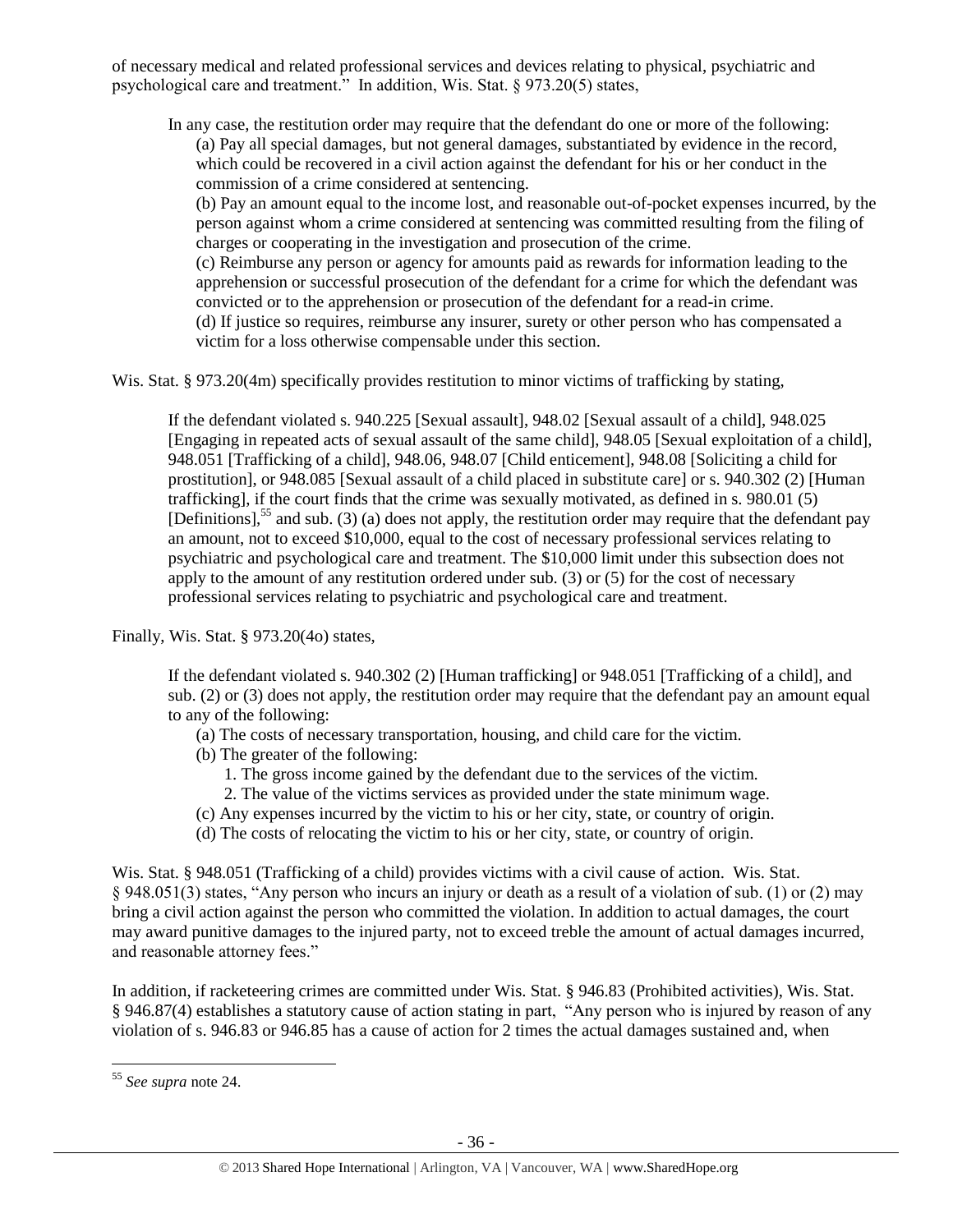appropriate, punitive damages. The person shall also recover attorney fees and costs of the investigation and litigation reasonably incurred." Wis. Stat. § 946.87(4).

Furthermore, when defendants are subject to mandatory criminal asset forfeiture for a violation of Wis. Stat. § 946.83[Prohibited Activities] or Wis. Stat. § 946.85[Continuing criminal enterprise], "[a]ny injured person has a right or claim to forfeited property or the proceeds derived therefrom superior to any right or claim the state has under this section in the same property or proceeds." Wis. Stat. § 946.86(4).

## *5.11 Statutes of limitations for civil and criminal actions for child sex trafficking or commercial sexual exploitation of children (CSEC) offenses are eliminated or lengthened sufficiently to allow prosecutors and victims a realistic opportunity to pursue criminal action and legal remedies.*

Under Wis. Stat. § 939.74(1) (Time limitations on prosecutions), the general statute of limitations for criminal prosecutions is 6 years for felonies and 3 years for misdemeanors. Wis. Stat. § 939.74(1). Wis. Stat. § 939.74(2) sets out one set of exceptions to the general statute of limitations. Prosecutions for violations of Wis. Stat. § 948.02(1) (Sexual assault of a child) and § 948.025(1)(a)–(d) (Engaging in repeated acts of sexual assault of the same child), among other listed crimes, can be brought at any time. Wis. Stat. § 939.74(2)(a)(1). Prosecutions for violations of Wis. Stat. § 948.02(2) (Sexual assault of a child), § 948.025(1)(b) (Engaging in repeated acts of sexual assault of the same child), § 948.05 (Sexual exploitation of a child), § 948.051 (Trafficking of a child), § 948.07(1)–(4) (Child enticement), and § 948.08 (Soliciting a child for prostitution), among other listed crimes, must be brought "before the victim reaches the age of 45 years." Wis. Stat. § 939.74(2)(c).<sup>56</sup> Prosecutions for violations of Wis. Stat. § 948.07(5), (6) (Child enticement), among other listed crimes, must be brought "before the victim reaches the age of 26 years." Wis. Stat. § 939.74(2)(c). Wis. Stat. §  $939.74(2d)(c)$  provides an additional exception to the general statute of limitations. It states,

If, before the applicable time limitation under sub. (1) or (2) (am), (c), or (cm), or (d) for commencing prosecution of a felony under ch. 940 or 948 [Crimes against children], other than a felony under s. 940.225 (1) or a felony specified in sub. (2) (a), expires, the state collects biological material that is evidence of the identity of the person who committed the felony, identifies a deoxyribonucleic acid profile from the biological material, and compares the deoxyribonucleic acid profile to deoxyribonucleic acid profiles of known persons, the state may commence prosecution of the person who is the source of the biological material for the felony or a crime that is related to the felony or both within 12 months after comparison of the deoxyribonucleic acid profile relating to the felony results in a probable identification of the person or within the applicable time under sub. (1) or (2), whichever is latest.

With regard to civil actions, the statute of limitations is tolled for minor victims until 2 years after they reach the age of majority. Wis. Stat. § 893.16(1). Additionally, Wis. Stat. § 893.587 (Sexual assault of a child; limitation) states, "An action to recover damages for injury caused by an act that would constitute a violation of s. 948.02 [Sexual assault of a child], [or] 948.025 [Engaging in repeated acts of sexual assault of the same child] . . . shall be commenced before the injured party reaches the age of 35 years or be barred." However, this extension of the statute of limitations does not apply to the civil cause of action in Wis. Stat. § 948.051 (Trafficking of a child), which would most likely fall under the 3 year limitation in Wis. Stat. § 893.54(1) (Injury to the person), which states that a 3 year statute of limitations applies for "action[s] to recover damages for injuries to the person."

 $\overline{a}$ <sup>56</sup> Senate Bill 536, Section 10 (Initial applicability) provides, "Notwithstanding section 990.06 [Construction of statutes] of the statutes, the treatment of section  $939.74(2)(c)$  and (d) and  $(2d)(c)$  first applies to an act for which the time limit under section 939.74 of the statutes for prosecution has not expired as of the effective date of this subsection."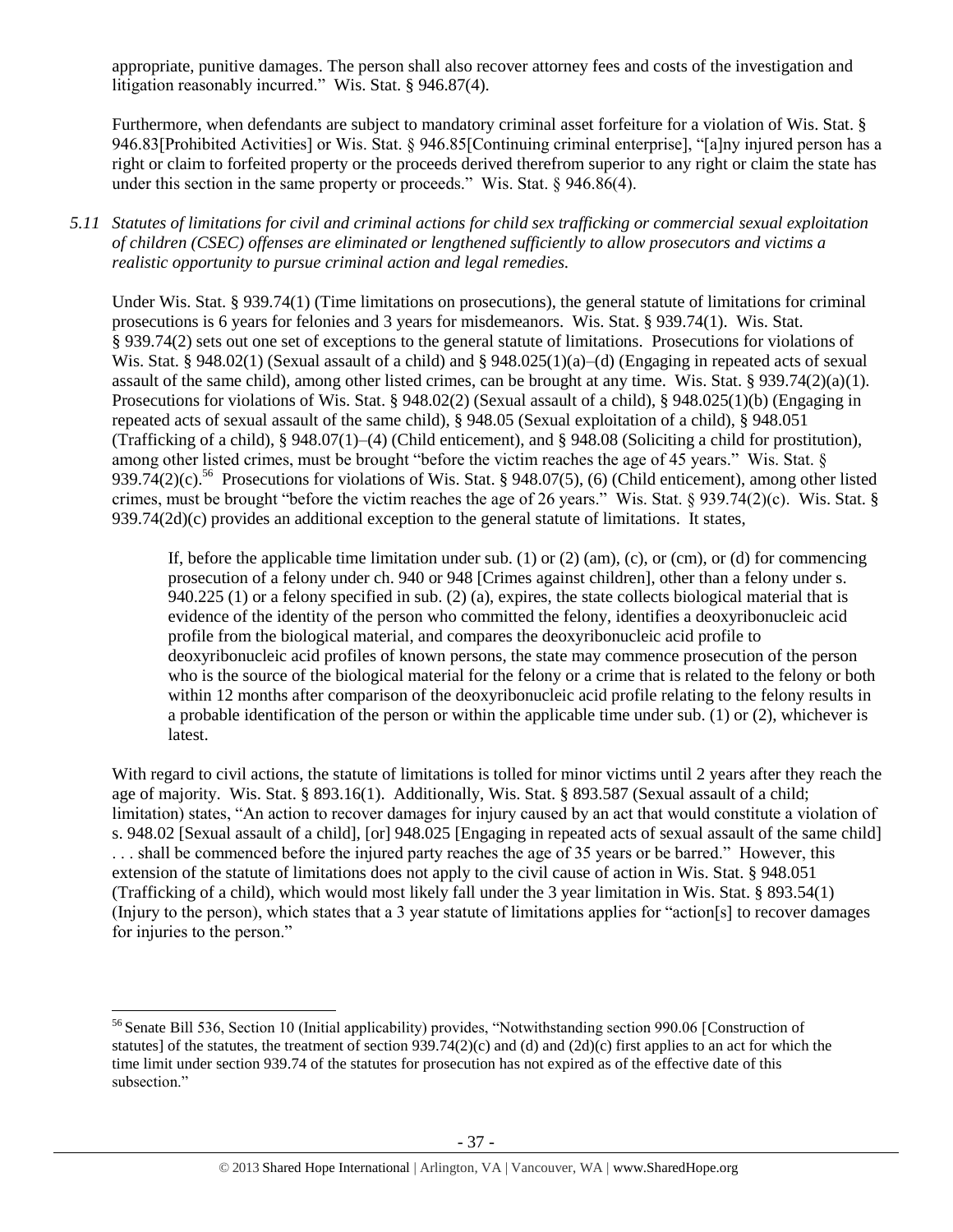#### **FRAMEWORK ISSUE 6: CRIMINAL JUSTICE TOOLS FOR INVESTIGATION AND PROSECUTIONS**

#### *Legal Components:*

- *6.1 Training on human trafficking and domestic minor sex trafficking for law enforcement is statutorily mandated or authorized.*
- *6.2 Single party consent to audio-taping is permitted in law enforcement investigations.*
- *6.3 Wiretapping is an available tool to investigate domestic minor sex trafficking.*
- *6.4 Using a law enforcement posing as a minor to investigate buying or selling of commercial sex acts is not a defense to soliciting, purchasing, or selling sex with a minor.*
- *6.5 Using the Internet to investigate buyers and traffickers is a permissible investigative technique.*
- *6.6 Law enforcement and child welfare agencies are mandated to promptly report missing and recovered children. \_\_\_\_\_\_\_\_\_\_\_\_\_\_\_\_\_\_\_\_\_\_\_\_\_\_\_\_\_\_\_\_\_\_\_\_\_\_\_\_\_\_\_\_\_\_\_\_\_\_\_\_\_\_\_\_\_\_\_\_\_\_\_\_\_\_\_\_\_\_\_\_\_\_\_\_\_\_\_\_\_\_\_\_\_\_\_\_\_\_\_\_\_\_*

## *Legal Analysis:*

*6.1 Training on human trafficking and domestic minor sex trafficking for law enforcement is statutorily mandated or authorized.*

Wis. Stat. § 165.86(2) (Law enforcement training) requires the state department of justice to

(a) . . . supply the training required for all recruits in the state under the preparatory training standards and time limits set by the board and for law enforcement officers, jail officers and juvenile detention officers in this state.

(b) Organize a program of training, which shall encourage utilization of existing facilities and programs through cooperation with federal, state, and local agencies and institutions presently active in this field. . . . [T]he department shall cooperate in the creation and operation of other advanced and special

courses, . . . that meet the curriculum standards recommended by the board. . . .

Specialized training on child abuse is direct through Wis. Stat. § 48.981(8)(a) (Abused or neglected children and abused unborn children),which states in part,

The department, the county departments, and a licensed child welfare agency under contract with the department in a county having a population of 500,000 or more to the extent feasible shall conduct continuing education and training programs for staff of the department, the county departments, licensed child welfare agencies under contract with the department or a county department, law enforcement agencies, and the tribal social services departments, persons and officials required to report, the general public, and others as appropriate. . . .

Although this training does not expressly include identification of or reporting on commercial sexual exploitation of children, this subject could be included with the scope of abuse and neglect.

*6.2 Single party consent to audiotaping is permitted in law enforcement investigations.*

Pursuant to Wis. Stat. § 968.31(2) (Interception and disclosure of wire, electronic or oral communications prohibited),

(2) It is not unlawful under ss. 968.28 to 968.37:

. . . . (b) For a person acting under color of law to intercept a wire, electronic or oral communication, where the person is a party to the communication or one of the parties to the communication has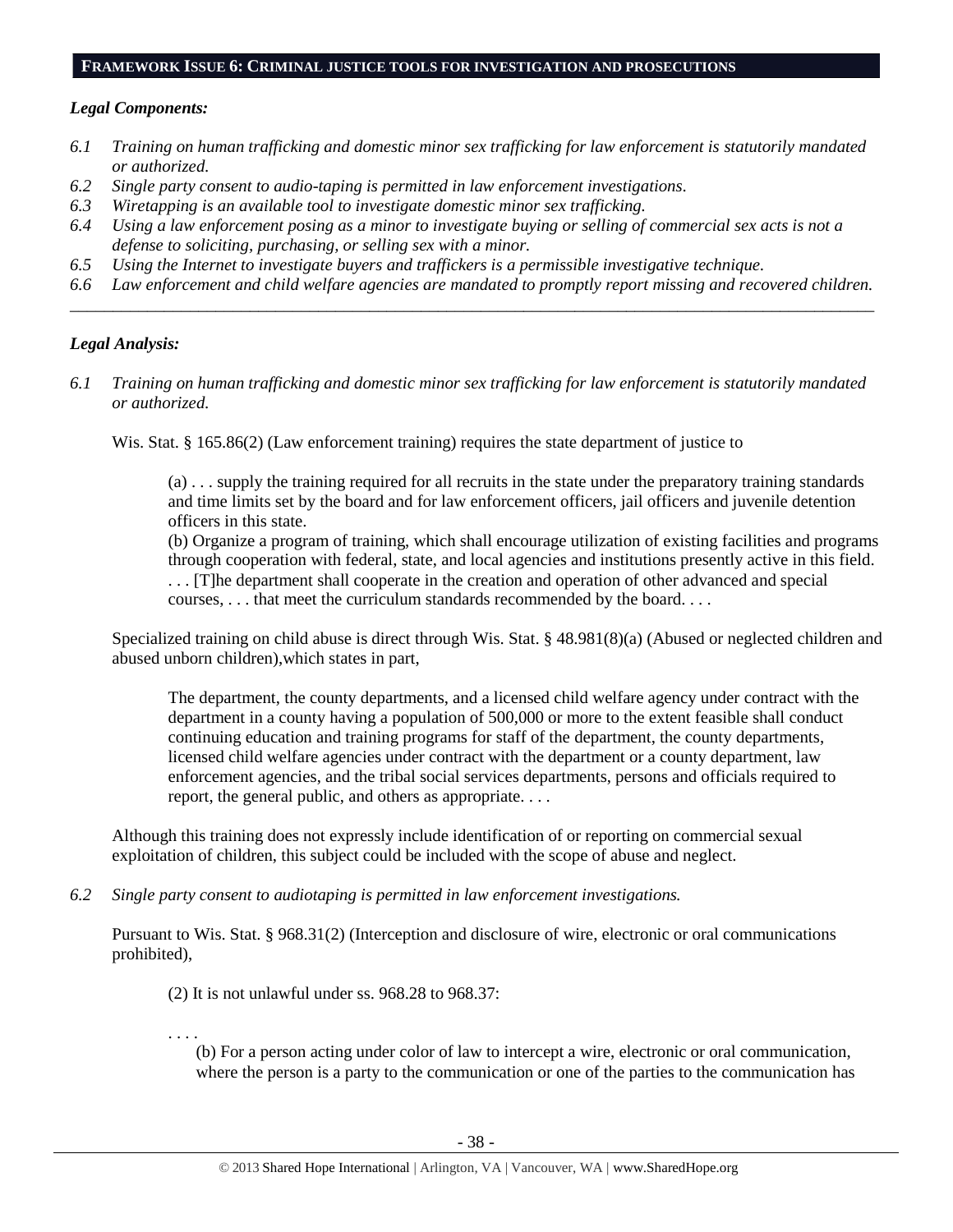given prior consent to the interception.

(c) For a person not acting under color of law to intercept a wire, electronic or oral communication where the person is a party to the communication or where one of the parties to the communication has given prior consent to the interception unless the communication is intercepted for the purpose of committing any criminal or tortious act in violation of the constitution or laws of the United States or of any state or for the purpose of committing any other injurious act. . . . .

# *6.3 Wiretapping is an available tool to investigate domestic minor sex trafficking.*

Wisconsin's wiretapping law does permit wiretapping for investigations of suspected trafficking and CSEC crimes. Wis. Stat. § 968.28 (Application for court order to intercept communications) states,

The attorney general together with the district attorney of any county may approve a request of an investigative or law enforcement officer to apply to the chief judge of the judicial administrative district for the county where the interception is to take place for an order authorizing or approving the interception of wire, electronic or oral communications. The chief judge may under s. 968.30 grant an order authorizing or approving the interception of wire, electronic or oral communications by investigative or law enforcement officers having responsibility for the investigation of the offense for which the application is made. The authorization shall be permitted only if the interception may provide or has provided evidence of the commission of the offense of homicide, felony murder, kidnapping, commercial gambling, bribery, extortion, dealing in controlled substances or controlled substance analogs, a computer crime that is a felony under s. 943.70, sexual exploitation of a child under s. 948.05, trafficking of a child under s. 948.051, child enticement under s. 948.07, use of a computer to facilitate a child sex crime under s. 948.075, or soliciting a child for prostitution under s. 948.08, or any conspiracy to commit any of the foregoing offenses.

*6.4 Using a law enforcement posing as a minor to investigate buying or selling of commercial sex acts is not a defense to soliciting, purchasing, or selling sex with a minor.*

No statutory permission to utilize undercover law enforcement officers or agents to investigate the sex trafficking of minors through prostitution is found in the code. A close analogy is the use of the Internet to investigate traffickers and buyers of minors. The language of Wis. Stat. § 948.075(1r) (Use of a computer to facilitate a child sex crime) seems to contemplate online investigations using law enforcement decoys to investigate potential buyers. It states, "Whoever uses a computerized communication system to communicate with an individual who the actor believes or has reason to believe has not attained the age of 16 years with intent to have sexual contact or sexual intercourse with the individual in violation of s. 948.02 (1) or (2) is guilty of a Class C felony." Wis. Stat. § 948.075(1r). However, subsection (3) requires that "[p]roof that the actor did an act, other than use a computerized communication system to communicate with the individual, to affect the actors intent under sub. (1r) shall be necessary to prove that intent."

6.4.1 Recommendation: Add a provision to expressly permit law enforcement to utilize decoys in investigating child sex trafficking through prostitution and to prohibit a defendant in such a case from asserting a defense that the person engaged in prostitution was not, in fact, a minor.

## *6.5 Using the Internet to investigate buyers and traffickers is a permissible investigative technique.*

Wis. Stat. § 948.075(1r) (Use of a computer to facilitate a child sex crime) suggests that law enforcement may be able to use the Internet to investigate potential buyers. It states, "Whoever uses a computerized communication system to communicate with an individual who the actor believes or has reason to believe has not attained the age of 16 years with intent to have sexual contact or sexual intercourse with the individual in violation of s. 948.02 (1) or (2) is guilty of a Class C felony." Wis. Stat. § 948.075(1r). However, subsection